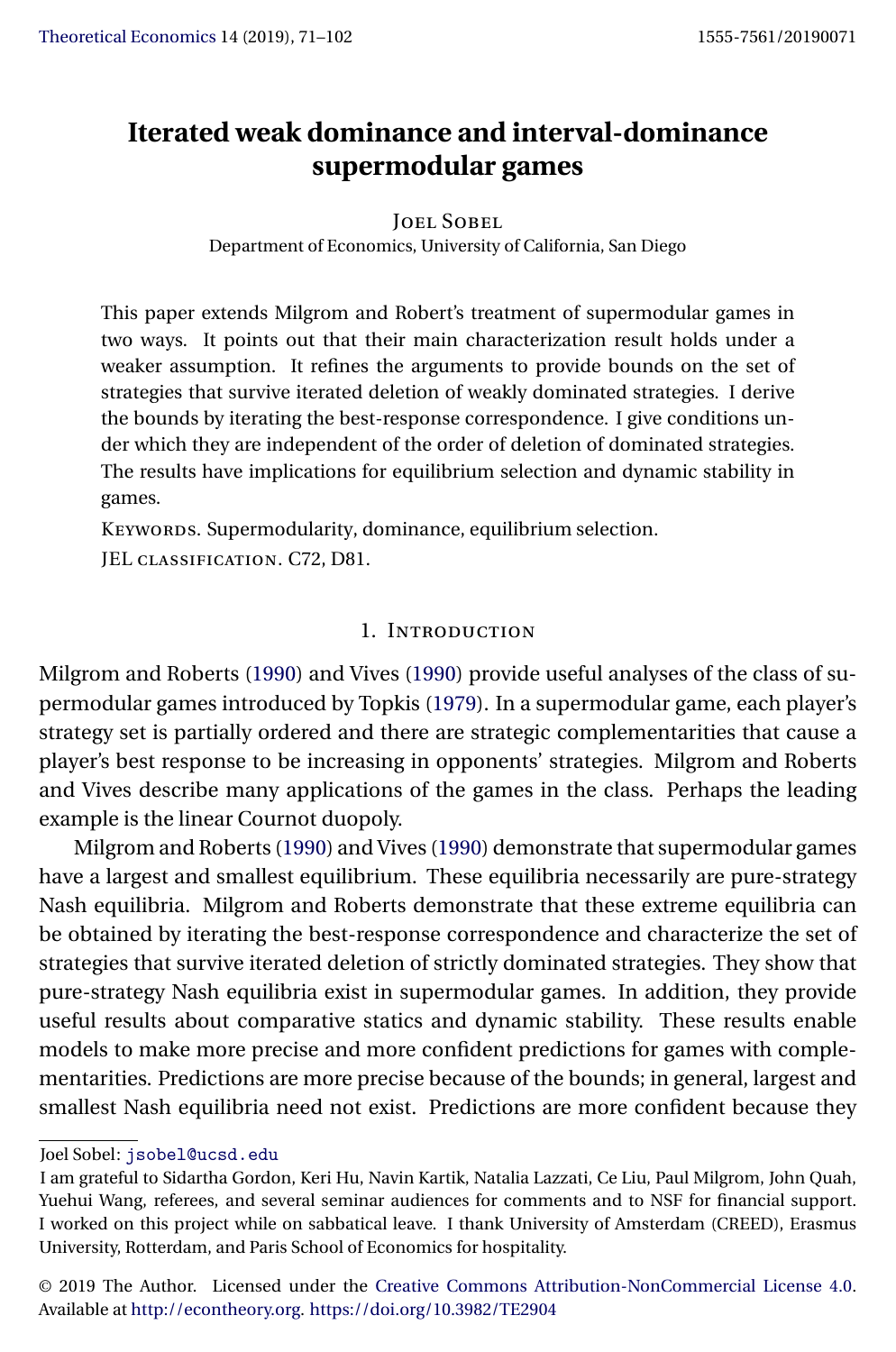<span id="page-1-0"></span>may not require equilibrium assumptions. Milgrom and Roberts give examples (including Cournot duopoly) in which the largest equilibrium is equal to the smallest equilibrium. This observation not only guarantees uniqueness of equilibrium, but also implies that the unique equilibrium is the only outcome that survives iterated deletion of strictly dominated strategies. Hence, the prediction does not depend on the assumption of equilibrium. What is more, the argument guarantees that a best-response dynamic arrives at the equilibrium, again suggesting that the equilibrium prediction has a strong behavioral foundation. When the game has multiple equilibria, the existence of lower and upper bounds still offers useful limits on predictions. Further, tools of monotone comparative statics enable me to make statements about how the set of equilibria responds to changes in parameters.

Not all games are supermodular. The current paper shows how to modify the techniques pioneered by Milgrom and Roberts and Vives to a broader class. The extension has two parts. First, I show that Milgrom and Roberts's main results extend without modification to a slightly broader class of games. This extension is small, both logically and substantively. The logical extension is small because one can prove the result with little modification to Milgrom and Roberts's argument. The substantive extension is small because I do not have an economic applications in which the more general result provides a novel insight. The second extension is more substantial. I establish results that parallel those obtained by Milgrom and Roberts using a stronger solution concept, deleting weakly dominated strategies rather than strongly dominated strategies. That is, I enlarge the class of supermodular games and describe the sets of strategies that survive iterated deletion of weakly dominated strategies.<sup>1</sup> Once again, this set will be bounded by a largest and smallest equilibrium. Analogs of existing results on dynamics and comparative statics also hold. This extension requires a modification of the existing proof technique (so the paper makes a technical contribution) and allows one to apply the results to a class of games that includes a familiar model of communication that fails to be supermodular. The second extension is substantive because there are games that satisfy the generalized definition of supermodularity and have large sets of strategies that survive iterated strong dominance, but smaller sets that survive iterated weak dominance.

My extension is useful precisely because there are games with strategic complementarities in which strong dominance has little power to eliminate strategies, but weak dominance is effective. It is not hard to generate games in this class. Imagine a game obtained by adding an initial round to a supermodular game to create a two-stage game. The initial stage might involve an investment choice, communication, or an attempt to learn about the environment. When viewed as a strategic-form game, there will typically be weakly dominated strategies (in complete information games, these strategies may involve choosing second-stage actions that would be eliminated by an application of subgame perfection). Elimination of strictly dominated strategies will generally lack the power to reduce the strategy set, but eliminating weakly dominated strategies may be effective. I apply the methods of this paper to cheap-talk games. I show that the set

<sup>&</sup>lt;sup>1</sup>In related work, Kultti and Salonen [\(1997,](#page-30-0) [1998\)](#page-30-0) study supermodular games in which some weakly dominated strategies are removed. I discuss these papers in [Section 4.](#page-6-0)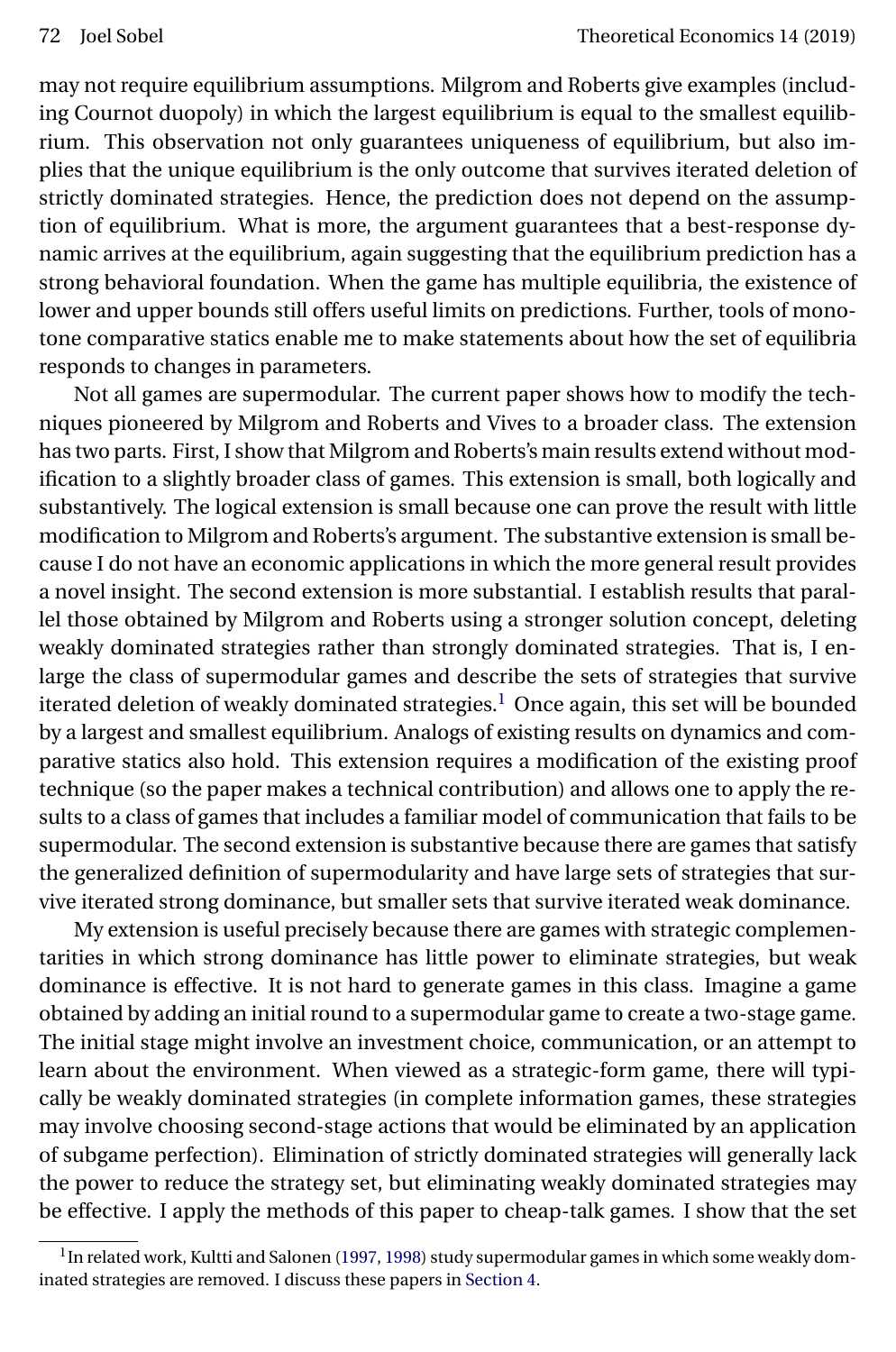<span id="page-2-0"></span>of strategies that survives iterated deletion of weakly dominated strategies has nice features (upper and lower bounds and attractive dynamic stability properties) and is strictly smaller than the set of strategies that survives iterated deletion of strictly dominated strategies.

The analysis leverages two things: discarding strategies that are weakly dominated instead of strongly dominated has the potential to make the set of predictions stronger; broadening the definition of supermodular games by weakening an assumption has the potential to enlarge the class of games covered by the argument. I expand the class of supermodular games by replacing an increasing-differences condition used by Milgrom and Roberts and Vives with a weaker condition, interval dominance, introduced by Quah and Strulovici [\(2009\)](#page-31-0). The central property used in the literature is that bestresponse correspondences are increasing. Increasing differences guarantees monotonic best replies, but interval dominance, a weaker condition, also implies the critical monotonicity property.

[Section 3](#page-5-0) points out a small generalization of the basic result of Milgrom and Roberts, characterizing the set of strategies that survive iterated deletion of strictly dominated strategies. [Section 4](#page-6-0) extends the results to weak dominance. [Section 5](#page-10-0) discusses the implications of the characterization result for comparative statics and dynamics.

[Section 6](#page-14-0) discusses cheap-talk games and games involving competition in persuasion. I demonstrate that analogs of the methods introduced to study supermodular games can refine the set of predictions in these games. These games are not intervaldominance supermodular, but they satisfy a weaker condition under which the main characterization result applies. Specifically, [Section 6.1](#page-14-0) studies cheap-talk games and demonstrates that when a monotonicity assumption holds, the babbling equilibrium fails to survive iterated deletion of weakly dominated strategies whenever an informative equilibrium exists. [Section 6.2](#page-20-0) describes a game introduced by Gentzkow and Kamenica [\(2017\)](#page-30-0) to study Bayesian persuasion with multiple informed parties. This game typically has multiple equilibria that are Pareto-ranked from the perspective of the informed players. I point out that only the Pareto-efficient equilibrium survives iterated deletion of weakly dominated strategies.

I place definitions of standard concepts in [Appendix A](#page-20-0) (so as to make the paper selfcontained). [Appendix B](#page-21-0) contains proofs omitted from the main text, [Appendix C](#page-25-0) contains auxiliary results about interval-dominance conditions, and [Appendix D](#page-27-0) contains arguments that support claims made in [Section 6.2.](#page-20-0)

## 2. Preliminaries

There is a finite set of players, which is denoted by  $I$ . Each player has a strategy set  $X_i$ with typical element  $x_i$ . The set of strategy profiles is  $X = \prod_{i \in I} X_i$ . I denote by  $x_{-i}$  the strategies of player *i*'s opponents. Each strategy set is partially ordered by  $\geq i$ ;  $\geq$  denotes the product order derived from  $\geq_i$  (so that  $x \geq x'$  if and only if  $x_i \geq_i x'_i$  for all *i*). Denote player *i*'s utility function by  $u_i(x_i, x_{-i})$ . Denote by  $u = (u_i)_{i \in I}$  the set of utility functions. A game in ordered-normal form is  $\Gamma = (I, X, u, \geq)$ .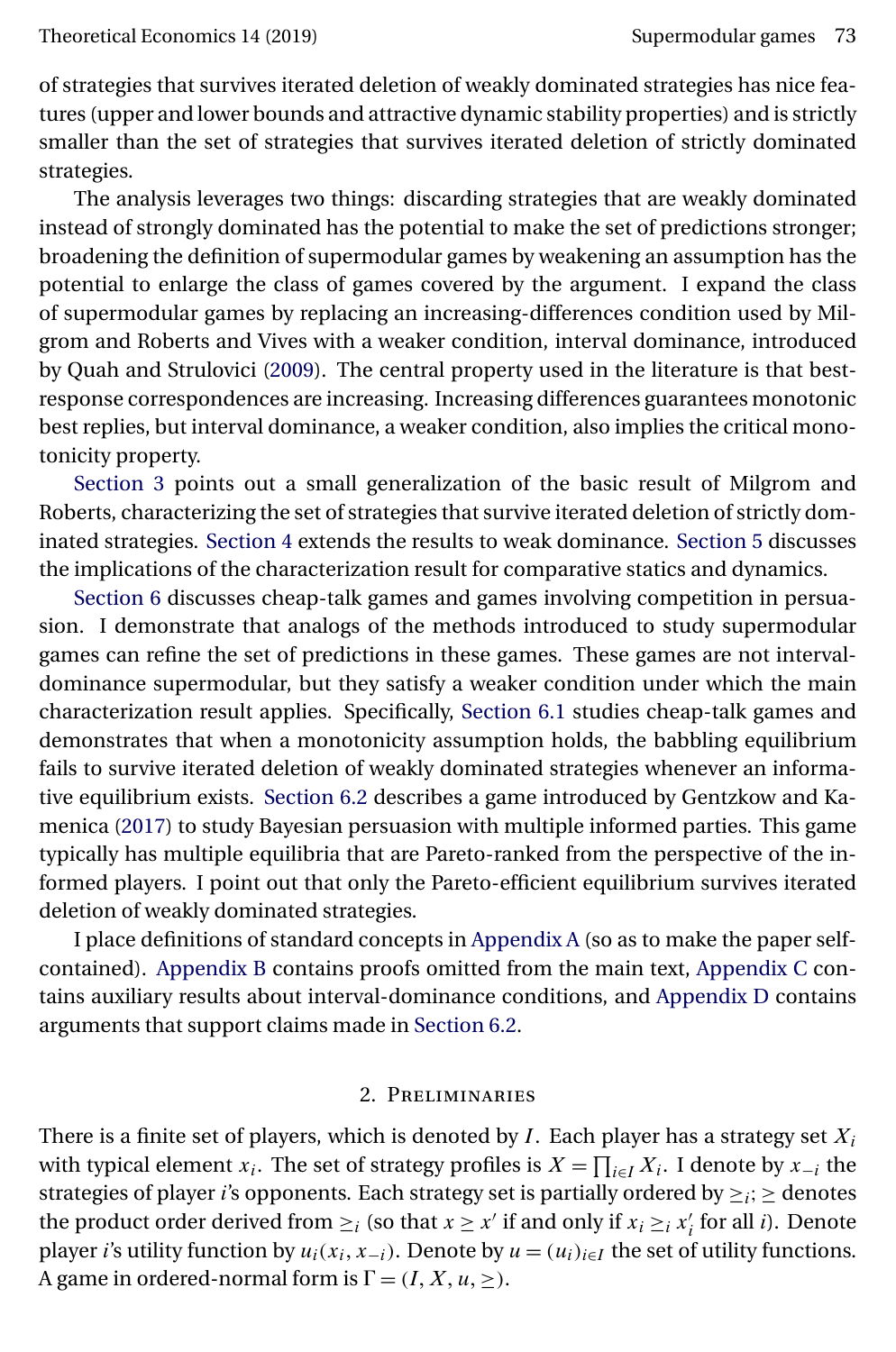<span id="page-3-0"></span>Consider a set X with a partial order  $\geq$  that is transitive, reflexive, and antisymmetric. I place standard definitions (lattice, chain, order continuity, supermodularity, strong set order) in [Appendix A.](#page-20-0)

This paper uses weaker versions of basic single-crossing properties. I review the basic ideas and then discuss the role they play in studying games in ordered-normal form.

DEFINITION 1. Given two lattices X and Y, a function  $f: X \times Y \to \mathbb{R}$  has increasing differences in its two arguments x and y if, for all  $x'' \ge x'$ , the difference  $f(x'', y) - f(x', y)$ is nondecreasing in y.

This paper replaces increasing differences with weaker assumptions. There are several ways to weaken the increasing-differences property. The next definition is standard.

DEFINITION 2. Given two lattices X and Y, a function  $f: X \times Y \to \mathbb{R}$  satisfies the singlecrossing property in its two arguments x and y if, for all  $y'' > y'$ ,  $x'' > x'$ ,

$$
f(x'', y') \ge (>)f(x', y') \quad \Longrightarrow \quad f(x'', y'') \ge (>)f(x', y''). \tag{1}
$$

Single crossing is also more restrictive than necessary.

DEFINITION 3. Given two lattices X and Y, a function  $f: X \times Y \to \mathbb{R}$  satisfies the interval-dominance (ID) property in its two arguments x and y if, for all  $y'' > y'$ ,  $x'' > x'$ , (1) holds whenever  $f(x'', y') \ge f(x, y')$  for all  $x \in [x', x'']$ .

Quah and Strulovici [\(2009\)](#page-31-0) introduce condition ID and derive basic properties. Quah and Strulovici [\(2007\)](#page-31-0) give additional results, including detailed discussion of the implications of ID when  $X$  is multidimensional. It is apparent that increasing differences implies single crossing, which in turn implies interval dominance. It is straightforward to confirm that the converse implications do not hold.

The current paper introduces and uses variations on condition ID to study an application. I defer these discussions to when they are needed in [Section 6.](#page-14-0)

DEFINITION 4. The game  $\Gamma = (I, X, u, \geq)$  is an interval-dominance supermodular (IDsupermodular) game if, for each  $i \in I$ , the following assumptions hold:

- A1. The lattice  $X$  is a complete lattice.
- A2. The function  $u_i: X \to \mathbb{R}$  is order upper semicontinuous in  $x_i$  for fixed  $x_{-i}$ ;  $u_i$  is order upper semicontinuous in  $x_{-i}$  for fixed  $x_i$ ; and  $u_i$  is bounded above.
- A3. For fixed  $x_{-i}$ ,  $u_i$  is supermodular in  $x_i$ .
- A4. On all interval sublattices of X,  $u_i$  satisfies the interval-dominance property in  $x_i$ and  $x_{-i}$ .

The distinction between supermodular and ID-supermodular games is that A4 replaces the condition that  $u_i$  has increasing differences.

A useful preliminary observation is Topkis's monotonicity theorem.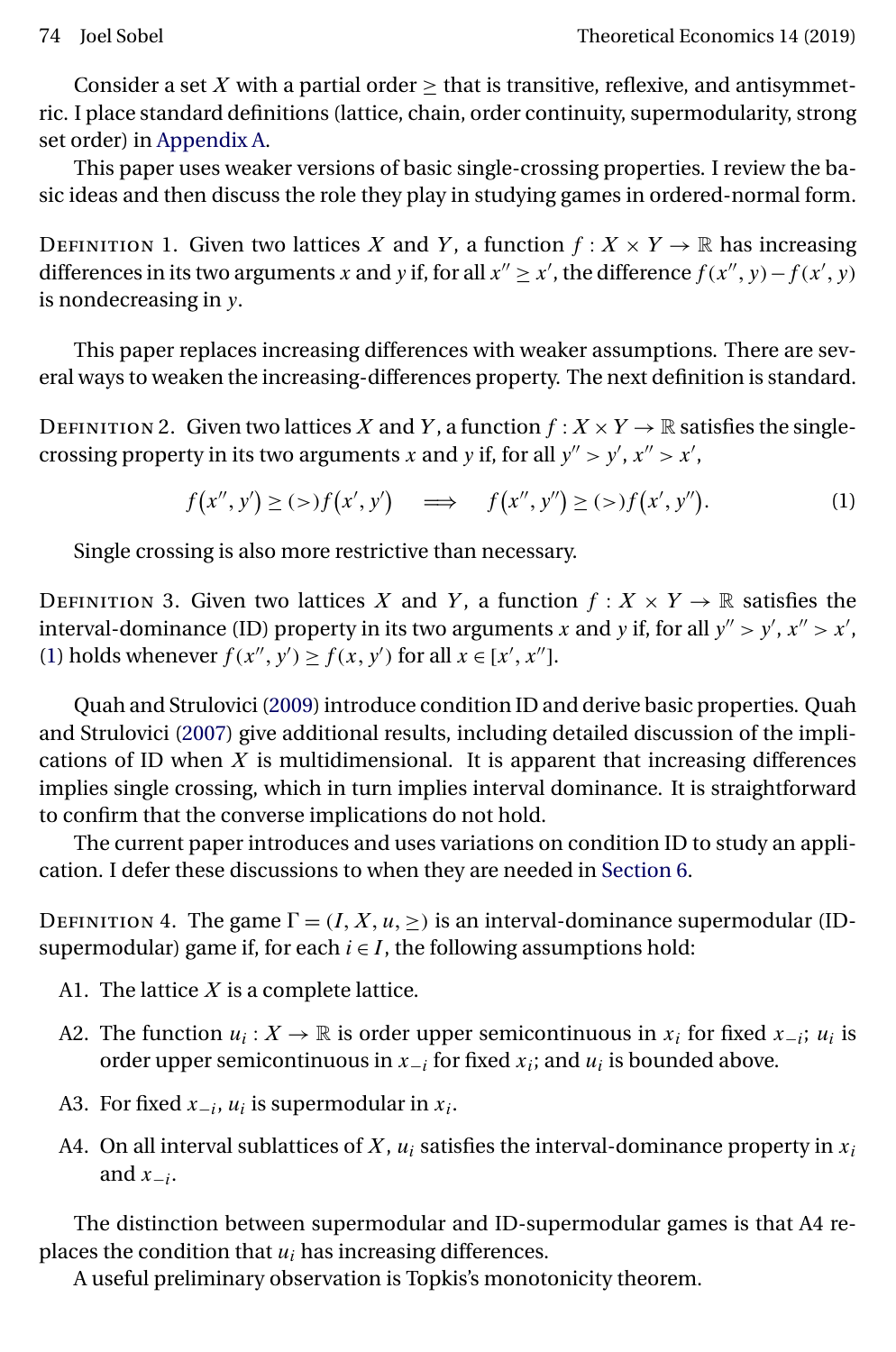<span id="page-4-0"></span>FACT 1. Let X be a lattice and let Y be a partially ordered set. Let  $f(x, y)$ :  $X \times Y \to \mathbb{R}$ . *Suppose that*  $f(\cdot)$  *is supermodular in x for fixed y. For any sublattice*  $X' \subset X$ *, let*  $M(X') \equiv$  $\argmax_{z \in X'} f(z, y)$ ;  $M(X')$  *is a sublattice of* X. If, furthermore, X' *is complete and* f *is order upper semicontinuous in* x *for fixed* y*, then* M(X ) *is a complete sublattice of* X*.*

In the context of games, Fact 1 states that the set of best replies forms a sublattice when the payoff function is supermodular in a player's strategy. This result is part of the Topkis monotonicity theorem as stated in Milgrom and Roberts [\(1990\)](#page-31-0).

One important property of supermodular games is monotonicity of the best-reply correspondence.2

FACT 2. Let  $\Gamma$  be an ID-supermodular game. Let  $J = J_1 \times \cdots \times J_I$  be an interval sublattice *of*  $X$ *.* If  $x''_{-i} \ge x'_{-i}$ *, then* 

$$
\underset{x_i \in J_i}{\arg \max} u_i(x_i, x_{-i}') \geq i \underset{x_i \in J_i}{\arg \max} u_i(x_i, x_{-i}').
$$

Fact 2 generalizes a result of Milgrom and Shannon [\(1994,](#page-31-0) Theorem 4) that assumes the single-crossing property rather than ID and a result of Quah and Strulovici [\(2009,](#page-31-0) Theorem 1) that assumes that  $X$  is a subset of  $\mathbb R$ . Quah and Strulovici [\(2007,](#page-31-0) Theorem 1) prove Fact 2. As Milgrom and Shannon note, the lemma holds if one replaces the assumption of supermodularity with the weaker assumption of quasi-supermodularity.<sup>3</sup>

Another important fact is Tarski's fixed-point theorem.

FACT 3. If T is a complete lattice and  $f: T \to T$  is a nondecreasing function, then  $f(\cdot)$ *has a fixed point. Moreover, the set of fixed points has*  $\sup\{x \in T : f(x) \geq x\}$  *as its largest element and*  $\inf\{x \in T : f(x) \leq x\}$  *as its smallest element.* 

One can use Facts 2 and 3 to establish the existence of pure-strategy Nash equilibrium. Consider mappings  $\underline{\Phi}, \Phi : X \to X$  defined by

$$
\underline{\Phi}(x) = \left(\min \arg \max_{x'_1} u_1(x'_1, x_{-1}), \dots, \min \arg \max_{x'_n} u_n(x'_n, x_{-n})\right)
$$

and

$$
\overline{\Phi}(x) = \Big(\max \arg \max_{x'_1} u_1(x'_1, x_{-1}), \dots, \max \arg \max_{x'_n} u_n(x'_n, x_{-n})\Big).
$$

By Facts 1 and 2 these mappings are well defined and nondecreasing. Consequently, they have fixed points. It is straightforward to show that these fixed points are purestrategy Nash equilibria. The (unique) fixed point of  $\Phi$  is the lowest Nash equilibrium while the (unique) fixed point of  $\overline{\Phi}$  is the largest Nash equilibrium. [Theorem 1](#page-5-0) in [Sec](#page-5-0)[tion 3](#page-5-0) shows the existence of these equilibria using a direct argument that does not invoke Fact 3.

<sup>&</sup>lt;sup>2</sup>Fact 2 states that the set arg max $_{x_i\in J_i}u_i(x_i,x_{-i}'')\geq i$  arg max $_{x_i\in J_i}u_i(x_i,x_{-i}')$ . Here  $\geq i$  represents dominance in the strong-set order (defined in [Appendix A\)](#page-20-0).

<sup>&</sup>lt;sup>3</sup>A function is quasi-supermodular if  $f(x) \ge f(x \wedge y)$  implies  $f(x \vee y) \ge f(y)$  and  $f(x) > f(x \wedge y)$  implies  $f(x \vee y) > f(y).$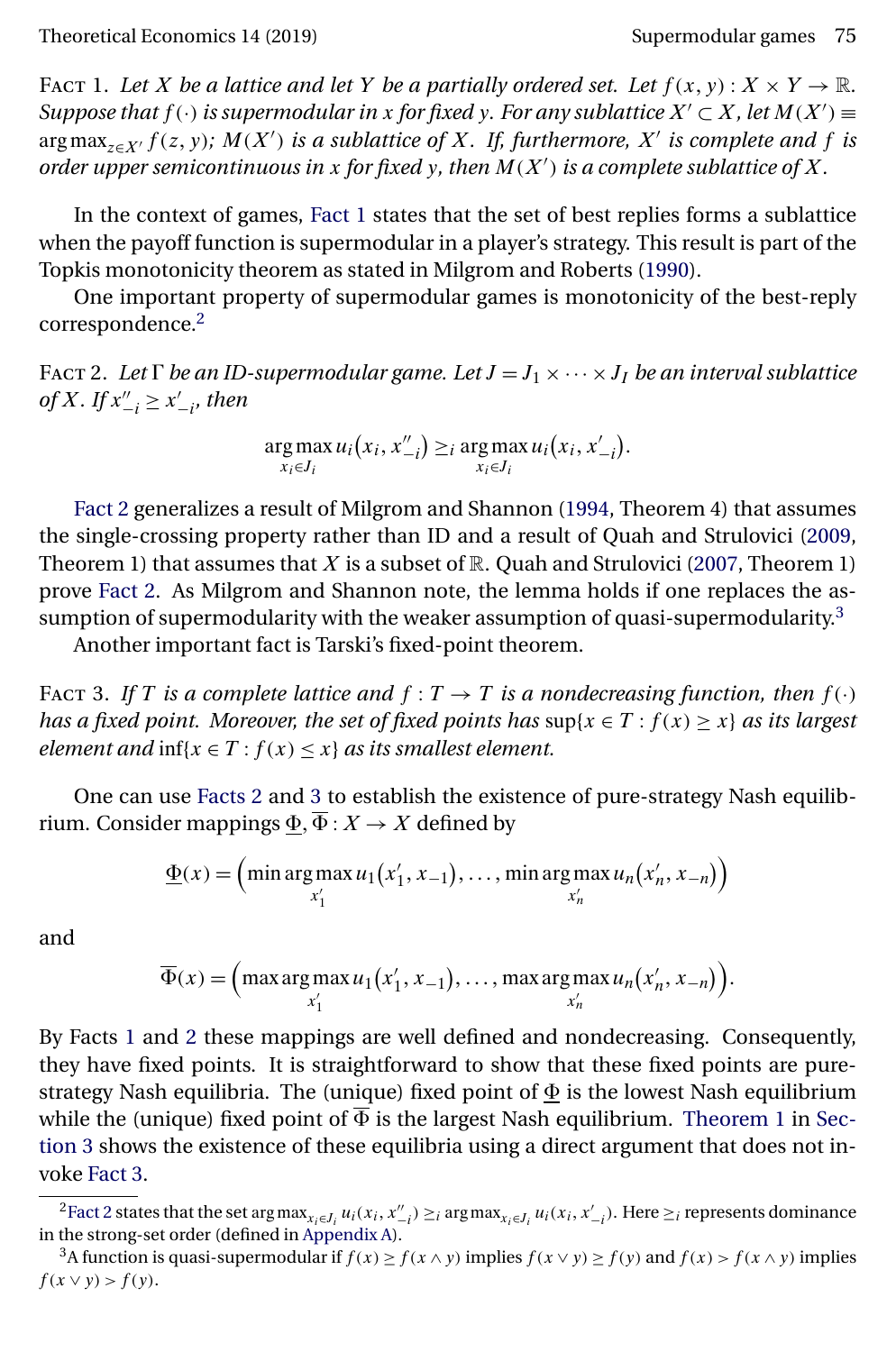#### 3. Iterated deletion of strictly dominated strategies

<span id="page-5-0"></span>This section presents a small generalization of Milgrom and Roberts [\(1990,](#page-31-0) Theorem 5).

So as to formulate the result, let  $\hat{X} \subset X$ . Define a mapping Z from subsets of X to subsets of  $X$  by

 $Z_i(\hat{X}) = \{x_i \in X_i : \text{ for all } x'_i \in X_i \text{ there exists } \hat{x} \in \hat{X} \text{ such that } u_i(x_i, \hat{x}_{-i}) \ge u_i(x'_i, \hat{x}_{-i})\}\$ 

and  $Z(\hat{X}) = \{(z_1, \ldots, z_I) : z_i \in Z_i(\hat{X})\}$ . Strategies in  $Z_i(\hat{X})$  are not dominated in  $\hat{X}_{-i}$ . Let  $\overline{Z}(\hat{X})$  denote the interval [inf( $Z(\hat{X}))$ , sup( $Z(\hat{X}))$ ]. The process of iteratively deleting strictly dominated strategies starts with  $X^0 = X$  and lets  $X^t = Z(X^{t-1})$ . A strategy  $x_i \in$  $X_i$  is *serially undominated* if  $x_i \in Z_i(X^t)$  for all t.

Theorem 1. *Let be an ID-supermodular game. For each player* i*, there exist largest and smallest serially undominated strategies,*  $x_i$  *and*  $\overline{x}_i$ *. Moreover, the strategy profiles*  ${x_i : i \in I}$  *and*  ${\overline{x_i : i \in I}}$  *are pure Nash equilibrium profiles.* 

Theorem 1 is Milgrom and Roberts's Theorem 5 under the assumption of interval dominance rather than increasing differences. The theorem follows from the next lemma. I include a proof of the lemma to identify precisely where I relax Milgrom and Roberts's condition.

Let  $\underline{B}_i(x)$  and  $\overline{B}_i(x)$  denote the smallest and largest best responses for *i* to  $x \in X$ , and let  $\underline{B}(x)$  and  $\overline{B}(x)$  denote the collections  $\underline{B}_i(x)$  and  $\overline{B}_i(x)$ ,  $i \in I$ .

LEMMA 1. Let  $\underline{z}, \overline{z} \in X$  be profiles such that  $\underline{z} \leq \overline{z}$ . Then  $\sup Z([\underline{z}, \overline{z}]) = \overline{B}(\overline{z})$  and inf  $Z([z, \overline{z}]) = \underline{B(z)}$ *, and*  $Z([z, \overline{z}]) = [\underline{B(z)}, B(\overline{z})]$ *.* 

PROOF. The largest and smallest best responses are well defined by [Fact 1.](#page-4-0) By definition,  $\underline{B(z)}$  and  $B(\overline{z})$  are in  $Z([z,\overline{z}])$ , and thus  $[\underline{B(z)},B(\overline{z})]\subset Z([z,\overline{z}])$ . Suppose  $z \notin [\underline{B(z)},B(\overline{z})]$ and, in particular, suppose  $z_i \not\geq i z_i^* \equiv \underline{B}_i(\underline{z})$ . I claim that  $z_i \notin Z_i([\underline{z}, \overline{z}])$  because  $z_i$  is strongly dominated by  $z_i \vee z_i^*$ . For any  $x_i \in [z_i, z_i \vee z_i^*)$ ,

$$
u_i(x_i \vee z_i^*, \underline{z}_{-i}) - u_i(x_i, \underline{z}_{-i}) \ge u_i(z_i^*, \underline{z}_{-i}) - u_i(x_i \wedge z_i^*, \underline{z}_{-i}) > 0,
$$
 (2)

where the first inequality follows from supermodularity and the second inequality follows from the definition of  $z_i^*$ .

It follows from (2) that for any  $x_i \in [z_i, z_i \vee z_i^*)$ ,

$$
u_i(x_i \vee z_i^*, \underline{z}_{-i}) > u_i(x_i, \underline{z}_{-i}).
$$
\n(3)

Furthermore, if  $x_i \in [z_i, z_i \vee z_i^*)$ , then  $x_i \vee z_i^* = z_i \vee z_i^*$  and inequality (3) implies that for  $x_i \in [z_i, z_i \vee z_i^*)$ ,

$$
u_i(z_i \vee z_i^*, \underline{z}_{-i}) > u_i(x_i, \underline{z}_{-i}). \tag{4}
$$

It follows from ID and (4) that if  $z_i \not\geq_i z_i^*$ , then

$$
u_i(z_i \vee z_i^*, z_{-i}) > u_i(z_i, z_{-i}) \quad \text{for all } z_{-i} \in [\underline{z}_{-i}, \overline{z}_{-i}].
$$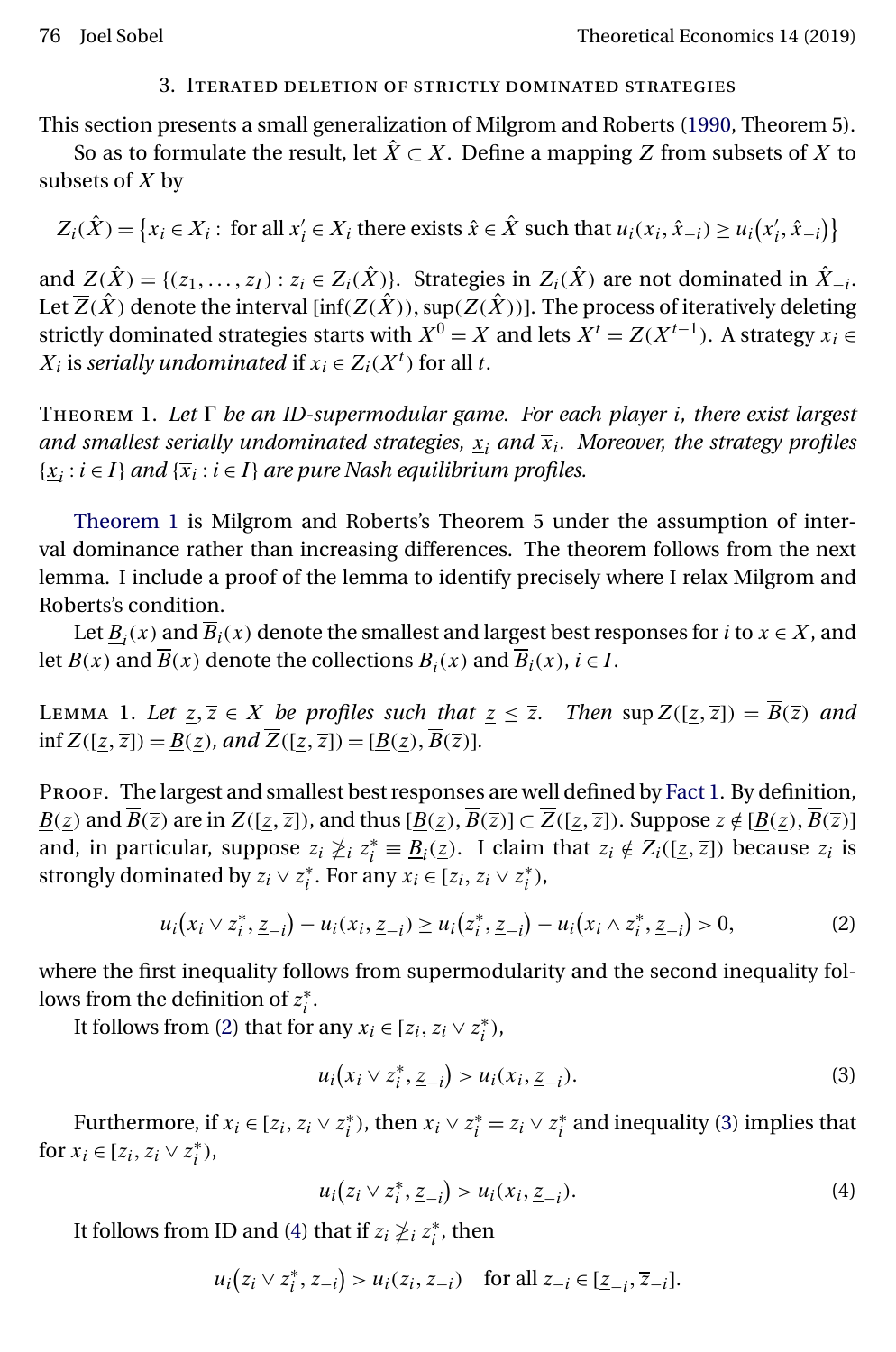<span id="page-6-0"></span>An analogous argument applies to show that if  $z_i \nleq i \overline{B}_i(\overline{z})$ , then  $z_i$  is strictly dominated.  $\Box$ 

It is straightforward to show that [\(3\)](#page-5-0) follows from quasi-supermodularity when  $x_i\ngeq_i$  $z_i^*$ , so the lemma holds if the weaker assumption of quasi-supermodularity replaces A3 in the definition of ID-supermodular games.

Milgrom and Roberts [\(1990,](#page-31-0) Theorem 5) state and prove this result for supermodular games. The proof above follows their proof. They derive inequality [\(2\)](#page-5-0) and then complete the proof by pointing out that increasing differences implies

$$
u_i(z_i \vee \hat{z}_i, z_{-i}) - u_i(z_i, z_{-i}) \ge u_i(z_i \vee \hat{z}_i, \underline{z}_{-i}) - u_i(z_i, \underline{z}_{-i}) \tag{5}
$$

provided that  $z_{-i} \geq \underline{z}_{-i}$ . The lemma follows from [\(2\)](#page-5-0) and (5). I simply point out that the ID condition is sufficient for the result.

Milgrom and Roberts use the lemma to prove the theorem. Their proof goes through without modification.

Later in the paper I discuss economically interesting games in which the mathematical extensions I propose lead to sharper predictions. I conclude this section with an example of a game that satisfies the assumptions of [Theorem 1,](#page-5-0) but does not satisfy the assumptions of Milgrom and Roberts's theorem.

EXAMPLE 1. There is a finite number  $N$  of players and strategies are elements of [0, M],  $M > 0$ . The payoff to player *i* is  $u_i(x_i, x_{-i}) = \alpha g(x_i) \sum_{j \neq i} x_j - C(x_i)$  for  $\alpha > 0$ . If  $g(\cdot)$  is strictly increasing, then  $u_i(\cdot)$  satisfies increasing differences; if  $g(\cdot)$  is positive, then  $u_i(\cdot)$  satisfies single crossing, but  $u_i(\cdot)$  satisfies interval dominance without any assumptions on  $g(.)$ . The game still may have strategic complementarities. There are parameter values in which the game has multiple, Pareto-ranked pure-strategy equilibria. For example, if  $C(x) \equiv x^3$  and

$$
g(x) = \begin{cases} x & \text{if } x \in [0, 1], \\ 2 - x & \text{if } x \in (1, 3), \\ x - 4 & \text{if } x \in [3, M], \end{cases}
$$

then there will be a range of values for  $\alpha(N - 1)$  in which there is an equilibrium in which  $x_i = 1$  for all *i* (this equilibrium exists: given that other players set  $x_i = 1$ , player *j* prefers to set  $x_j = 1$  than any other value) and another (nondisjoint) interval in which  $x_i = \alpha (N-1)/3 > 4$  for all i.

#### 4. Iterated deletion of weakly dominated strategies

Modifications of the proofs of [Lemma 1](#page-5-0) and [Theorem 1](#page-5-0) allow us to establish descriptions of the set of strategies that survive iterated deletion of weakly dominated strategies.

DEFINITION 5. Given a game  $\Gamma = (I, X, u, \geq)$  and subsets  $X'_i \subset X_i$ , with  $X' = \prod_{i \in I} X'_i$ , player *i*'s strategy  $x_i \in X'_i$  is weakly dominated relative to  $X'$  if there exists  $z_i \in X'_i$  such that  $u_i(x_i, x_{-i}) \le u_i(z_i, x_{-i})$  for all  $x_{-i} \in X'_{-i}$ , with strict inequality for at least one  $x_{-i} \in$  $X'_{-i}$ .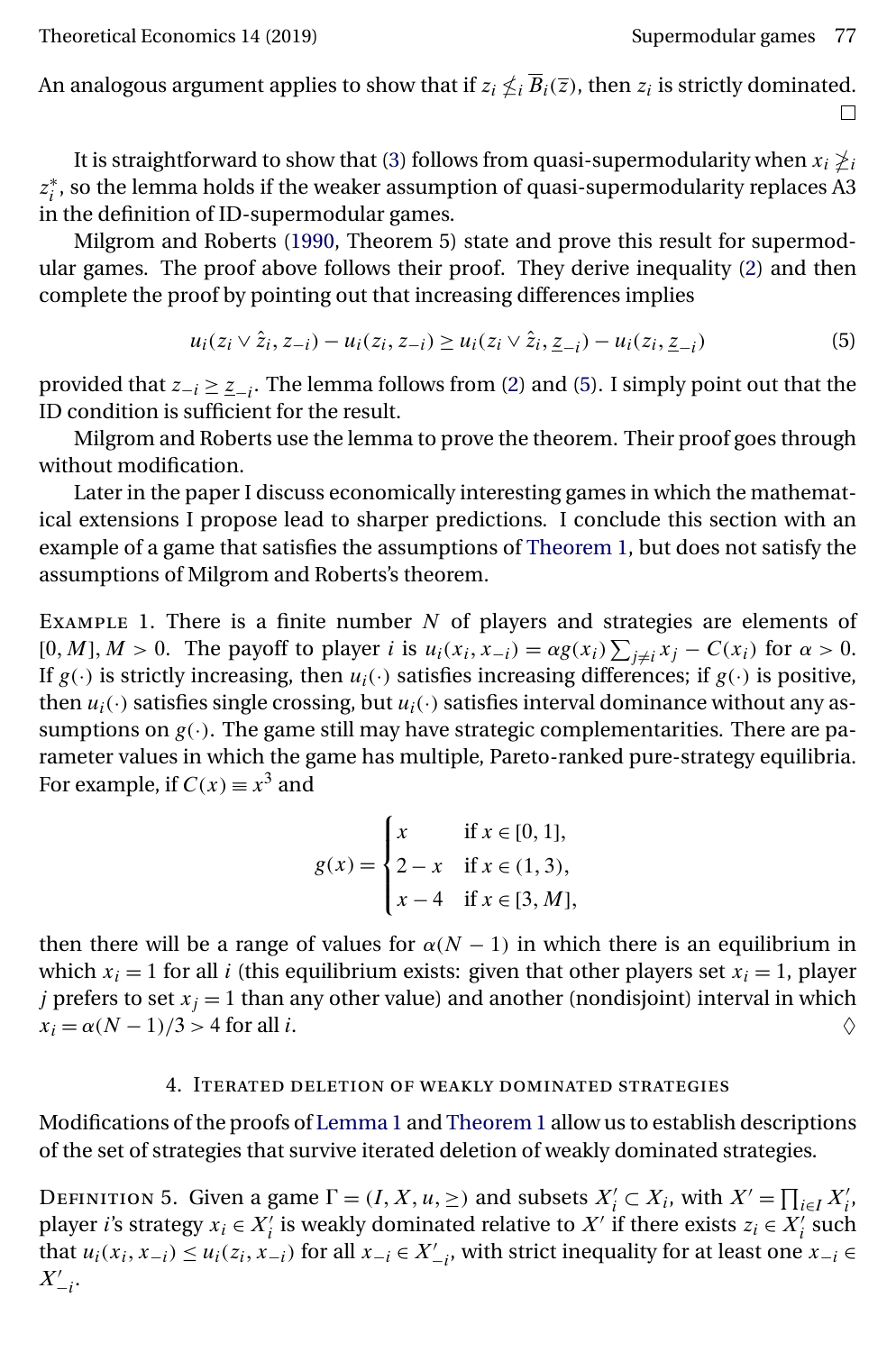<span id="page-7-0"></span>Weak dominance will typically delete more strategies than strong dominance. Hence it has the potential to provide more restrictive predictions. I analyze the implications of applying iterated deletion of weakly dominated strategies instead of iterated deletion of strongly dominated strategies. This section studies *iterated interval deletion of weakly dominated strategies*. The procedure iteratively removes weakly dominated strategies beginning with a game  $\Gamma^0 = (I, X^0, u, \geq)$  in which inf  $X^0 = \underline{x}^0$  and  $\sup X^0 = \overline{x}^0$ , and constructs games  $\Gamma^k = (I, X^k, u, \geq)$ , where inf  $X^k = \underline{x}^k$  and sup  $X^k = \overline{x}^k$  is the smallest set such that all strategies in  $X^{k-1}\setminus[\underline{x}^k,\overline{x}^k]$  are weakly dominated with respect to  $X^{k-1}.$ I will describe the set of strategies that survive this process, that is, the set of strategies that are in  $X^k$  for all k. It is possible that different ways to delete weakly dominated strategies will lead to different limit sets. I reference results that identify games in which the order of deletion is essentially unimportant.

The procedure that iteratively deletes dominated strategies works by assuming that existing strategies are in an interval and then finding a (potentially smaller) interval of strategies that are undominated. It is possible that some strategies are weakly dominated but not strictly dominated. If this happens, then the process of iterated deletion of weakly dominated strategies will lead to a smaller set of surviving strategies. In this section, I point out how to modify Milgrom and Robert's arguments to apply to weak dominance. In [Section 6,](#page-14-0) I discuss how weak dominance is, in fact, more selective than strong dominance in cheap-talk games and that it is possible to use the arguments of supermodular games to characterize a refined set of equilibria. Before stating and proving the extension of [Theorem 1](#page-5-0) to weak dominance, I provide an example that illustrates the value of the result.

Example 2. Consider the game

|   | L    | $\boldsymbol{R}$ |
|---|------|------------------|
| U | 3.3  | $0.0\,$          |
| M | 1, 2 | 1, 1             |
| D | 0,0  | 1, 1             |

This game is supermodular. The arguments of Milgrom and Roberts guarantee that there is a smallest and largest Nash equilibrium, which are  $(D, R)$  and  $(U, L)$ , respectively; D, however, is weakly dominated. Applying iterated deletion of weakly dominated strategies leaves only the  $(U,L)$  equilibrium. The selection seems plausible in the example. I would like to know whether it is possible to rule out weakly dominated strategies and still preserve the structure identified in [Theorem 1.](#page-5-0) The example suggests a possibility. Milgrom and Roberts obtain a lower bound to the row's strategies by taking the smallest best reply. In the example,  $D$  is the smallest best reply. Because best replies are monotonic, the smallest best reply will be a best reply to the column's smallest strategy. In the example, this strategy is  $R$ . Note that  $R$  has two best replies. What if, instead of taking the smallest best reply to  $R(D)$  as a lower bound, one takes the largest best reply  $(M)$ ? Because M is larger than D, it must do at least as well as D against all of column's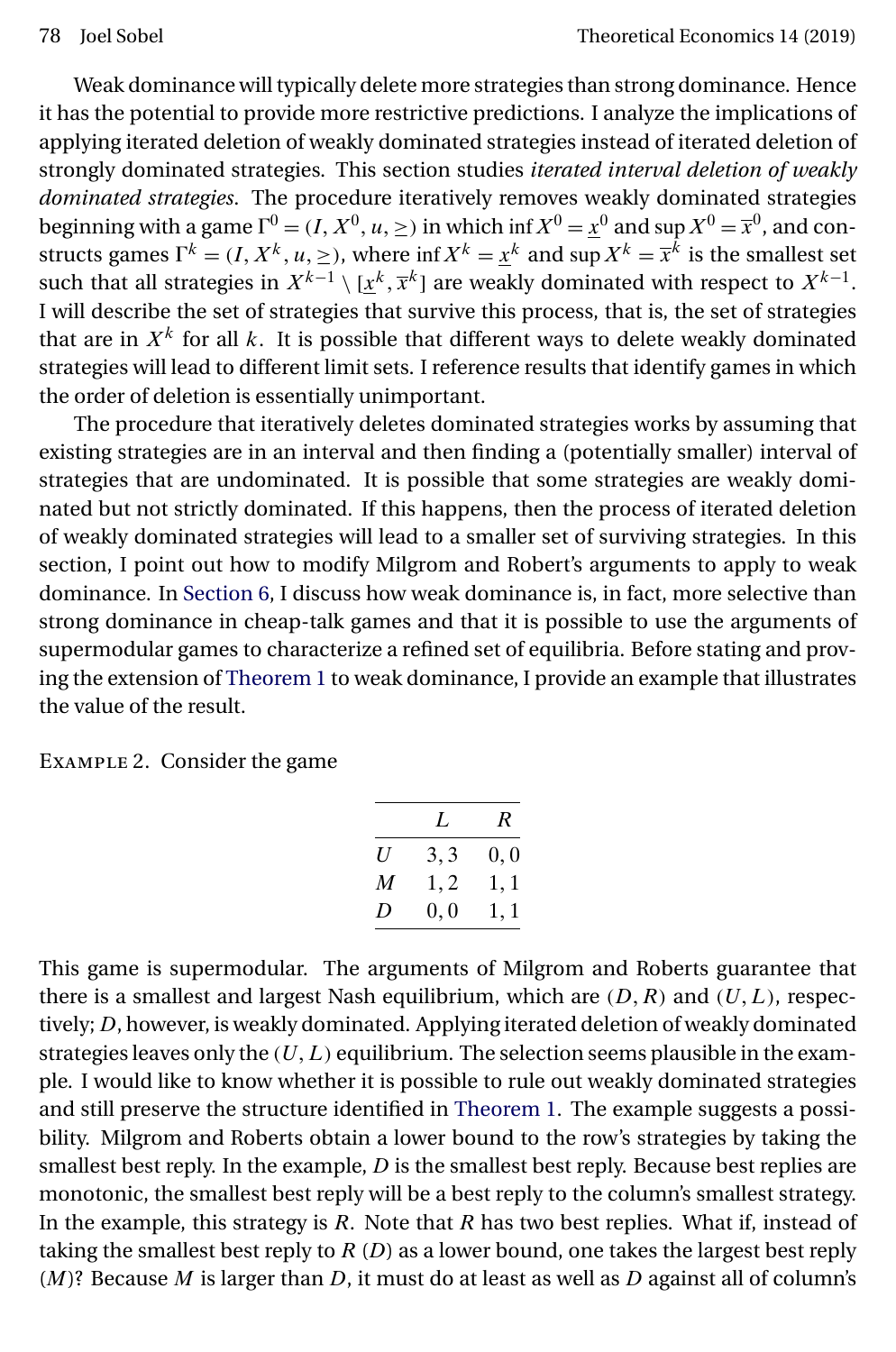<span id="page-8-0"></span>strategies. That is, by selecting the largest best response to the smallest strategy of column, row eliminates weakly dominated strategies. This idea forms the basis of the proof of the next result.  $\Diamond$ 

Theorem 2. *Let be a finite ID-supermodular game. For each player* i*, there exist largest and smallest strategies that survive iterated interval deletion of weakly dominated strategies,*  $x_i$  *and*  $\overline{x}_i$ *. Moreover, the strategy profiles* { $x_i : i \in I$ } *and* { $\overline{x}_i : i \in I$ } *are pure Nash equilibrium profiles.*

Theorem 2 extends [Theorem 1](#page-5-0) to weak dominance. I have added the assumption that  $\Gamma$  is finite. I explain the importance of this assumption after the proof.

The theorem requires two preliminary results.

Let  $X' = X'_1 \times \cdots \times X'_I \subset X$  and

 $E_i(x_i; X') = \{z_i \in X'_i : u_i(x_i, z_{-i}) = u_i(z_i, z_{-i}) \text{ for all } z_{-i} \in X'_{-i}\}\$ 

be the set of strategies that give the same payoff to  $i$  against all strategies in  $X'_{-i}$ .

LEMMA 2. Let  $\Gamma$  be an ID-supermodular game. Let  $\underline{z}, \overline{z} \in X$  be profiles such that  $\underline{z} \leq \overline{z}$ . *There exist largest and smallest strategies that are not weakly dominated relative to* [ $z$ ,  $\overline{z}$ ]. *These strategies are, respectively, the largest element in*  $E_i(\underline{B}_i(\overline{z});[\underline{z},\overline{z}])$  *and the smallest element in*  $E_i(B_i(\underline{z}); [\underline{z}, \overline{z}]).$ 

The way to construct the smallest strategy that is not weakly dominated for player  $i$ is to consider the set of strategies that are best responses to the lowest strategy in [ $z$ ,  $\overline{z}$ ]. If there are multiple best responses, the interval-dominance property suggests that the largest of the best responses performs at least as well as other best responses against higher strategies. This observation makes the largest best response to the smallest strategy a candidate for smallest strategy that is not weakly dominated. In fact, there may be other, smaller, strategies that are equivalent to the largest best response to  $\mathbf{z}_{-i}$  in the sense that these strategies yield identical payoffs against all strategies in  $[\underline{z}_{-i}, \overline{z}_{-i}]$ . The proof of Lemma 2 shows that there exists a smallest strategy that is equivalent to the largest best response to  $\mathbf{z}_{-i}$  and that this strategy is the smallest strategy that is not weakly dominated. The details are given in [Appendix B.](#page-21-0)

Let  $\underline{z}, \overline{z} \in X$  be profiles such that  $\underline{z} \leq \overline{z}$ . Let  $E_i(x; [\underline{z} \leq \overline{z}])$  denote the sup of  $E_i(x;[\underline{z} \leq \overline{z}])$  and let  $\underline{E}_i(x;[\underline{z} \leq \overline{z}])$  denote the inf of  $E_i(x;[\underline{z} \leq \overline{z}])$ . Let  $\underline{E}(x;[\underline{z} \leq \overline{z}])$  $(\underline{E}_1(x; [\underline{z} \le \overline{z}]), \dots, \underline{E}_I(x; [\underline{z} \le \overline{z}]))$  and  $\overline{E}(x; [\underline{z} \le \overline{z}]) = (\overline{E}_1(x; [\underline{z} \le \overline{z}]), \dots, \overline{E}_I(x; [\underline{z} \le \overline{z}])).$ Define

$$
\underline{s}_i = \inf \{ x_i \in [\underline{z}_i, \overline{z}_i] : x_i \text{ is not weakly dominated in } [\underline{z}, \overline{z}] \}
$$

and

 $\overline{s}_i = \sup\bigl\{x_i \in [\underline{z}_i, \overline{z}_i] : x_i \text{ is not weakly dominated in } [\underline{z}, \overline{z}]\bigr\}.$ 

Now let  $Z_i^w([z,\overline{z}]) = [\underline{s}_i, \overline{s}_i]$  and  $Z^w([\underline{z},\overline{z}]) = (Z_1^w([\underline{z},\overline{z}]), \ldots, Z_I^w([\underline{z},$ Finally let  $\overline{Z}^w([\underline{z}, \overline{z}])$  denote the interval [inf( $Z^w([\underline{z}, \overline{z}]))$ , sup( $Z^w([\underline{z}, \overline{z}]))$ ].

Lemma 2 implies the following result.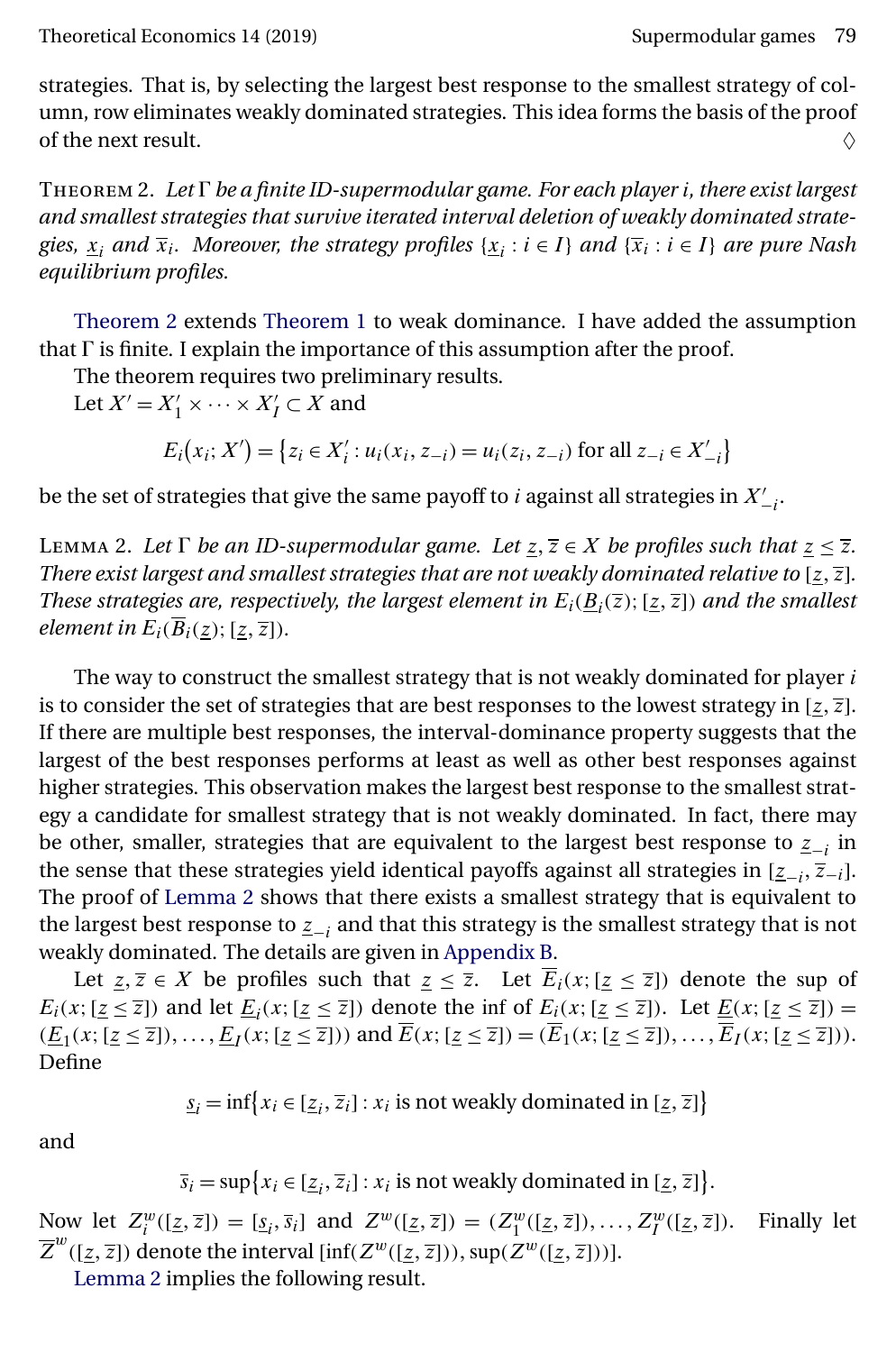<span id="page-9-0"></span>LEMMA 3. Let  $\Gamma$  be an ID-supermodular game. Let  $\underline{z}, \overline{z} \in X$  be profiles such that  $\underline{z} \leq \overline{z}$ . Then  $\overline{E}(\underline{B}(\overline{z});[\underline{z},\overline{z}])$  and  $\underline{E}(\overline{B}(\underline{z});[\underline{z},\overline{z}])$  exist, sup  $Z^w([\underline{z},\overline{z}]) = \overline{E}(\underline{B}(\overline{z});[\underline{z},\overline{z}])$  and  $\inf Z^w([\underline{z}, \overline{z}]) = \underline{E}(\overline{B}(\underline{z}); [\underline{z}, \overline{z}])$ , and  $\overline{Z}([\underline{z}, \overline{z}]) = [\underline{E}(\overline{B}(\underline{z}); [\underline{z}, \overline{z}])$ ,  $\overline{E}(\underline{B}(\overline{z}); [\underline{z}, \overline{z}])$ .

Lemma 3 parallels [Lemma 1.](#page-5-0) The first difference is that if  $z_i \ngeq i z_i^* \equiv \overline{E}(\underline{B}(\overline{z});[\underline{z},\overline{z}]),$ there is no guarantee that  $z_i \vee z_i^*$  strictly dominates  $z_i$ . It is possible that  $z_i \wedge z_i^*$  is a best response to  $z_{-i}$ . Hence the second inequality in [\(2\)](#page-5-0) could be weak. The second difference is that one can use weak dominance rather than strict dominance to delete a strategy. So one needs only to establish that  $u_i(z_i \vee z_i^*, z_{-i}) > u_i(z_i, z_{-i})$  for some  $z_{-i} \in$ [ $\underline{z}, \overline{z}$ ]. This follows from the definition of  $z_i^*$ .

PROOF OF THEOREM 2. The proof of the t[heorem](#page-8-0) follows the proof of [Theorem 1.](#page-5-0) Let  $\underline{y}_i^1$  be equal to the smallest element in  $E_i(\overline{B}_i(\underline{z});[\underline{z},\overline{z}])$  and let  $\overline{y}_i^1$  be equal to the largest element of  $E_i(\underline{B}_i(\overline{z});[\overline{z},\overline{z}])$ . Lemma 3 implies that  $\underline{y}_i^1$  and  $\overline{y}_i^1$  are well defined and are, respectively, the smallest and greatest strategies that are not weakly dominated relative to  $[\underline{z}, \overline{z}]$ . It follows that  $\underline{z} \le y^1 \le \overline{y}^1 \le \overline{z}$ . Continuing inductively one can construct sequences  $\{y^k\}$  and  $\{\overline{y}^k\}$  such that  $y^k \le y^{k+1} \le \overline{y}^{k+1} \le \overline{y}^k$  and every strategy outside of  $[y^{k+1}, \overline{y}^{k+1}]$  is weakly dominated relative to  $[y^k, \overline{y}^k]$ . By monotonicity,  $\lim_{k\to\infty} \underline{y}^k$  and lim $_{k\to\infty}$   $\overline{y}^k$  exist. Denote the limits by  $\underline{y}$  and  $\overline{y}$ , respectively. It is straightforward to show that these limits are Nash equilibrium profiles. In finite games (where the process of deleting strategies terminates after a finite number of iterations), it follows by construction that y and  $\bar{y}$  are not weakly dominated by any strategy in [y,  $\bar{y}$ ]. From Lemma 3, it follows that anything that survives iterated deletion of weakly dominated strategies must be inside the interval.

The process described only removes strategies outside of the interval [ $y^k,\overline{y}^k$ ]. Consequently, it is possible that there are strategies in the interval [y,  $\overline{y}$ ] that are weakly dominated. When the strategy set is finite, it must be the case that  $\overline{y}_i$  and  $\overline{y}_i$  remain undominated even if additional strategies are deleted. To see this, notice that by construction  $y_i$ is a best response to  $\underline{y}_{-i}$  and the only other best responses to  $\underline{y}_{-i}$  in  $[\underline{y}_i, \overline{y}_i]$  are equivalent to  $\underline{y}_i$ . Consequently,  $\underline{y}_i$  can only be weakly dominated if  $\underline{y}_j$  is deleted for  $j \neq i$ . Hence no procedure can delete  $\underline{y}_i$ . Similarly,  $\overline{y}_i$  cannot be deleted. This completes the proof of [Theorem 2.](#page-8-0) □

[Theorem 2](#page-8-0) uses the assumption that strategy sets are finite. This assumption guarantees that the iterated deletion process terminates in a finite number of steps and, consequently, that y and  $\overline{y}$  are not weakly dominated. The next example demonstrates that the bounds obtained through the process may be weakly dominated in games in which  $X_i$  are infinite.

EXAMPLE 3. Consider a three player game in which  $X_1 = [0, 1]$  and  $X_i = [0, 2]$  for  $i = 2, 3$ ,  $u_1(x) = x_1(x_2 - 1)$ , and  $u_i(x) = x_1x_2x_3 - x_i^3/3$  for  $i = 2, 3$ . In this case  $\overline{y}^k = (1, 2^{2^{-k}}, 2^{2^{-k}})$ and  $y^k = (0, 0, 0)$ . It follows that  $\overline{y} = (1, 1, 1)$  and  $y = (0, 0, 0)$ . Both y and  $\overline{y}$  are Nash equilibria, but  $\overline{y}_1$  is weakly dominated with respect to strategies in [ $\underline{y}, \overline{y}$ ].  $\diamondsuit$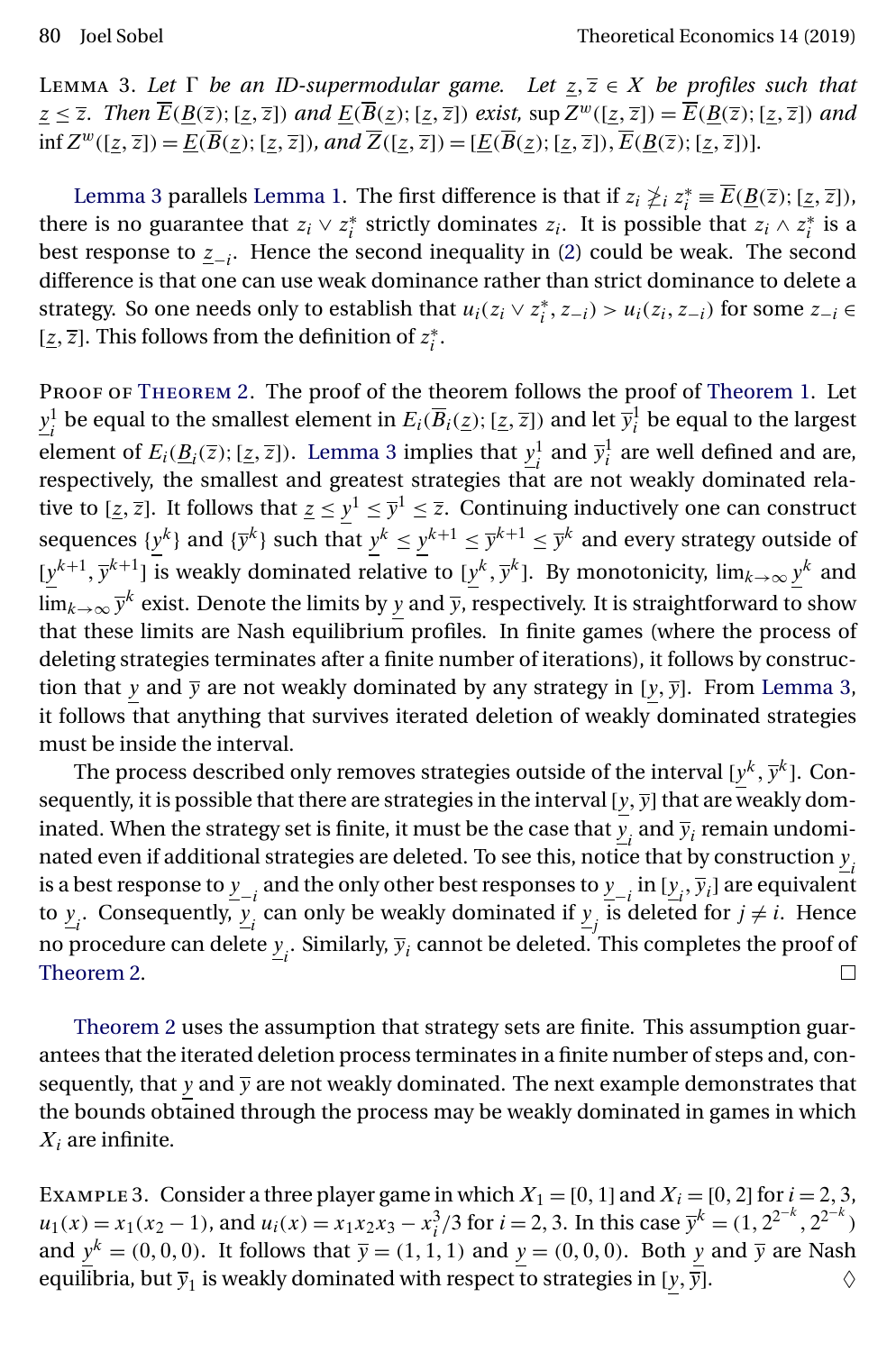<span id="page-10-0"></span>[Theorem 2](#page-8-0) applies to a particular procedure for removal of weakly dominated strategies. Unlike iterated deletion of strictly dominated strategies, the outcome of iterated deletion of weakly dominated strategies may depend on the procedure.<sup>4</sup> Nevertheless, for some interesting classes of games, deletion of weakly dominated strategies is essentially independent of the procedure.

Marx and Swinkels [\(1997\)](#page-31-0) show that if a game satisfies the transfer of the decision maker indifference (TDI) property, then two "full"<sup>5</sup> procedures for deleting weakly dominated strategies are the same up to the addition or removal of redundant strategies and a renaming of strategies. The TDI property states that if (given the behavior of the other players) player  $i$  is indifferent between two strategies, then all other players are also indifferent between player i's choice of strategies. TDI is restrictive, but can be shown to hold in interesting applications including (generically) the examples described in [Sec](#page-14-0)[tion 6.](#page-14-0)

Kultti and Salonen [\(1997](#page-30-0) and [1998\)](#page-30-0) take a different approach to the concern that iterated deletion of weakly dominated strategies may be order dependent. Kultti and Sa-lonen [\(1997\)](#page-30-0) study undominated equilibria in supermodular games. $6$  An undominated equilibrium is a Nash equilibrium in which no player's equilibrium strategy is weakly dominated by another pure strategy. Börgers [\(1994\)](#page-30-0) and Dekel and Fudenberg [\(1990\)](#page-30-0) identify properties that make undominated equilibria an attractive refinement of Nash equilibrium. Kultti and Salonen [\(1997\)](#page-30-0) show that in supermodular games there exist a least and greatest undominated equilibrium in pure strategies. [Example 3](#page-9-0) demonstrates that the bounds that I have constructed may be dominated. Hence my result does not include theirs.

Iterated deletion of weakly dominated strategies yields stronger predictions in interesting applications. Kultti and Salonen [\(1998\)](#page-30-0) study a process in which players eliminate all weakly dominated strategies in the first step and subsequently iteratively remove all strictly dominated strategies. They present conditions under which this process identifies the lower and upper bounds of the set of equilibrium payoffs.

## 5. Additional properties

## 5.1 *Dynamics*

Milgrom and Roberts [\(1990\)](#page-31-0) show that there is a relationship between adaptive dynamics and supermodular games. To do this, they consider a time-dependent strategy profile  $x(t)$ . They let  $P(T, t)$  denote the strategies played between times T and t,  $P(T, t) =$  ${x(s) : s \in [T, t]}$ , and say that  ${x(t)}$  is a process *consistent with adaptive dynamics* if for all *T*, there exists  $T' > T$  such that for all  $t > T'$ ,  $x(t) \in \overline{Z}$  ([inf $P(T, t)$ , sup  $P(T, t)$ ]). They define  $\underline{x} = \inf X$ ,  $\overline{x} = \sup X$ ,  $\underline{B}^k(x) = \underline{B}(\underline{B}^{k-1}(x))$ , and  $\overline{B}^k(x) = \overline{B}(\overline{B}^{k-1}(x))$ , and show (in

 $4$ Dufwenberg and Stegeman [\(2002\)](#page-30-0) show that iterated deletion of strictly dominated strategies may be order dependent in infinite games if payoff functions and strategy spaces do not satisfy regularity conditions.

<sup>5</sup>A full procedure stops only if it reaches a stage where there are no weakly dominated strategies.

<sup>&</sup>lt;sup>6</sup>In fact, Kultti and Salonen [\(1997](#page-30-0) and [1998\)](#page-30-0) study quasi-supermodular games in which the (weaker) assumption that  $u_i$  is quasi-supermodular replaces A3 in [Definition 4.](#page-3-0)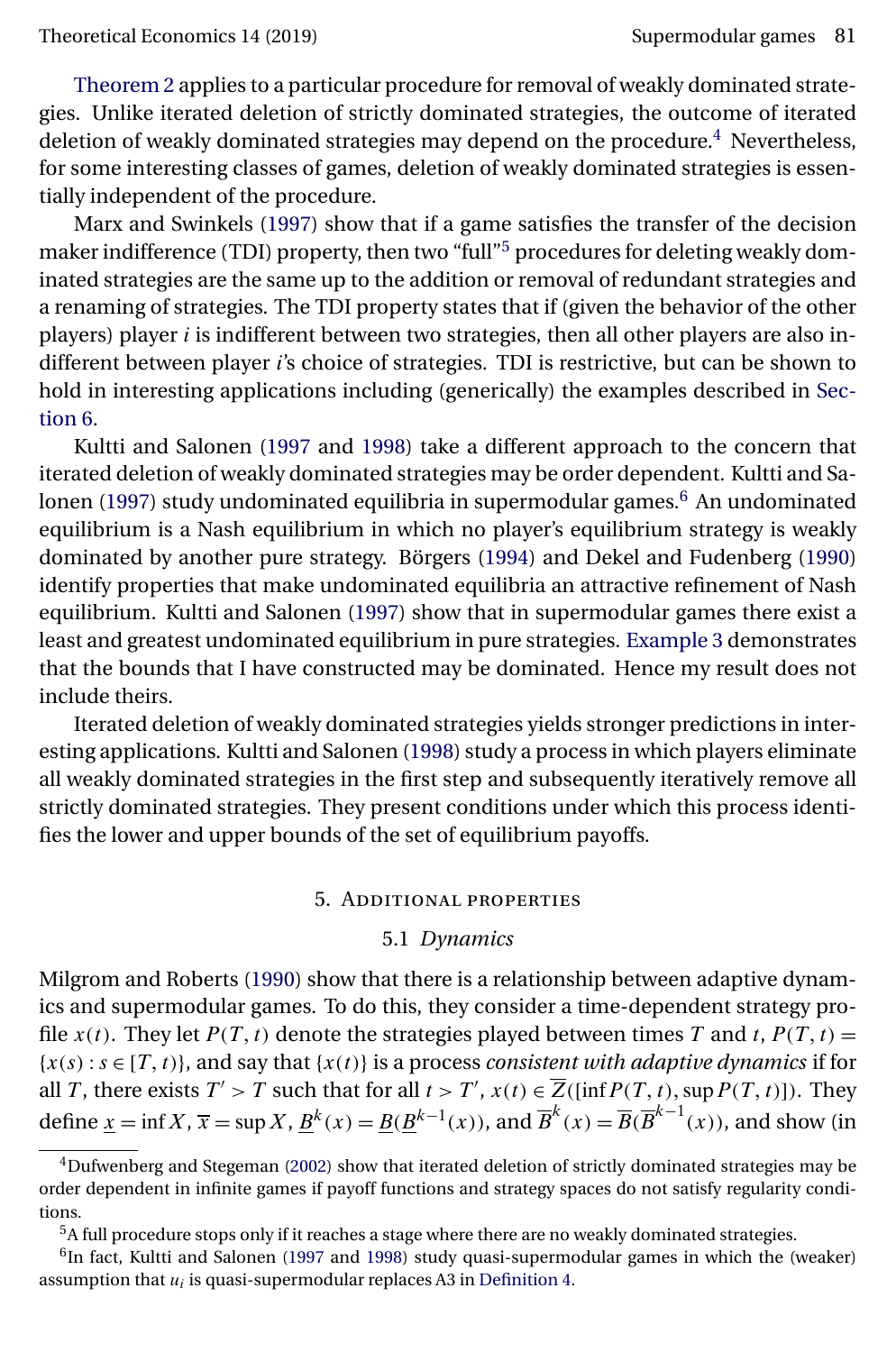<span id="page-11-0"></span>Theorem 8) that whenever  $\{x(t)\}\$ is a process consistent with adaptive dynamics in a supermodular game, for all  $k$  there exists  $T_k$  such that for all  $t>T_k$ ,  $x(t) \in [\underline{B}^k(\underline{x}), \overline{B}^k(\overline{x})].$ 

The condition that a process is consistent with adaptive dynamics guarantees that strategies played at time  $t$  are best replies to strategies played in the not-too-distant past. The conclusion of the theorem is that any process consistent with adaptive dynamics must eventually stop playing strictly dominated strategies and therefore converge to the interval of strategies with lower bound equal to the smallest Nash equilibrium and upper bound equal to the largest Nash equilibrium. This result is a direct consequence of [Lemma 1](#page-5-0) and holds for ID-supermodular games. It is straightforward to modify the result to conclude that a more restrictive class of adaptive dynamics converges to the smaller set of strategies identified in [Theorem 2.](#page-8-0)

The process  $\{x(t)\}$  is *consistent with cautious adaptive dynamics* if for all T, there exists T' such that for all  $t > T'$ ,  $x(t) \in \overline{Z}^w([inf P(T, t), supp T(T, t)])$ .<sup>7</sup> Let  $\underline{H}^1(x) =$  $\underline{E}(\overline{B}(x); [\underline{x}, \overline{x}]), \overline{H}^1(x) = \overline{E}(\underline{B}(x); [\underline{x}, \overline{x}]), \ \underline{H}^k(x) = \underline{E}(\overline{B}(\underline{H}^{k-1}(x)); [H^{k-1}(\underline{x}), H^{k-1}(\overline{x})]),$ and  $\overline{H}^k(x) = \overline{E}(\underline{B}(\overline{H}^{k-1}(\overline{x}));[H^{k-1}(x),H^{k-1}(\overline{x})]).$ 

THEOREM 3. If  $\{x(t)\}\$ is a process consistent with cautious adaptive dynamics in an *ID-supermodular game, then for all k, there exists*  $T_k$  *such that for all*  $t > T_k$ ,  $x(t) \in$  $[\underline{H}^k(\underline{x}), \overline{H}^k(\overline{x})].$ 

Theorem 3 is a direct consequence of [Lemma 3.](#page-9-0)

Echenique [\(2007\)](#page-30-0) presents a modification of the procedure used to find upper and lower bounds in the proofs of [Theorems 1](#page-5-0) and [2](#page-8-0) to provide an algorithm that finds all pure-strategy Nash equilibria in supermodular games. One can interpret the algorithm as a dynamic process. Consequently, there exist adaptive processes that reach Nash equilibria that do not survive iterated deletion of weakly dominated strategies. This result does not contradict Theorem 3. Instead it indicates that procedures that reach Nash equilibria that do not survive iterated deletion of weakly dominated strategies are not cautious. A critical issue is whether it is plausible to restrict attention to cautious dynamics. I believe that the correct answer is "it depends." On one hand, Cabrales and Ponti [\(2000\)](#page-30-0) and Gale, Binmore, and Samuelson [\(1995\)](#page-30-0) present examples of plausible evolutionary dynamics that converge to outcomes that use weakly dominated strategies. On the other hand, Dubey, Haimanko, and Zapechelnyuk [\(2006\)](#page-30-0) introduce *pseudopotential games*. A pseudo-potential game is a game for which there exists function  $\phi: X \to \mathbb{R}$  such that  $\argmax_{x_i \in X_i} \phi(x_i, x_{-i}) \subset \argmax_{x_i \in X_i} u_i(x_i, x_{-i})$ . Dubey, Haimanko, and Zapechelnyuk [\(2006\)](#page-30-0) give conditions under which games with complementarities are pseudo-potential games. Their results imply that finite, two-player (ID) supermodular games are pseudo-potential games. Dubey, Haimanko, and Zapechelnyuk identify several properties of pseudo-potential games, including the property that there are no best-response cycles in generic, finite pseudo-potential games. This property guarantees convergence of best reply dynamics. Weak dominance has interesting implications

 $7$ I use "cautious" in the sense of cautious rationalizability in Pearce [\(1984\)](#page-31-0). The notion is that the adaptive process is a best response to beliefs that place positive probability on all "recently" used strategies.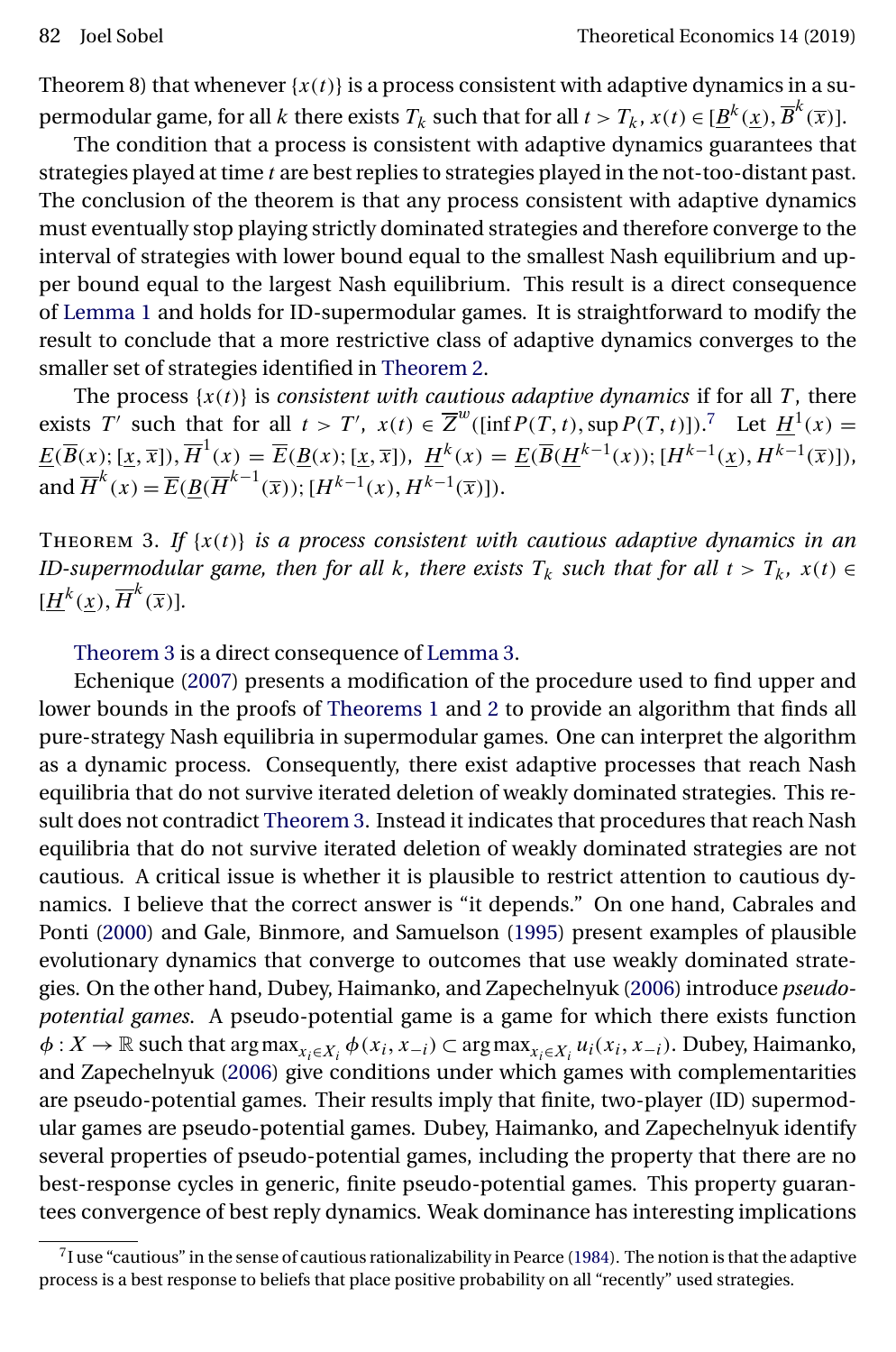<span id="page-12-0"></span>only for games with nongeneric payoffs. $8$  Cautiously adaptive dynamics provide a way to extend these results to nongeneric games.

## 5.2 *Comparative statics*

So as to ask comparative statics questions, assume that there is a partially ordered set of parameters P and there is a family of games  $\{\Gamma(p)\}_{p\in P}$ , where  $\Gamma(p) = \{I, X, u(\cdot; p), \geq\}$ where  $u: X \times P \to \mathbb{R}^I$ .

THEOREM 4. *If* { $\Gamma(p)$ }<sub>p∈P</sub> *is a family of ID-supermodular games and*  $u_i$  *satisfies interval dominance in*  $x_i$  *and*  $p$  *for fixed*  $x_{-i}$ *, then the largest and smallest strategies that survive iterated interval deletion of weakly dominated strategies,*  $x_i(p)$  *and*  $\overline{x}_i(p)$ *, are nondecreasing functions of* p*.*

The proof of this result is a straightforward modification of Theorem 6 in Milgrom and Roberts [\(1990\)](#page-31-0). The proof, which is provided in [Appendix B,](#page-21-0) requires verification that H and  $\overline{H}$  are monotonic.

Milgrom and Roberts [\(1990,](#page-31-0) Theorem 7) give conditions under which it is possible to compare payoffs of different equilibria.

THEOREM 5. Let  $\Gamma = (I, X, u, \geq)$  be an ID-supermodular game. Let  $\underline{x}_i$  and  $\overline{x}_i$  denote the *smallest and largest elements of*  $X_i$ *, and suppose* y *and* z *are two equilibria with*  $y \ge z$ *. (i)* If  $u_i(\underline{x}_i, x_{-i})$  *is increasing in*  $x_{-i}$ *, then*  $u_i(y) \ge u_i(z)$ *. (ii)* If  $u_i(\overline{x}_i, x_{-i})$  *is decreasing in*  $x_{-i}$ *, then*  $u_i(y) ≤ u_i(z)$ *. If the condition in (i) holds for some subset of players*  $I_1$  *and the condition in (ii) holds for the remainder*  $I \setminus I_1$ *, then the largest equilibrium is the most preferred equilibrium for the players in*  $I_1$ *, and the least preferred for the remaining players.*

This result holds in my setting, but one variation is worth noting. If condition (i) in the theorem holds, then the largest Nash equilibrium is Pareto dominant (in the set of Nash equilibria). It is possible that strategies used in this equilibrium do not survive iterated deletion of weakly dominated strategies. The upper bound in [Theorem 2](#page-8-0) may therefore not be the Pareto-dominant Nash equilibrium. Instead it will be (in finite games), the Pareto-dominant Nash equilibrium in strategies that survive iterated deletion of weakly dominated strategies. Milgrom and Roberts discuss an interesting classes of games (games with positive spillovers) in which equilibria are Pareto ranked. The literature treats the largest Nash equilibrium as salient in these games. For typical specifications of these games, the largest equilibrium is also an equilibrium that survives iterated deletion of weakly dominated strategies.<sup>9</sup>

<sup>&</sup>lt;sup>8</sup>The applications I study have nongeneric normal-form payoffs because they are derived from games with a fixed dynamic structure.

<sup>&</sup>lt;sup>9</sup>Nevertheless, Theorem 5 suggests that in more general settings the Pareto-efficient Nash equilibrium may fail to survive iterated deletion of weakly dominated strategies.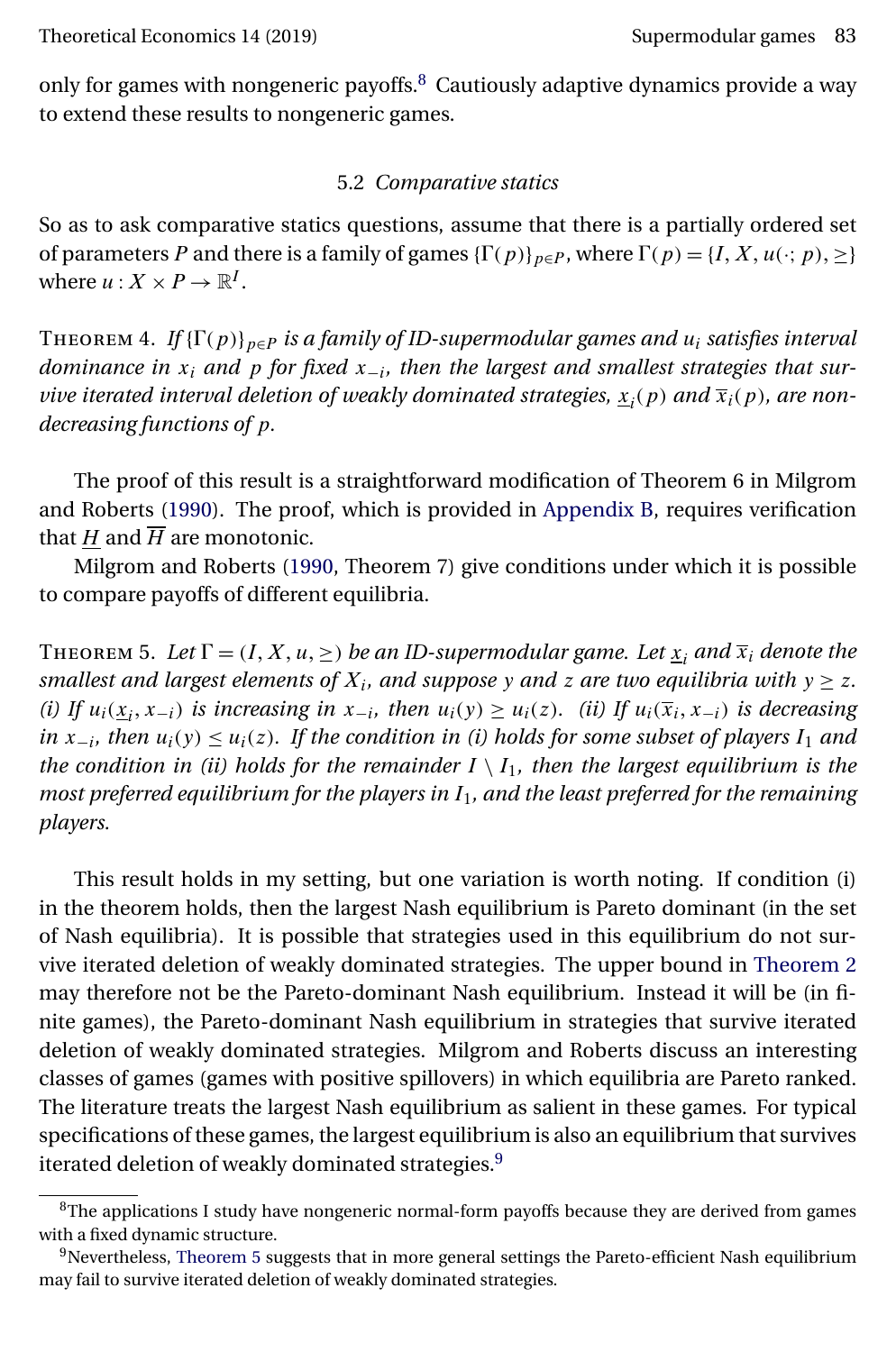#### 5.3 *Quasi-supermodularity*

<span id="page-13-0"></span>This paper concentrates on weakening the monotonicity condition (increasing differences) used by Milgrom and Roberts. [Theorem 1](#page-5-0) merely replaces increasing differences with interval dominance. [Theorem 2](#page-8-0) extends the result—again with the weaker condition—to iterated weak dominance. In the same way, one can replace the supermodularity assumption with quasi-supermodularity. The concepts compare values of two quantities, which are both the difference between a function evaluated at a higher and a lower point. Supermodularity and increasing differences require that the first quantity is greater than the second. Quasi-supermodularity and single crossing (interval dominance) require the weaker condition that the first quantity is nonnegative (positive) whenever the first one is nonnegative (positive). It is the second implication that is needed for the main results. That is, [Theorems 1](#page-5-0) and [2](#page-8-0) hold if payoff functions are quasi-supermodular. I chose not to state the more general results because I know of no application in which payoffs are quasi-supermodular but not supermodular.10

#### 5.4 *Identification*

There is a literature that estimates supermodular games. For example, Uetake and Watanabe [\(2013\)](#page-31-0) use the bounds constructed in Milgrom and Roberts [\(1990,](#page-31-0) Theorem 5) to generate moment inequalities. I believe that the same techniques would apply to estimate strategies that satisfy the refinement (surviving iterated deletion of weakly dominated strategies). The bounds constructed in [Theorem 2](#page-8-0) would replace those in [The](#page-5-0)[orem 1.](#page-5-0)<sup>11</sup> This kind of study would be consistent with research by Aradillas-Lopez and Tamer [\(2008\)](#page-30-0), which compares the identification power of rationalizability to Nash equi-libria, and Molinari and Rosen [\(2008\)](#page-31-0), who estimate level- $k$  rationality in a supermodular game.

There is an econometric literature that tries to identify and test monotone comparative statics in supermodular games. There are two basic approaches. The first approach (for example, Lazzati [2015](#page-30-0) and Uetake and Watantabe [2013\)](#page-31-0) is to impose monotonicity and study the restrictions imposed by a solution concept (Nash equilibrium or rationalizability) on data. One could ask this question instead by requiring the solution only use strategies that survive iterated deletion of weakly dominated strategies. [Theorem 2](#page-8-0) suggests new bounds on strategies that would replace the restrictions the literature has provided for rationalizability.

Another approach imposes no a priori restrictions and asks when a data set is consistent with equilibrium behavior in a supermodular game. Lazzati, Quah, and Shirai [\(2016\)](#page-30-0) provide a necessary and sufficient condition for a data set to be consistent with Nash equilibrium behavior in a supermodular game with a one-dimensional strategy

<sup>&</sup>lt;sup>10</sup>Quah and Strulovici [\(2007,](#page-31-0) Theorem 1) recognize that it is possible to obtain comparative-statics results with a weaker version of supermodularity. They demonstrate that an interval-dominance version of the condition is sufficient for basic results.

 $11$ One limitation of the approach is that Uetake and Watanabe focus on one-dimensional strategies spaces. The ID-supermodular games that I identify in [Section 6](#page-14-0) in which weak dominance has selection power involve multidimensional strategy spaces.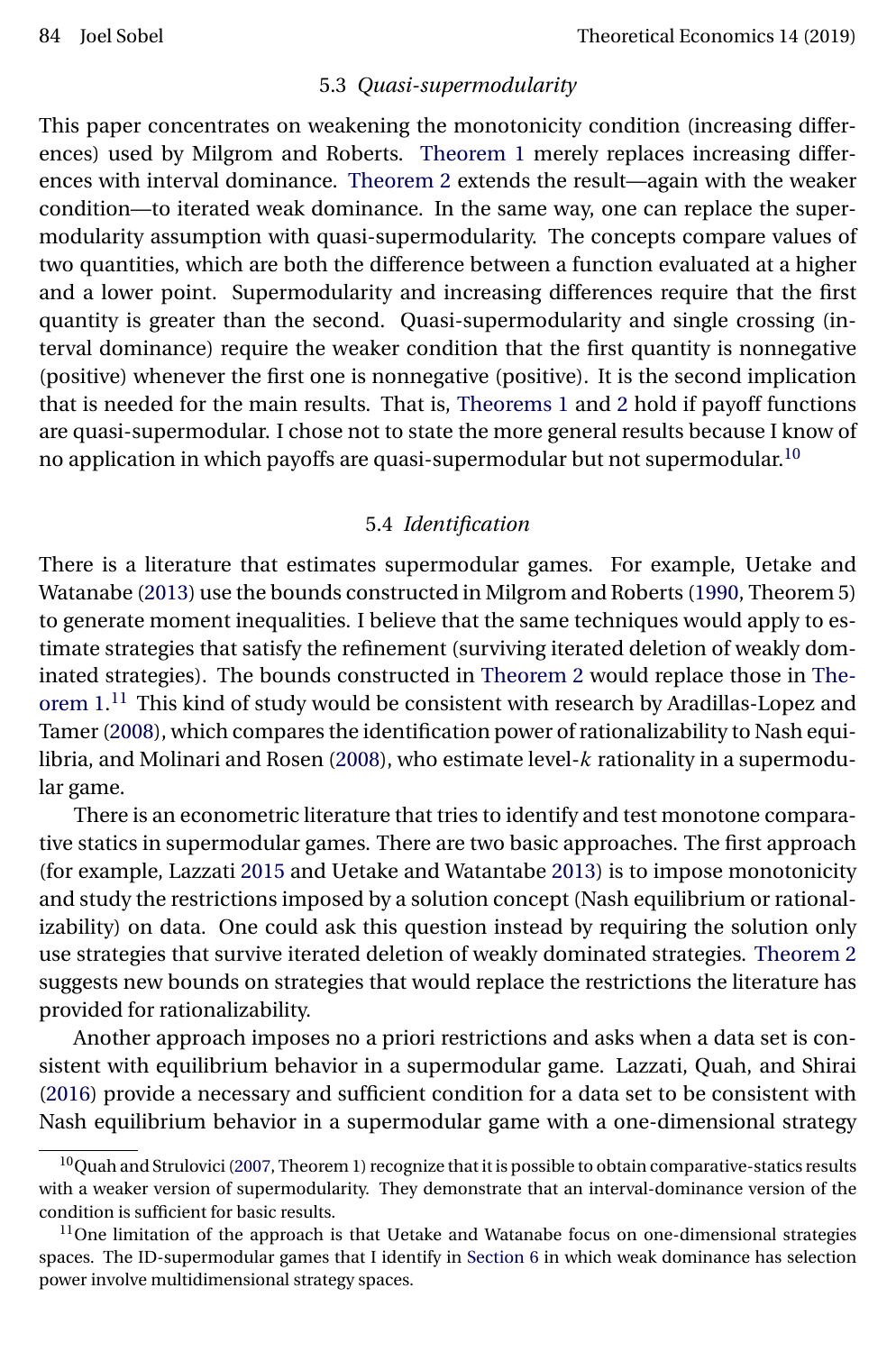<span id="page-14-0"></span>space. A natural modification of the question is to ask whether the data set is consistent with equilibrium behavior in weakly undominated strategies in an ID-supermodular game.

#### 6. Applications

Extending the results about supermodular games from strong to weak dominance is more than a curiosity only if there exist interesting games under which the assumptions of the previous section hold and the arguments reduce the set of predictions. An ideal application would be an ID-supermodular game that is not supermodular, in which weak dominance arguments have more power to refine the set of equilibria than strong dominance arguments and in which insights about the structure of equilibria available from the results in this paper have substantive interest.

[Examples 1](#page-6-0) and [2](#page-7-0) provide some evidence of the usefulness of the approach, but these examples primarily illustrate technical points and are somewhat artificial. Sobel [\(2017\)](#page-31-0) shows how iterated weak dominance has the power to select outcomes in games with preplay communication about intentions. These games are not ID-supermodular games, but the selection arguments use partial ordering on strategies and monotonicity properties that are similar to the methods in the current paper.

This section applies the ideas to cheap-talk games and games with competition in persuasion.

## 6.1 *Cheap talk*

Cheap-talk games add a round of strategic behavior to an underlying game. This kind of game is a natural place to expect weak dominance to play a role as weak dominance can place restrictions on off-the-path behavior.

Cheap-talk games are not supermodular, but have some of the structure of supermodular games. Strong dominance arguments do not restrict the predictions. The application is imperfect because the game is not ID-supermodular. I must extend the theory somewhat.

In a cheap-talk game, nature selects  $t \in T$ ; one player, the sender (S), learns t and sends a message  $m \in M$ ; the other player, the receiver  $(R)$ , takes an action  $a \in A$  in response to m. A strategy for S is a mapping  $\sigma: T \to M$ . A strategy for R is a mapping  $\alpha : M \to A$ . Assume that M is a finite, ordered set, and that A and T are equal to the unit interval. Assume that there is a prior distribution on types; for convenience assume that the prior is finitely supported and  $p(t)$  is the probability that the type is t. Payoffs depend only on  $a$  and  $t$ . The payoff to player  $i$  when  $t$  is the sender's type and *a* is the action of the receiver is  $U^{i}(a, t)$ . Assume that  $U^{i}(\cdot)$  is twice continuously differentiable, with negative second derivative with respect to  $a$  and positive cross partial. With this structure, order R strategies in the natural way:<sup>12</sup>  $\alpha'' \geq_R \alpha'$  if  $\alpha''(m) \geq \alpha'(m)$ for all m. Order S strategies "backward" so that  $\sigma'' \geq_S \sigma'$  if and only if  $\sigma''(t) \leq \sigma'(t)$  for all *t*.<sup>13</sup> The payoff functions for the cheap-talk game are  $u_S(\sigma, \alpha) = EU^S(\alpha(\sigma(t)), t)$  and

<sup>&</sup>lt;sup>12</sup>Note that I use  $\geq$  to denote both the standard order on the real numbers and the order on strategies.

 $13$ This ordering guarantees that R's best response on the equilibrium path increases when S's strategy increases.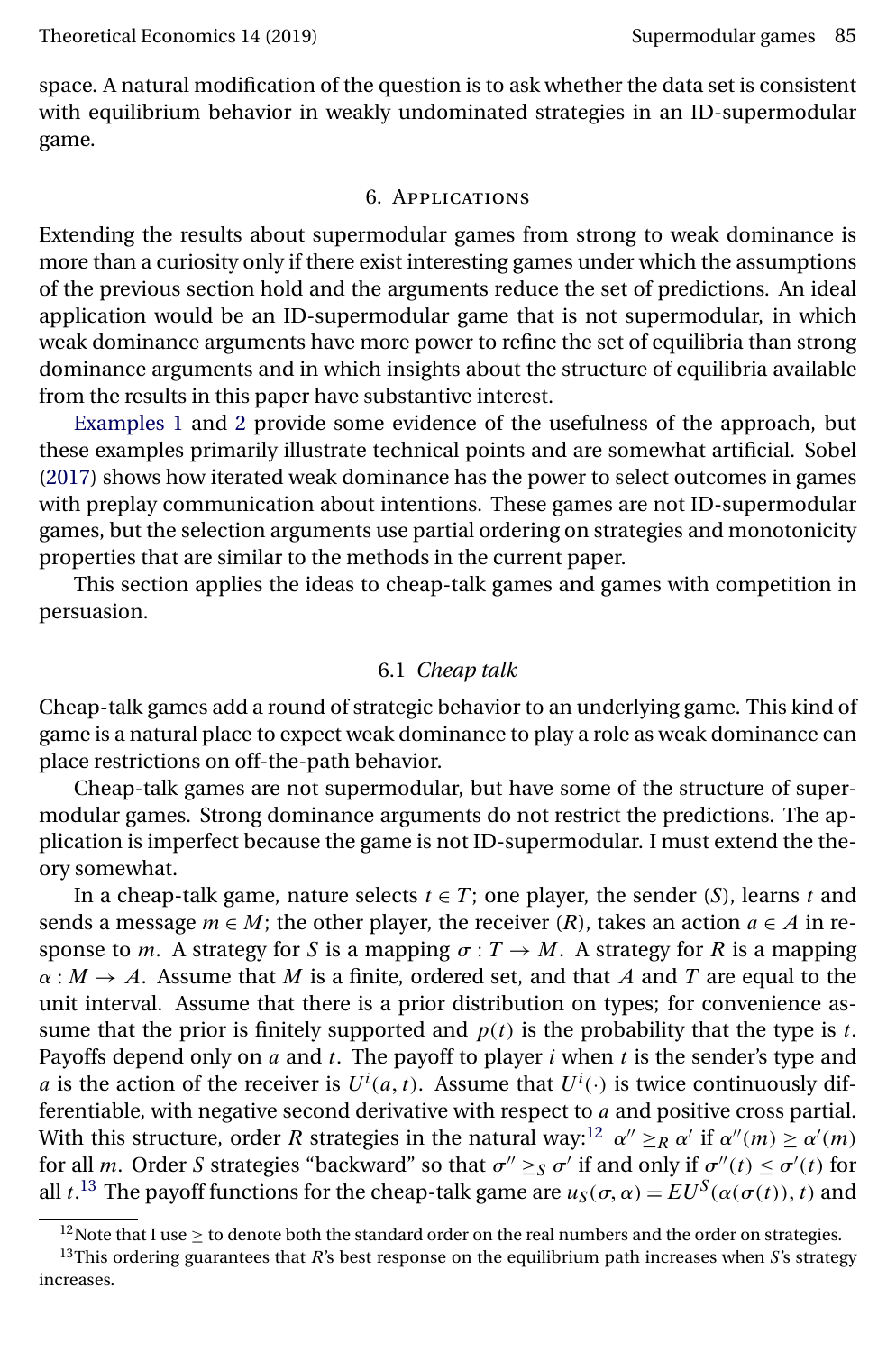<span id="page-15-0"></span> $u_R(\alpha, \sigma) = EU^R(\alpha(\sigma(t), t))$ , where the expectation is taken using the prior on types. It is straightforward to check that this game satisfies the transfer of decision maker indifference condition of Marx and Swinkels [\(1997\)](#page-31-0).

I describe several properties of this class of games and show how the general results provide some insight into the structure of their equilibria.

LEMMA 4. *For*  $i = S, R, u_i(·)$  *is supermodular in*  $x_i$  *for fixed*  $x_{-i}$  *in cheap-talk games.* 

Lemma 4 follows from a straightforward argument, which appears in [Appendix B.](#page-21-0)

Without further assumptions best responses will not have any monotonicity properties in the basic cheap-talk game. For example, suppose that  $U^R(a, t) = -(a - t)^2$  and the prior is uniform on  $\{0, 1/N, \ldots, k/N, \ldots, 1\}$  for some even number N. Assume that M contains messages  $m_0$  and  $m_1$  with  $m_0 < m_1$ . If the sender always sends  $m_0$ , then it is a best response for the receiver to respond to  $m_0$  with 0.5 and all other messages with 0. Denote this strategy by  $\alpha^{**}$ . Let

$$
\sigma(t) = \begin{cases} m_1 & \text{if } t \in [0, 0.5], \\ m_0 & \text{if } t \in (0.5, 1] \end{cases} \quad \text{and} \quad \alpha(m) = \begin{cases} 1 & \text{if } m = m_0, \\ 0 & \text{otherwise.} \end{cases}
$$

The receiver prefers  $\alpha \wedge \alpha^{**}$  to  $\alpha$  when S always sends  $m_0$ , but R's preferences reverse when S plays  $\sigma$ . Consequently, interval dominance does not hold for R. One can also confirm that S's preferences violate interval dominance and that the violations do not depend on the choice of order over S's strategies.

Best response correspondences do have some monotonicity properties for a restricted version of the cheap-talk game. Henceforth consider a *monotonic restriction* of the cheap-talk game. In the monotonic restriction, the sender and receiver are restricted to monotonic strategies ( $\sigma$  is monotonic if  $t'' > t'$  implies  $\sigma(t'') \geq \sigma(t')$ ;  $\alpha$  is monotonic if  $m'' > m'$  implies that  $\alpha(m'') \geq \alpha(m')$ ). See Kartik and Sobel [\(2015\)](#page-30-0) for a justification of the monotonic restriction. I call the monotonic restriction of a cheap-talk game a *monotone cheap-talk game*.

Even with the restriction to monotonic strategies, the cheap-talk game does not satisfy increasing differences.

To see that the sender's payoff does not satisfy increasing differences, let  $\sigma(t) \equiv 0$ and  $\sigma'(t) \equiv 1$  so that  $u_S(\sigma, \alpha) - u_S(\sigma', \alpha) = E[U^S(\alpha(0), t) - U^S(\alpha(1), t)]$ . The right-hand side is not monotonic in  $\alpha(0)$  (or in  $\alpha(1)$ ), so the increasing difference condition does not hold.

To see that the receiver's payoff does not satisfy increasing differences, let  $\alpha'(t) \equiv 1$ . Hence  $u_R(\alpha',\sigma)$  does not depend on  $\sigma.$  Fix a message  $\tilde{m}$  and let

$$
\alpha(m) = \begin{cases} 0 & \text{if } m \leq \tilde{m}, \\ 1 & \text{if } m > \tilde{m} \end{cases}
$$

so that  $u_R(\alpha, \sigma) - u_R(\alpha', \sigma) = E_{\sigma(t) \leq \tilde{m}}[U^R(t, 0) - U^R(t, 1)].$  Increasing  $\sigma$  can increase or decrease this quantity.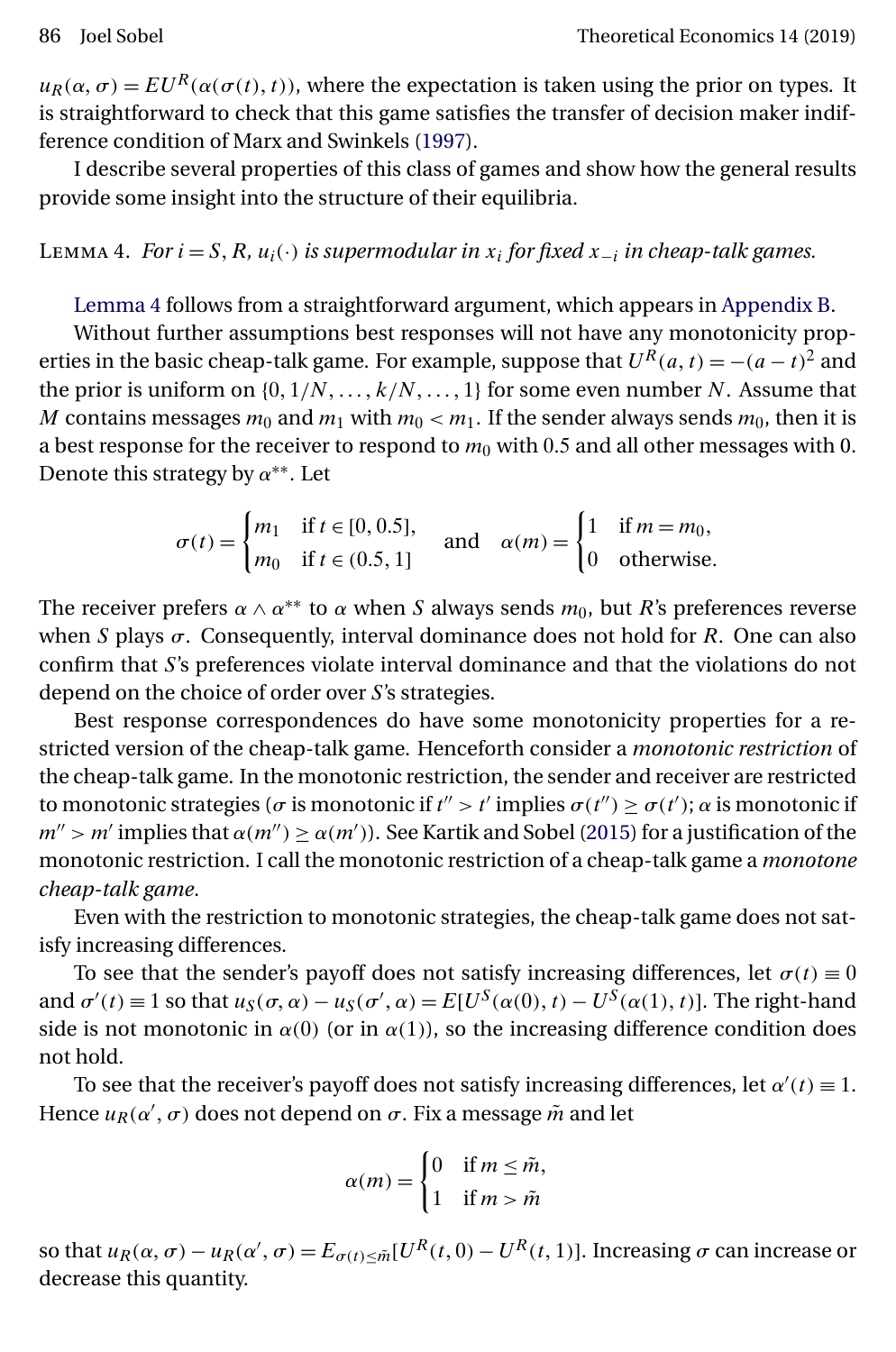<span id="page-16-0"></span>In general, the receiver's preferences do not satisfy ID. To see this, let  $m_0$  denote the lowest message and suppose that  $\sigma'(t) > m_0$  for all t, whereas  $\sigma''(t) \equiv m_0$ . It follows that  $\sigma'' \geq_S \sigma'$ . It is straightforward to construct  $\sigma'$ ,  $\alpha$ , and  $\alpha^*$  such that  $u^R(\alpha \vee \alpha^*, \sigma') >$  $u^R(\alpha,\sigma')$  but  $u^R(\alpha\vee\alpha^*,\sigma'') < u^R(\alpha,\sigma'').$  For example, let  $\sigma'$  be a separating strategy, let  $\alpha^*$  be a best response to  $\sigma'$ , and let  $\alpha(m) = \arg \max \sum_t U_R(a, t) p(t)$  for all m.

Consequently, the general results about ID-supermodular games do not apply to this example. So as to use the characterization results, I must weaken the ID property.

DEFINITION 6. Let X and Y be lattices. A function  $f: X \times Y \to \mathbb{R}$  satisfies the weak generalized interval-dominance property (WID) in its two arguments on the set  $X \times Y$ if for all  $y'' > y'$ ,

$$
f(x' \vee t, y') \ge f(x', y')
$$
  
\n
$$
\implies \exists \tilde{t} \le t, \quad f(x' \vee \tilde{t}, y') \ge f(x', y') \quad \text{such that} \quad f(x' \vee \tilde{t}, y'') \ge f(x', y'')
$$
 (6)

and

$$
f(x' \wedge t, y'') \le f(x', y'')
$$
  
\n
$$
\implies \exists \tilde{t} \ge t, \quad f(x' \wedge \tilde{t}, y'') \le f(x', y'')
$$
 such that  $f(x' \wedge \tilde{t}, y') \le f(x', y').$  (7)

The WID condition is weaker than ID. [Appendix C](#page-25-0) proves this result and introduces related concepts. One way to get an intuition for WID is to compare it to single crossing, which requires conditions (6) and (7) to hold when  $\tilde{t} = t$ .<sup>14</sup>

ID and WID are both conditions that relate to how solutions to  $\max_x u_i(x,y)$  change with the parameter y. [Fact 2](#page-4-0) states that in an ID-supermodular game, player *i*'s set of best responses are increasing in  $x_{-i}$ , where "increasing" is interpreted in the sense of the strong set order. If  $u_i(\cdot)$  satisfies WID, then best responses are increasing in a weaker sense.

The next result describes a property of WID. The proposition uses the notation  $x^{**} \in \arg \max f(x, y'')$ ,  $x^* \in \arg \max f(x, y')$ ,  $\overline{x}^{**} = \max \arg \max f(x, y'')$ , and  $\underline{x}^* =$ min arg max  $f(x, y')$ .

PROPOSITION 1. Let *X* and *Y* be lattices. If the function  $f : X \times Y \to \mathbb{R}$  satisfies WID and *is supermodular in* x for fixed y, then for  $y'' > y'$ ,

$$
x^{**} \vee \underline{x}^* \in \arg\max f(x, y'') \quad \text{and} \quad x^* \wedge \overline{x}^{**} \in \arg\max f(x, y'). \tag{8}
$$

[Appendix C](#page-25-0) contains a proof of Proposition 1. The conclusion of Proposition 1 certainly holds when  $\argmax u_i(\cdot, x_{-i})$  is increasing in the strong set order (provided that there exist solutions to the maximization problems). It is straightforward to confirm that the monotonicity property in the proposition is actually weaker.

I say that a game  $\Gamma = (I, X, u, \geq)$  is WID-supermodular if it satisfies conditions A1– A3 in [Definition 4](#page-3-0) and condition A4 is replaced by the requirement that  $u_i$  satisfies WID in  $x_i$  and  $x_{-i}$  on all interval sublattices of X.

 $\frac{14}{14}$  $\frac{14}{14}$  $\frac{14}{14}$ The analog to (7) in the definition of single crossing is implied by condition 1 in Definition [2.](#page-3-0)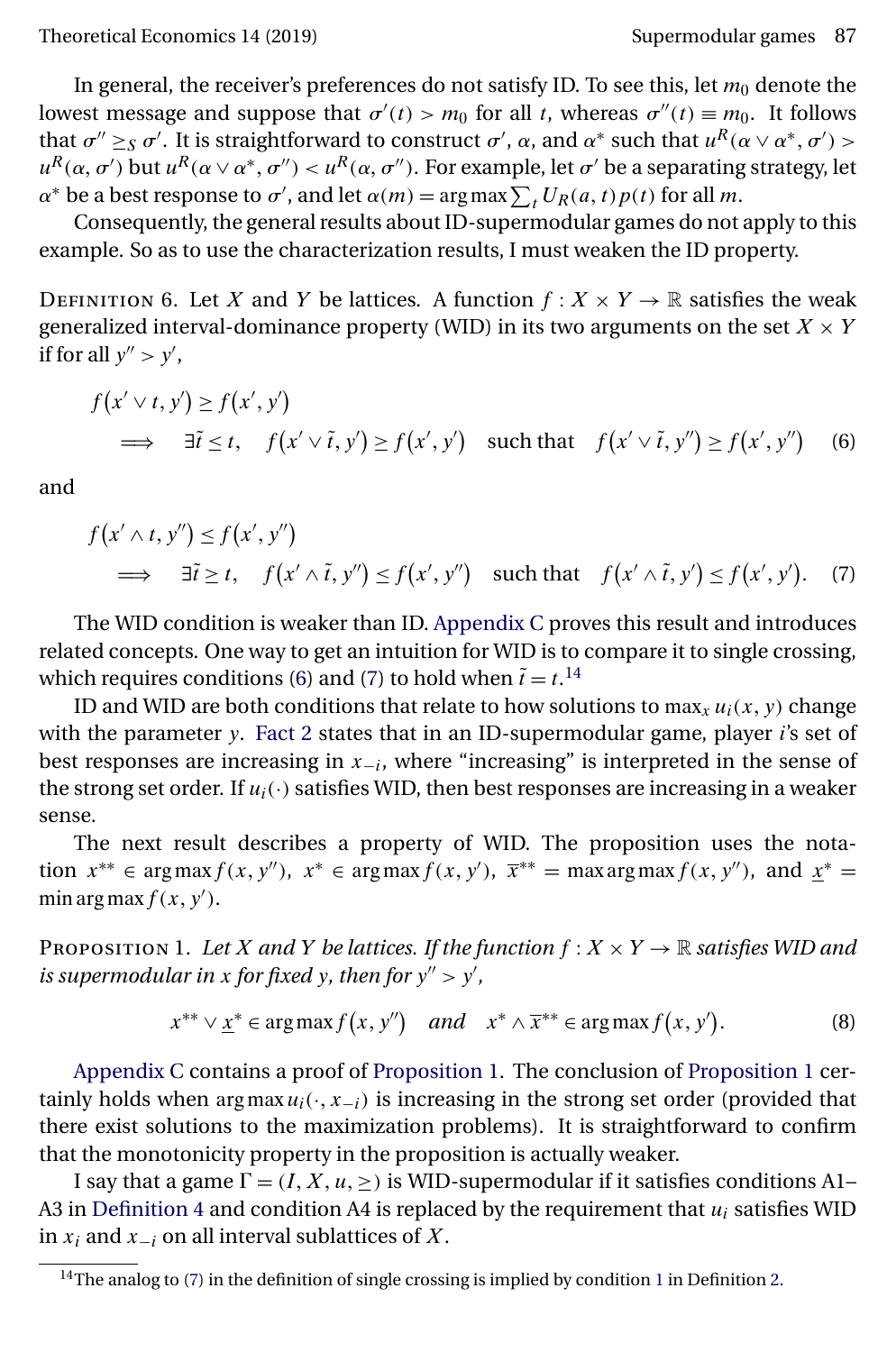<span id="page-17-0"></span>The class of WID-supermodular games is interesting because monotone cheap-talk games are WID-supermodular and because the equilibria of these games have some of the important properties of ID-supermodular games. The remainder of this subsection reports results that confirm these claims. I show first that monotone cheap-talk games are WID-supermodular. I conclude the subsection (Theorem 6) with the observation that equilibria that survive iterated deletion of weakly dominated strategies have nice bounds in WID-supermodular games.

Lemma 5. *The receiver's preferences in a monotone cheap-talk game satisfy WID.*

Similarly, the sender's preferences also satisfy WID but not ID.

Lemma 6. *The sender's preferences in a monotone cheap-talk game satisfy WID.*

[Lemmas 4,](#page-15-0) 5, and 6 combine to establish the following proposition.

Proposition 2. *Monotone cheap-talk games are WID-supermodular.*

Proposition 2 is useful because it is possible to extend [Theorem 2.](#page-8-0) Although I am unable to prove an analog to [Lemma 2](#page-8-0) for WID-supermodular games, the following result holds for WID-supermodular games.

Let inf  $X = \underline{x}^0$  and sup  $X = \overline{x}^0$ .

Theorem 6. *Let be a WID-supermodular game. For each player* i*, there exist pure Nash* equilibrium strategies  $x_i$  and  $\overline{x}_i$  such that all strategies that survive iterated interval deletion of weakly dominated strategies are contained in  $[\underline{x}_i,\overline{x}_i]$ . Moreover, there exist an in*creasing sequence*  $\{\underline{y}^n\}_{n=1}^\infty$  *and a decreasing sequence*  $\{\overline{y}^n\}_{n=1}^\infty$ *, where*  $\underline{y}^0 = \underline{x}^0$  *and*  $\overline{y}^0 = \overline{x}^0$ *, for*  $n \geq 1$ *,*  $y^n = \underline{B}(y^{n-1})$  *and*  $\overline{y}^n = \overline{B}(\overline{y}^{n-1})$ *, and*  $\underline{x} = \lim_{n \to \infty} y^n$  *and*  $\overline{x} = \lim_{n \to \infty} \overline{y}^n$ *.* 

Theorem 6 combines elements of [Theorem 1](#page-5-0) and [Theorem 2.](#page-8-0) All three results identify extreme, pure-strategy Nash equilibria. The bounds in Theorem 6 are the same as the bounds in [Theorem 1.](#page-5-0) At each stage of the deletion process, the lower (upper) bound is the smallest (largest) best response to the smallest (largest) remaining strategy of the opponent. Theorem 6 uses a weaker assumption on preferences (weak interval dominance rather than interval dominance), but it is not a generalization of [Theorem 1](#page-5-0) because to obtain the bounds in Theorem 6, I must delete weakly dominated strategies. Theorem 6 shares with [Theorem 2](#page-8-0) the focus on eliminating weakly dominated strategies. Compared to [Theorem 2,](#page-8-0) Theorem 6 applies to a larger class of games (every WID-supermodular game is also ID-supermodular), but delivers a less restrictive conclusion because the bounds derived in [Theorem 2](#page-8-0) may define a strictly smaller set than the bounds in Theorem 6.

Replacing the interval-dominance assumption with the weak interval-dominance assumption means that it is no longer possible to guarantee that best-response correspondences are increasing in the strong set order.<sup>15</sup> Consequently, the argument

<sup>&</sup>lt;sup>15</sup>Best-response correspondences are increasing in the weaker sense described in [Proposition 1.](#page-16-0)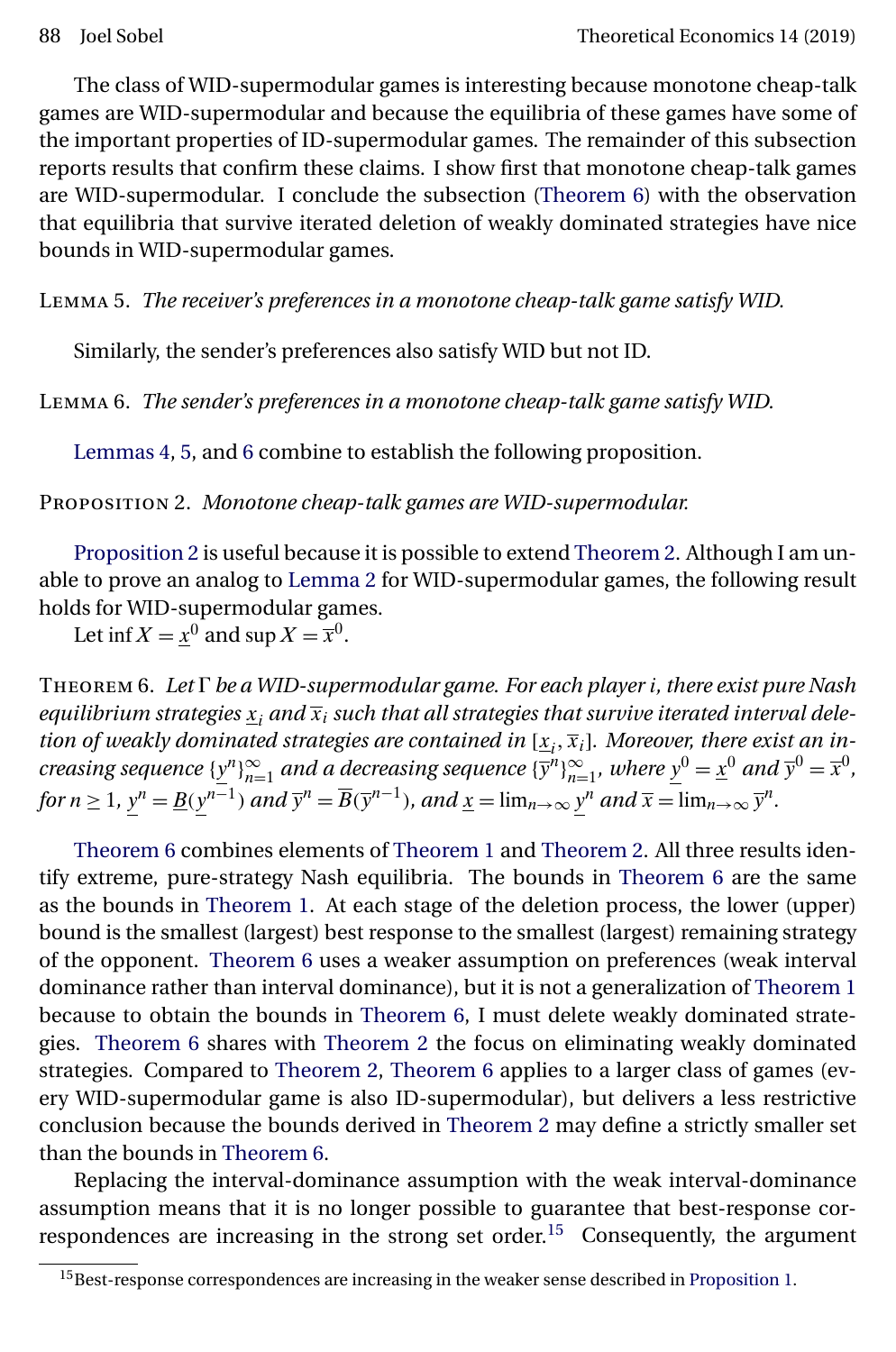sketched at the end of [Section 2](#page-2-0) that establishes the existence of pure-strategy Nash equilibria using Tarski's fixed-point theorem does not apply. The existence of purestrategy Nash equilibrium does follow from iterating best replies.

[Appendix C](#page-25-0) provides details of the modifications of earlier arguments needed to prove [Theorem 6.](#page-17-0) The proof parallels the proof of [Theorem 1.](#page-5-0) The only difference is that when WID replaces ID, the argument in [Lemma 1](#page-5-0) that establishes that any  $z_i$  not greater than a putative lower bound is strictly dominated uses ID. If I replace ID by WID, then the identical argument only guarantees that  $z_i$  is weakly dominated.

[Example 3](#page-9-0) applies to WID-supermodular games, so that the profiles x and  $\bar{x}$  need not survive iterated deletion of weakly dominated strategies. If the original game is finite, then the bounds must survive iterated deletion of weakly dominated strategies. Provided that a parameterized family of WID-supermodular games satisfies WID in own strategy and parameter, the monotonicity of the bounds in [Theorem 6](#page-17-0) with respect to changes in the parameter holds for WID-supermodular games. Similarly, [Theorem 3](#page-11-0) extends to WID-supermodular games.

[Theorem 6](#page-17-0) is useful: simple cheap-talk games are an example of a game that is WIDsupermodular, but not ID-supermodular. In Example 4, the upper and lower bounds provided in [Theorem 6](#page-17-0) are equal, providing a selection result even when multiple Nash equilibria exist.

EXAMPLE 4. Assume that there are two players  $S$  and  $R$ , two equally likely states 1 and 3, three actions 1, 2, and 3, and two messages L and H. A strategy for S is a pair  $m_1m_2$ , where  $m_i \in \{L, H\}$  is the message sent when the sender observes state i. A strategy for R is a pair  $a_1a_2$ , where  $a_j \in \{1, 2, 3\}$  is the action taken when the receiver receives the message *j*. Assume that  $U^S(a,t) = -2(a-t-b)^2$  and  $U^R(a,t) = -2(a-t)^2$ , where  $b \ge 0$ is a parameter that measures the conflict of interest between  $S$  and  $R$ .

|    | LL                       | <i>LH</i> HH             |                          |
|----|--------------------------|--------------------------|--------------------------|
| 11 | $-4, -b^2 - (2 + b)^2$   | $-4, -b^2 - (2 + b)^2$   | $-4, -b^2 - (2 + b)^2$   |
| 12 | $-4, -b^2 - (2 + b)^2$   | $-1, -b^2 - (1+b)^2$     | $-2, -(1-b)^2 - (1+b)^2$ |
| 13 | $-4, -b^2 - (2 + b)^2$   | $0, -2b^2$               | $-4, -b^2 - (2 - b)^2$   |
| 22 | $-2, -(1-b)^2 - (1+b)^2$ | $-2, -(1-b)^2 - (1+b)^2$ | $-2, -(1-b)^2 - (1+b)^2$ |
| 23 | $-2, -(1-b)^2 - (1+b)^2$ | $-1, -(1-b)^2-b^2$       | $-4, -b^2 - (2 - b)^2$   |
| 33 | $-4, -b^2 - (2 - b)^2$   | $-4, -b^2 - (2 - b)^2$   | $-4, -b^2 - (2 - b)^2$   |

The following table describes the expected payoffs.<sup>16</sup> I have deleted strategies that are not monotonic.

This is not an ID-supermodular game. A straightforward way to see this is to note that the best-response correspondence is not monotonic. Specifically, the receiver's best responses to LL, LH, and HH are  $\{22, 23\}$ ,  $\{13\}$ , and  $\{12, 22\}$ , respectively.

The first round of deletion of weakly dominated strategies yields

 $16$ Rows represent R's strategies; columns represent S's strategies; cells contain row's payoffs and column's payoffs.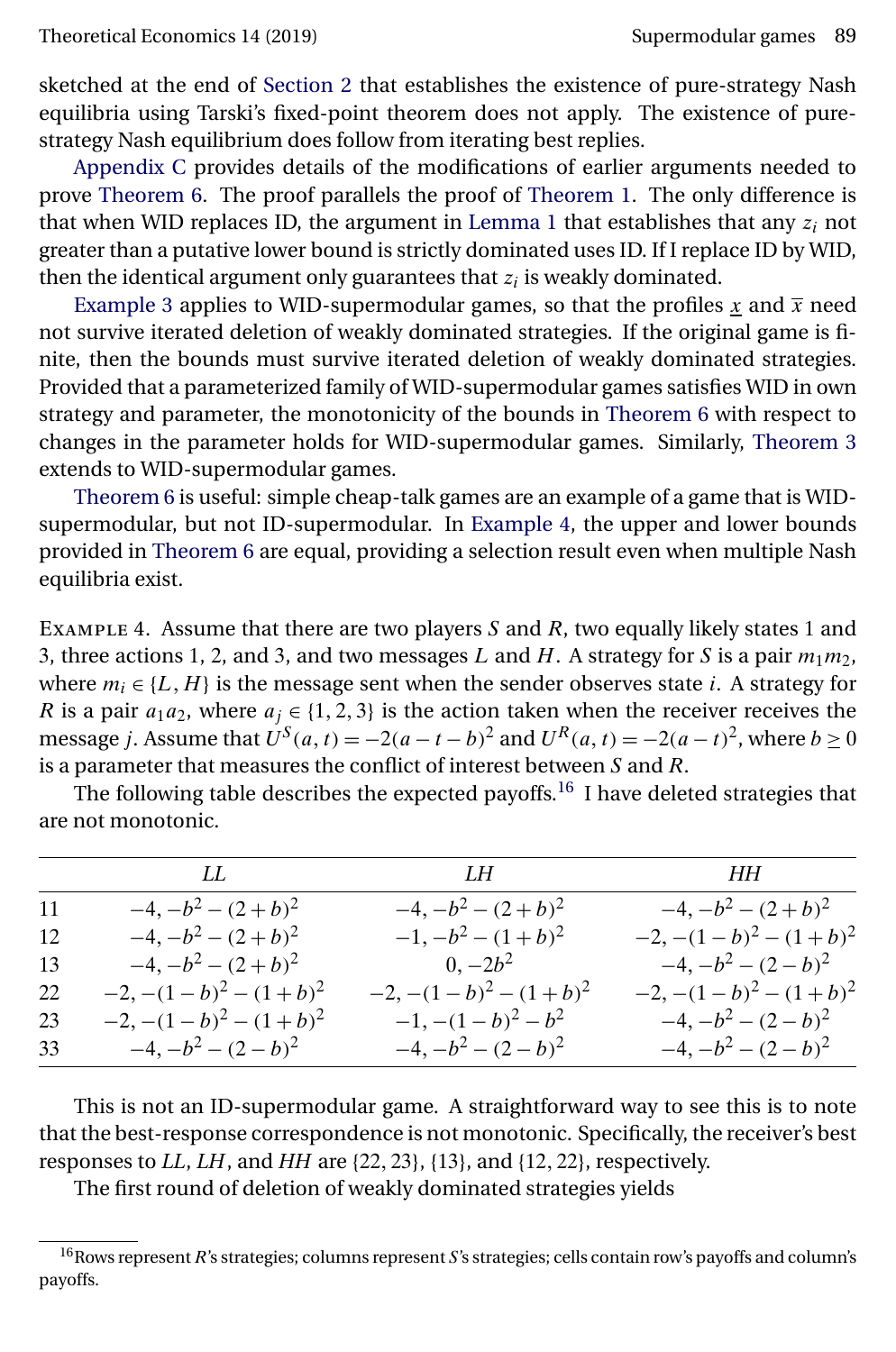<span id="page-19-0"></span>

|    | LL.                      | LH                       | НН                       |
|----|--------------------------|--------------------------|--------------------------|
| 12 | $-4, -b^2 - (2 + b)^2$   | $-1, -b^2 - (1+b)^2$     | $-2, -(1-b)^2 - (1+b)^2$ |
| 13 | $-4, -b^2 - (2 + b)^2$   | $0, -2b^2$               | $-4, -b^2 - (2 - b)^2$   |
| 22 | $-2, -(1-b)^2 - (1+b)^2$ | $-2, -(1-b)^2 - (1+b)^2$ | $-2, -(1-b)^2 - (1+b)^2$ |
| 23 | $-2, -(1-b)^2 - (1+b)^2$ | $-1, -(1-b)^2-b^2$       | $-4, -b^2 - (2 - b)^2$   |

The second round of deletion of weakly dominated strategies yields

|    | LН                       | HН                       |  |
|----|--------------------------|--------------------------|--|
| 12 | $-1, -b^2 - (1+b)^2$     | $-2, -(1-b)^2 - (1+b)^2$ |  |
| 13 | $0, -2b^2$               | $-4, -b^2 - (2 - b)^2$   |  |
| 22 | $-2, -(1-b)^2 - (1+b)^2$ | $-2, -(1-b)^2 - (1+b)^2$ |  |
| 23 | $-1, -(1-b)^2 - b^2$     | $-4, -b^2 - (2 - b)^2$   |  |

The third round of deletion yields

|    | IН                   | HН                       |
|----|----------------------|--------------------------|
| 12 | $-1, -b^2 - (1+b)^2$ | $-2, -(1-b)^2 - (1+b)^2$ |
| 13 | $0, -2b^2$           | $-4, -b^2 - (2 - b)^2$   |

The rest of the analysis depends on the value of b. If  $b \in [0, 1/2]$ , then removing weakly dominated strategies yields the single outcome (13,  $LH$ ); if  $b \geq 1$ , then removing weakly dominated strategies yields the single outcome  $(12, HH)$ ; if  $b \in (1/2, 1)$ , then no more strategies can be deleted. The game has two Nash equilibria: the pure-strategy equilibrium (12-*HH*) and a completely mixed equilibrium.

Several things are worth noting. The profile (12-*HH*) corresponds to the babbling (no-communication) equilibrium. It is a Nash equilibrium of the original game (without deleting strategies), but when  $b$  is small, it is removed. Hence the procedure reduces the set of predicted payoffs. Another strategy profile, (22-*LL*), also supports the babbling outcome. Iterated deletion of weakly dominated strategies removes this profile. Consequently, the procedure not only selects payoffs, it selects the relationship between types and messages that support the equilibrium. When  $b > 0$ , the sender has an upward bias. The procedure predicts that S will "exaggerate" and avoid her lowest message.

[Theorem 6](#page-17-0) specifies a particular order in which one deletes strategies. This order preserves the lattice structure. (I did not remove all weakly dominated strategies in the first stage.)

Finally, payoffs satisfy increasing differences in own strategy and the parameter b. Hence [Theorem 4](#page-12-0) applies: when  $b$  is smaller, the "largest" equilibrium increases. Kartik and Sobel [\(2015\)](#page-30-0) study the implications of applying iterated deletion of weakly dominated strategies to monotonic cheap-talk games in more detail.  $\Diamond$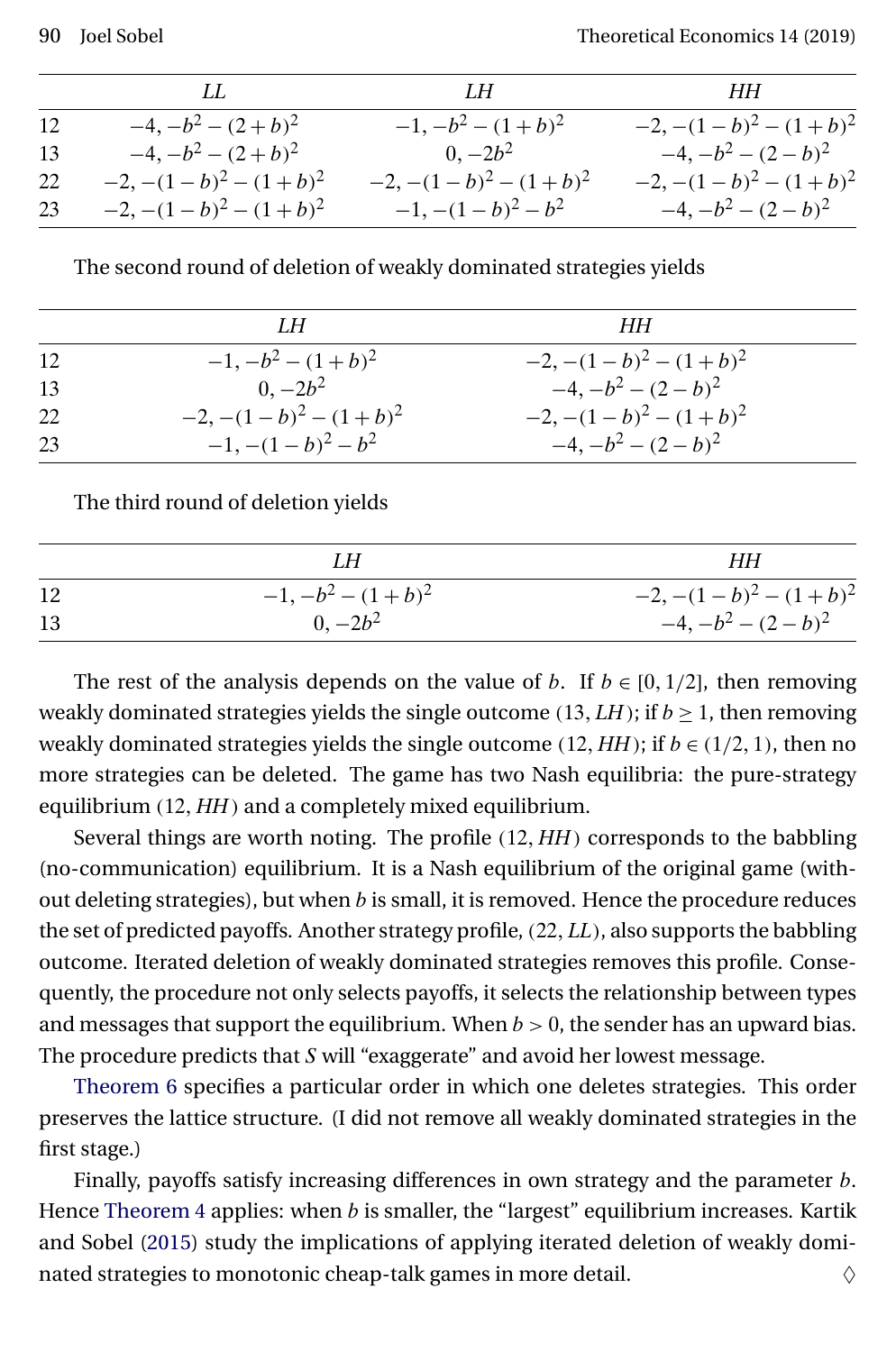#### 6.2 *Competition in persuasion*

<span id="page-20-0"></span>Gentzkow and Kamenica [\(2017\)](#page-30-0) study a model of persuasion in which informed agents simultaneously announce "information structures" to a decision maker. The decision maker then obtains a signal induced by the join of the information structures and makes a decision. (For example, if each agent selects a partition, then the decision maker learns that the state of the world is in the intersection of the partition elements.) Gentzkow and Kamenica use the model to investigate how competition between agents influences the amount of information available to the decision maker. There always exists a full disclosure equilibrium in which two or more agents announce the finest feasible disclosure policy. Any other equilibrium is preferred by all agents to the full-disclosure equilibrium. One can model this situation in reduced form as a game between the agents in which their strategies are information structures and payoffs are the expected value assuming that the decision maker makes optimal decision given available information.

Formally, let  $\Gamma = (I, X, u, \geq)$  be such that  $u_i(x) = U_i(x_1 \vee x_2 \vee \cdots \vee x_I)$ . The function  $u_i$  does not satisfy the interval-dominance property in  $x_i$  and  $x_{-i}$ . To see this, let  $I = 2$ , let  $X_i \subset \mathbb{R}$ , and assume that  $x_2'' > x_1'' > x_2'$ . It follows that  $u_1(x_1'', x_2'') = u_1(x_1', x_2'')$ , but it could be that  $u_1(x_1'', x_2') > u_1(x_1, x_2')$  for all  $x_1 \in (x_1', x_1'')$ . Nevertheless,  $u_i(\cdot)$  does satisfy WID. To see this, let  $\tilde{t} = t \wedge x'$  (for the first part of the definition) and let  $\tilde{t} = t \vee x'$  (for the second part of the definition). Hence, this game will be a WID-supermodular game provided that each  $U_i(\cdot)$  satisfies the necessary supermodularity and continuity properties. (These will certainly hold if  $X_i$  is a bounded subset of R and  $U_i(\cdot)$  is continuous for all  $i$ .) It follows that [Theorem 6](#page-17-0) applies to this game.

These games typically have multiple, Pareto-ranked equilibria, but iterated weak dominance makes a selection. To see this clearly, consider the case in which  $U_i(\cdot)$  is one-to-one. The most preferred equilibrium is defined by a disclosure level  $\pi^*$  defined by

 $\pi^* = \min\bigl\{\pi : U_i(\pi) > U_i(x_i) \text{ for all } x_i > \pi \text{ and all } i\bigr\}.$ 

PROPOSITION 3. Suppose that  $X_i$  is a finite subset of  $\mathbb R$  independent of *i* and that  $U_i(x) \neq$  $U_i(x')$  if  $x \neq x'$ . If  $x$  is a strategy profile that survives iterated deletion of weakly dominated *strategies,*  $\max\{x_1, \ldots, x_I\} = \pi^*$ .

I provide a proof of Proposition 3 and additional results in [Appendix D.](#page-27-0) $^{17}$ 

This game fails to satisfy the Marx and Swinkels [\(1997\)](#page-31-0) TDI property. If  $U_i(x) = U_i(x')$ for  $x \neq x'$ , then it is possible for the set of strategies that survive Iterated Deletion of Weakly Dominated Strategies to depend on the order. It is possible to establish a version of Proposition 3.

#### Appendix A: Definitions

Following Milgrom and Roberts, I define several basic concepts.

 $17$ This result is part of work in progress with Keri Peicong Hu.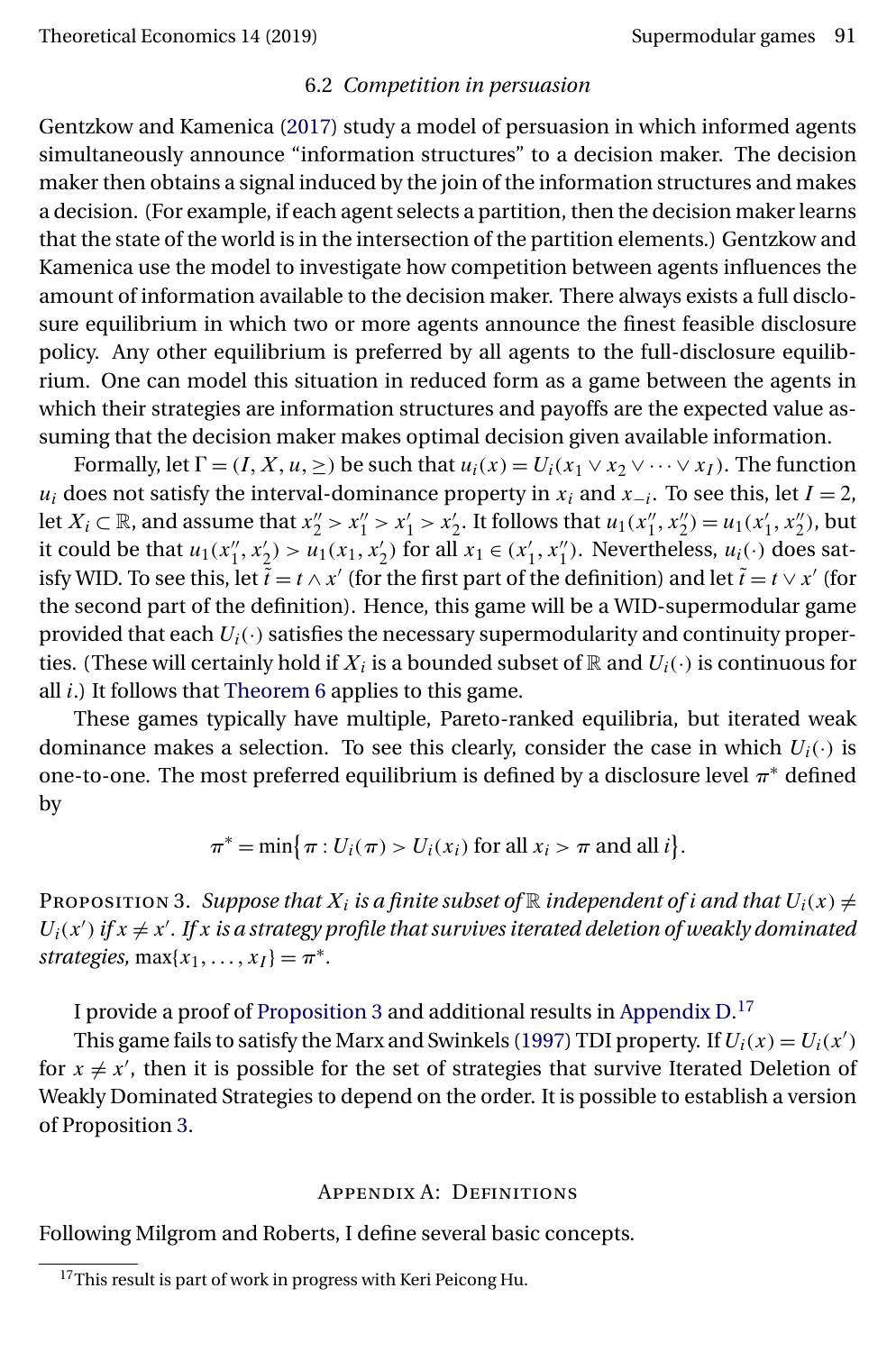<span id="page-21-0"></span>DEFINITION 7. Given  $T \subset X, \overline{b} \in X$  is called an upper bound for T if  $\overline{b} > x$  for all  $x \in T$ ; it is the supremum of T (denoted sup(T)) if it is an upper bound and for all upper bounds b of T,  $b \geq \overline{b}$ . Lower bounds and infimums are defined analogously. A point x is a maximal element of X if there is no  $y \in X$  such that  $y > x$  (that is, no y such that  $y > x$  but not  $x \ge y$ ; it is the largest element of X if  $x \ge y$  for all  $y \in X$ . Minimal and smallest elements are defined similarly.

DEFINITION 8. The set X is a lattice if for each two point set  $\{x, y\} \subset X$ , there is a supremum for  $\{x, y\}$  (denoted  $x \vee y$  and called the join of x and y) and an infimum (denoted  $x \wedge y$  and called the meet of x and y) in X. The lattice is complete if for all nonempty subsets  $T \subset X$ , inf(T)  $\in X$  and sup(T)  $\in X$ . An interval is a set of the form  $[x, y] \equiv \{z : y \ge z \ge x\}.$ 

DEFINITION 9. A sublattice T of a lattice X is a subset of X that is closed under  $\wedge$  and  $\vee$ . An interval sublattice  $T$  of a lattice  $X$  is a sublattice of  $X$  of the form [ $\underline{x},\overline{x}$ ] for some  $\underline{x},\overline{x}\in$  $X, x \leq \overline{x}$ . A complete sublattice T is a sublattice such that the infimum and supremum of every subset of  $T$  is in  $T$ .

DEFINITION 10. A chain  $C \subset X$  is a totally ordered subset of X, that is, for any  $x \in C$  and  $y \in C$ ,  $x \geq y$  or  $y \geq x$ .

DEFINITION 11. Given a complete lattice X, a function  $f: X \to \mathbb{R}$  is order continuous if it converges along every chain  $C$  (in both the increasing and decreasing directions), that is, if  $\lim_{x \in C, x \downarrow \inf C} f(x) = f(\inf(C))$  and  $\lim_{x \in C, x \uparrow \sup C} f(x) = f(\sup(C))$ . It is order upper semicontinuous if  $\limsup_{x\in C, x\downarrow \inf C} f(x) \le f(\inf(C))$  and  $\limsup_{x\in C, x\uparrow \sup C} f(x) \le$  $f(\text{sup}(C)).$ 

DEFINITION 12. A function  $f: X \to \mathbb{R}$  is supermodular if for all  $x, y \in X$ ,

$$
f(x) + f(y) \le f(x \wedge y) + f(x \vee y).
$$

DEFINITION 13. The set S'' dominates S' in the strong set order (written  $S'' \geq S'$ ) if  $x^* \in S'$ and  $x^{**} \in S''$  imply that  $x^* \wedge x^{**} \in S'$  and  $x^* \vee x^{**} \in S''$ .

# Appendix B: Proofs

This appendix contains proofs that did not appear in the main text.

Let  $w_i = \overline{B}_i(z)$  be the largest best response of player *i* to the smallest strategy profile.

PROOF OF LEMMA 2. It follows from ID that any  $x_i \leq_i w_i$  is either weakly dominated by  $\underline{w}_i$  or equivalent to  $\underline{w}_i$  in the sense that  $u_i(x_i, x_{-i}) = u_i(\underline{w}_i, x_{-i})$  for all  $x_{-i} \in [\underline{z}_{-i}, \overline{z}_{-i}]$ .

Note that  $\underline{w}_i$  is not weakly dominated. To see this, suppose that  $w_i$  is a best response to  $z_{-i}$ . On one hand, because  $w_i$  is the largest best response to  $z_{-i}$ ,  $w_i \leq_i w_i$ . Consequently  $w_i$  is equivalent to  $\underline{w}_i$  or is weakly dominated by  $\underline{w}_i$ . Consequently, no strategy that best responds to  $\underline{z}_{-i}$  can weakly dominate  $\underline{w}_i$ . On the other hand, any strategy that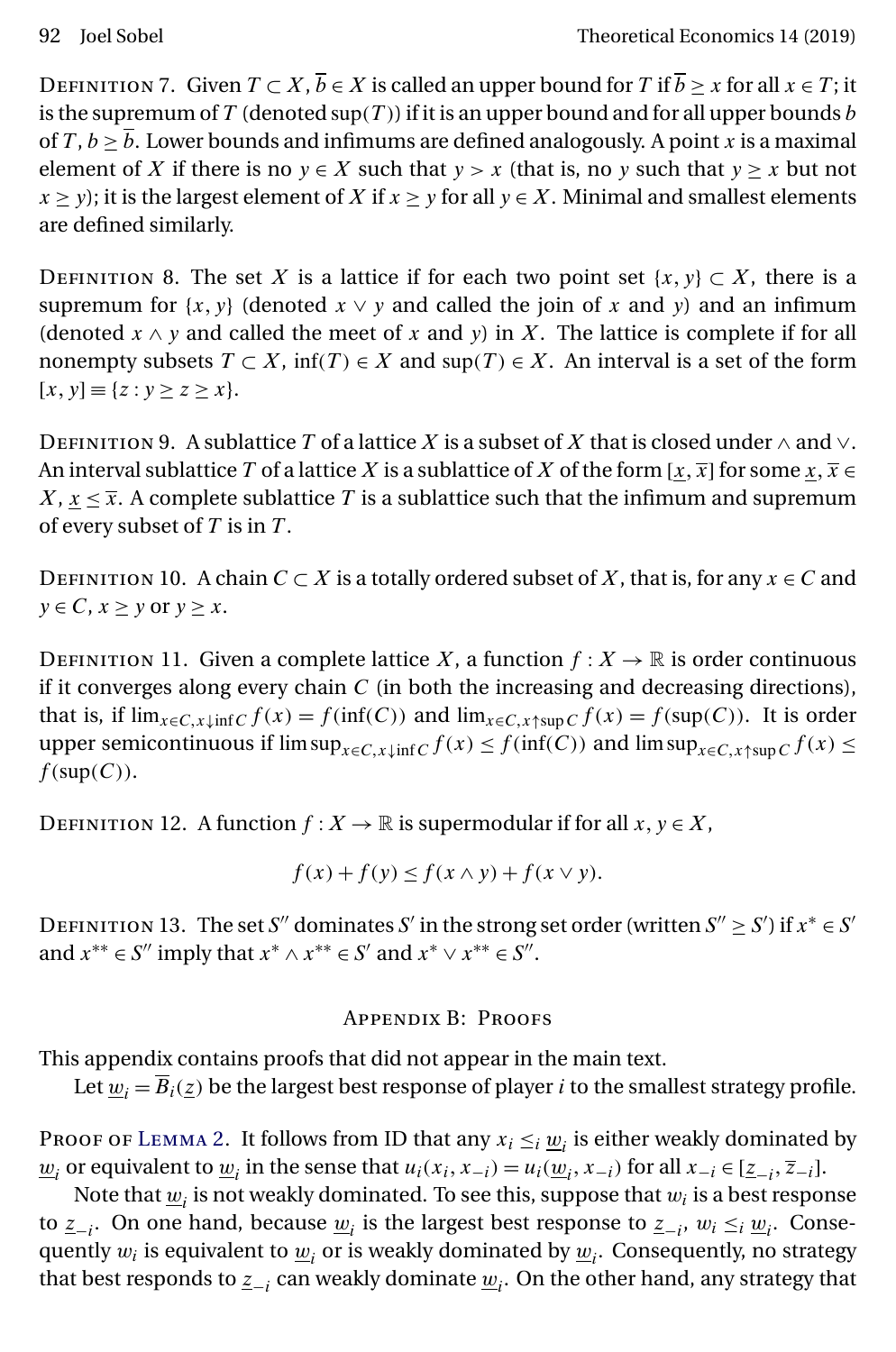<span id="page-22-0"></span>weakly dominates  $w_i$  must be a best response to  $z_{i-1}$ . It follows that  $w_i$  is not weakly dominated.

Hence any strategy in  $E_i(\underline{w}_i; [\underline{z}_i,\overline{z}_i])$  (a strategy equivalent to  $\underline{w}_i$ ) is not weakly dominated. I claim that  $E_i(\underline{w}_i; [\underline{z}_i,\overline{z}_i])$  is a lattice. If  $x_i, x'_i \in E_i(\underline{w}_i; [\underline{z}_i,\overline{z}_i])$ , then  $x_i \vee x'_i$  and  $x_i \wedge x'_i$  are best responses to  $\underline{z}_{-i}$ . Hence  $x_i \vee x'_i \leq \underline{w}_i$  by the definition of  $\underline{w}_i$ . Consequently, by ID,  $x_i \vee x'_i \in E_i(\underline{w}_i; [\underline{z}_i, \overline{z}_i])$ . Furthermore,  $u_i(x_i \wedge x'_i, z_{-i}) \leq u_i(x_i \vee x'_i, z_{-i})$  for all  $z_{-i}$  ∈ [ $\underline{z}_{-i}$ ,  $\overline{z}_{-i}$ ] by ID. It follows that

$$
2u_i(x_i \vee x'_i, z_{-i}) \ge u_i(x_i \vee x'_i, z_{-i}) + u_i(x_i \wedge x'_i, z_{-i})
$$
  
\n
$$
\ge u_i(x_i, z_{-i}) + u_i(x'_i, z_{-i})
$$
  
\n
$$
= 2u_i(x_i \vee x'_i, z_{-i}),
$$
 (9)

where the second inequality follows from supermodularity and the equation follows because  $x_i, x'_i, x_i \vee x'_i \in E_i(\underline{w}_i; [\underline{z}_i, \overline{z}_i])$ . Consequently, the first inequality in (9) must be an equation and  $x_i \wedge x'_i \in E_i(\underline{w}_i; [\underline{z}_i, \overline{z}_i])$  by supermodularity.

Because  $E_i(\underline{w}_i; [\underline{z}_i,\overline{z}_i])$  is a lattice and  $u$  is order upper semicontinuous, it is a complete lattice and has a smallest element,  $w_i^*$ . I claim that  $w_i^*$  is the smallest strategy that is not weakly dominated. We know that  $w_i^*$  is not weakly dominated. Take any  $z_i\ngeq_i w_i^*.$ Note that for all  $x_i \in [w_i^*, z_i \vee w_i^*]$ ,

$$
u_i(x_i \vee w_i^*, \underline{z}_{-i}) - u_i(x_i, \underline{z}_{-i}) \ge u_i(w_i^*, \underline{z}_{-i}) - u_i(x_i \wedge w_i^*, \underline{z}_{-i}) \ge 0,
$$
 (10)

where the first inequality follows by supermodularity and the second follows because  $w_i^\ast$ is a best response to  $\underline{z_{-i}}$ . Furthermore, ID and (10) imply that

$$
u_i(z_i \vee w_i^*, z_{-i}) - u_i(z_i, z_{-i}) \ge u_i(w_i^*, z_{-i}) - u_i(z_i \wedge w_i^*, z_{-i}) \ge 0 \tag{11}
$$

for all  $z_{-i} \in [\underline{z}_{-i}, \overline{z}_{-i}]$ . Inequality (11) cannot always hold as an equation, because that would imply  $z_i \wedge w_i^* \in E_i(\underline{w}_i; [\underline{z}_i, \overline{z}_i])$ , which cannot be true because  $w_i^* >_i z_i \wedge w_i^*$  is the smallest element in  $E_i(\underline{w}_i; [\underline{z}_i,\overline{z}_i])$ . Consequently, (11) implies that  $z_i \vee w_i^*$  weakly dominates  $z_i$ . It follows that  $w_i^*$  is the smallest of  $[\underline{z}_i, \overline{z}_i]$  that is not weakly dominated.

A similar argument demonstrates that there is a largest element of  $[\underline{z}_i,\overline{z}_i]$  that is not weakly dominated.  $\Box$ 

PROOF OF THEOREM 4. Let  $\underline{H}(x, p)$  be the smallest strategy that is equivalent to the largest best response to x;  $\underline{H}(x, p) = w^*$  exists because  $E_i(\underline{w}_i; [\underline{z}_i, \overline{z}_i])$  is a complete lattice. I claim that  $\underline{H}(x,\,p)$  is nondecreasing in  $p.$  To do this, I will show that if  $z_i \not\geq w_i^*$ , then  $z_i$  is weakly dominated relative to  $[\underline{z}_i, \overline{z}_i]$  (in the  $p'$  game). Note that for all  $x_i \in [w_i^*, z_i \vee w_i^*]$ ,

$$
u_i(x_i \vee w_i^*, \underline{z}_{-i}, p) - u_i(x_i, \underline{z}_{-i}, p) \ge u_i(w_i^*, \underline{z}_{-i}, p) - u_i(x_i \wedge w_i^*, \underline{z}_{-i}, p) \ge 0,
$$
 (12)

where the first inequality follows by supermodularity and the second follows because  $w_i^\ast$ is a best response to  $\underline{z}_{-i}$ . Furthermore, ID and (12) imply that for  $x_i \in [w_i^*, z_i \vee w_i^*]$ ,

$$
u_i(x_i \vee w_i^*, z_{-i}, p) - u_i(x_i, z_{-i}, p) \ge u_i(w_i^*, z_{-i}, p) - u_i(x_i \wedge w_i^*, z_{-i}, p) \ge 0 \tag{13}
$$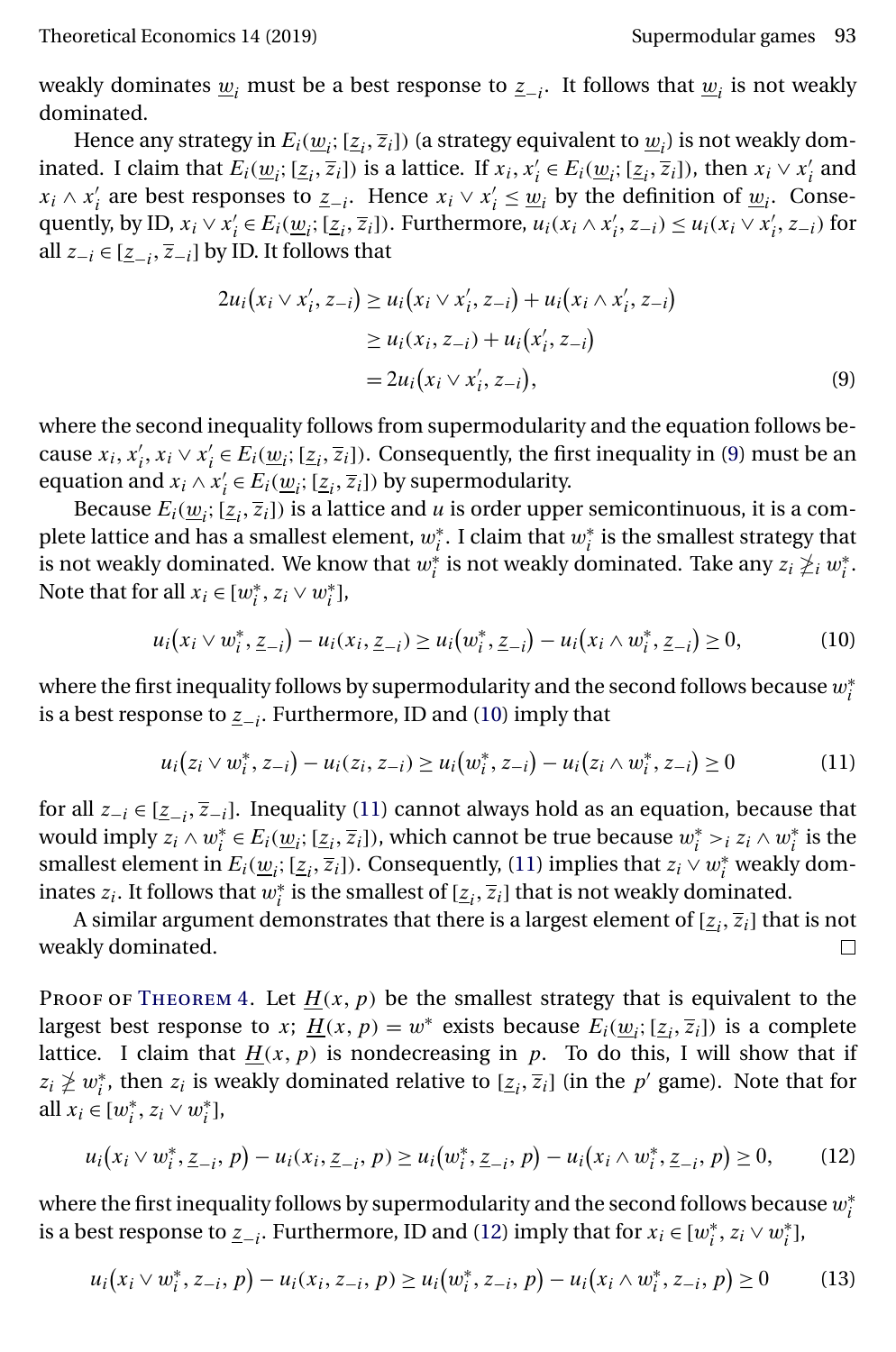<span id="page-23-0"></span>for all  $z_{-i} \in [\underline{z}_{-i}, \overline{z}_{-i}].$  ID implies that

$$
u_i(x_i \vee w_i^*, z_{-i}, p) - u_i(x_i, z_{-i}, p) \ge 0
$$
\n(14)

for all  $z_{-i} \in [\underline{z}_{-i}, \overline{z}_{-i}]$ . Because  $x_i \wedge w_i^* < w_i^*$ , it follows from the definition of  $w_i^*$  that  $x_i \wedge w_i^*$  is not equivalent to  $w_i^*$ . Consequently, the second inequality in [\(13\)](#page-22-0) holds strictly for some  $z_{-i}$ . Expression [\(13\)](#page-22-0) therefore implies that  $z_i \vee w_i^*$  weakly dominates  $z_i$  for preferences  $u_i(\cdot, p)$ . Consequently, [\(13\)](#page-22-0), (14), and ID imply that  $z_i \vee w_i^*$  weakly dominates  $z_i$  for preferences  $u_i(\cdot, p')$  for  $p' > p$ . This establishes that  $\underline{H}_i(x, p)$  (and hence  $\underline{H}(x, p)$ ) is nondecreasing, because if  $z_i \ngeq \underline{H}_i(x,\,p)$  is weakly dominated, every Nash equilibrium that survives iterated deletion of weakly dominated strategies satisfies  $\underline{H}(x, p) \leq x$ . By Tarksi's fixed-point theorem,  $\underline{x}(p) = \inf\{x : \underline{H}(x, p) \leq x\}$  is a fixed point of  $\underline{H}(\cdot, p)$ , so it is the smallest Nash equilibrium. A similar argument applies to the largest equilibrium.  $\Box$ 

PROOF OF LEMMA 4. We have

$$
u_S(\sigma \vee \sigma', \alpha) + u_S(\sigma \wedge \sigma', \alpha)
$$
  
=  $E[U^S(\alpha(\min{\sigma(t), \sigma'(t)}), t) + U^S(\alpha(\max{\sigma(t), \sigma'(t)}), t)]$   
=  $E[U^S(\alpha(\sigma(t)), t) + U^S(\alpha(\sigma'(t)), t)]$   
=  $u_S(\sigma, \alpha) + u_S(\sigma', \alpha),$   
 $u_R(\alpha \vee \alpha', \sigma) + u_R(\alpha \wedge \alpha', \sigma)$   
=  $E[U^R(\max{\{\alpha(\sigma(t)), \alpha'(\sigma(t))\}}, t) + U^R(\min{\{\alpha(\sigma(t)), \alpha'(\sigma(t))\}}, t)]$   
=  $E[U^R(\alpha(\sigma(t)), t) + U^R(\alpha'(\sigma(t)), t)]$   
=  $u_R(\alpha, \sigma) + u_R(\alpha', \sigma).$ 

Proof of L[emma](#page-17-0) 5. Assume  $u_R(\alpha \vee \alpha^*, \sigma') \geq u_R(\alpha, \sigma')$ . Let  $\tilde{\alpha}^* = \min \arg \max_{\alpha} u_R(\alpha, \sigma')$ be the smallest best response to  $\sigma'$ . From [Proposition 5](#page-26-0) (Appendix C), it sufficient to show that if  $\sigma'' \geq_S \sigma'$ , then  $u_R(\alpha \vee \tilde{\alpha}^*, \sigma'') \geq u_R(\alpha, \sigma'')$ . Let  $\mu_\sigma(\cdot | m)$  be the posterior distribution over t given  $\sigma(t) = m$ . The posterior is well defined if there exists t such that  $\sigma(t) = m$ . It suffices to prove that, for all *m* in the image of  $\sigma''(\cdot)$ ,

$$
\sum_{t} U^{R} \big( \max\{\alpha(m), \tilde{\alpha}^{*}(m)\}, t \big) \mu_{\sigma''}(t \mid m) \ge \sum_{t} U^{R} \big( \alpha(m), t \big) \mu_{\sigma''}(t \mid m). \tag{15}
$$

I divide the argument into four cases depending on whether  $\sigma'(t) < m$  for all t,  $\sigma'(t) = m$ for some t,  $\sigma'(t) > m$  for all t, or  $\sigma'(t) \neq m$  for all t, and there exist t' and t'' such that  $\sigma'(t') < m < \sigma'(t'').$ 

If  $\sigma'(t) < m$  for all t, then  $\sigma''(t) < m$  for all t (recall that  $\sigma'' \geq s$   $\sigma'$  implies  $\sigma''(t) \leq \sigma'(t)$ for all t), so *m* is not in the image of  $\sigma''(\cdot)$ .

If there exists t such that  $\sigma'(t) = m$ , then because m is in the image of  $\sigma''(\cdot)$  and  $\sigma'' \geq_S \sigma'$ ,  $\mu_{\sigma''}(\cdot | m)$  (weakly) stochastically dominates  $\mu_{\sigma'}(\cdot | m)$ . Because  $\tilde{\alpha}^*(m)$  solves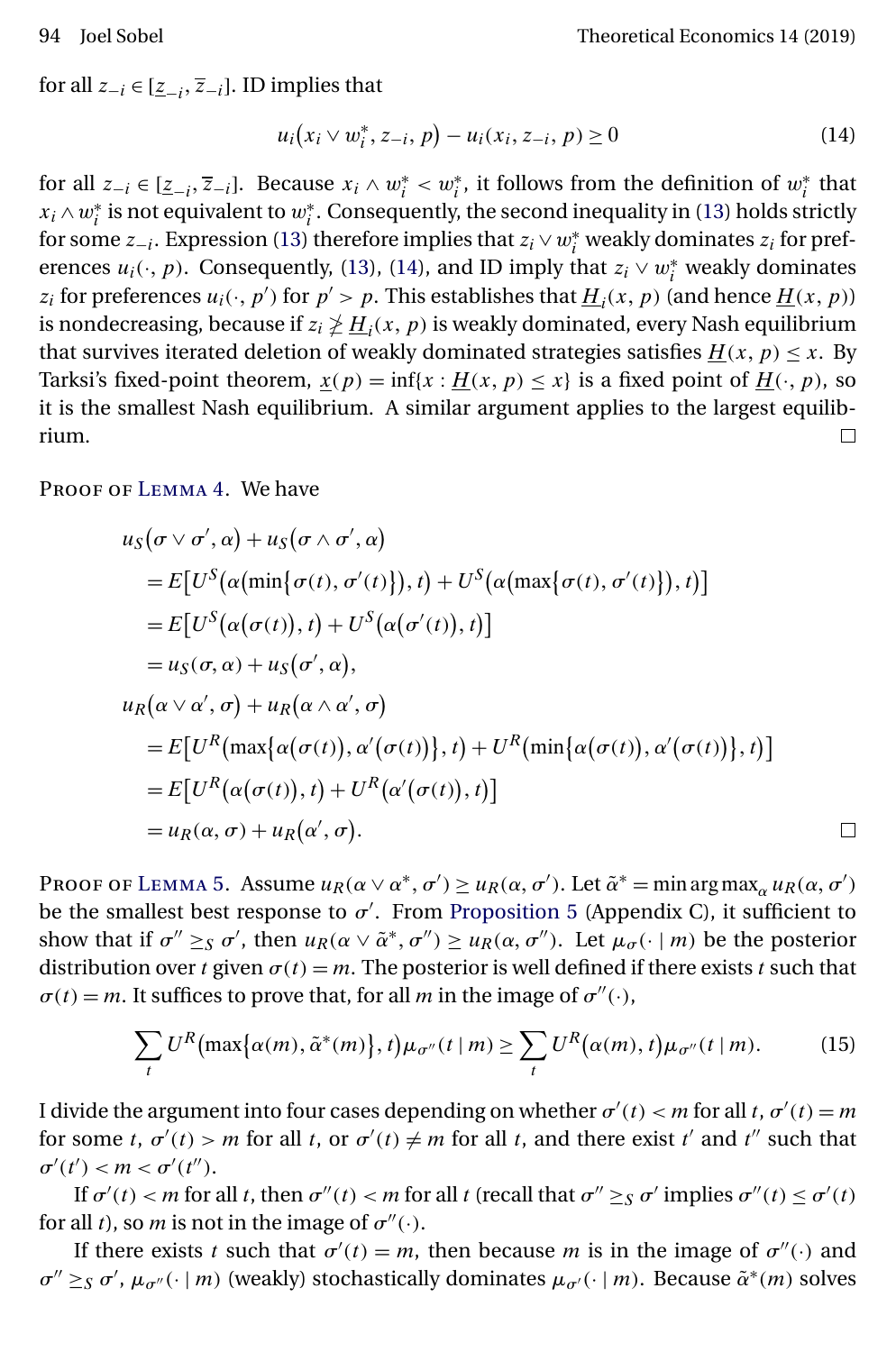<span id="page-24-0"></span> $\max_a \sum_t U^R(a,t) \mu_{\sigma'}(t \mid m)$ , it follows from the supermodularity of  $u_R(\cdot)$  that the solution to max<sub>a</sub>  $\sum_t U^R(a,t)\mu_{\sigma''}(t|m)$  is greater than  $\tilde{\alpha}^*(m)$  and by concavity of  $U_R(\cdot,t)$  that inequality [\(15\)](#page-23-0) holds.

If  $\sigma'(t) > m$  for all t, then  $\tilde{\alpha}^*(m) = 0$  by definition and inequality [\(15\)](#page-23-0) holds.

It remains to consider the case in which there does not exist t such that  $\sigma'(t) = m$ , but  $\sigma'(t') < m < \sigma(t'')$  for some t' and t''. In this case, define  $\underline{m}$  to be

 $\max\{m' < m: \text{ there exists } t \text{ such that } \sigma'(t) = m'\}.$ 

It follows that  $\tilde{\alpha}^*(m)$  solves  $\max_a \sum_t U^R(a, t) \mu_{\sigma'}(t | \underline{m})$ . Let  $\bar{t} = \max\{t : \sigma'(t) \leq \underline{m}\}$ . Because  $\sigma'(t) = m$  for some t, t is well defined. Furthermore,  $\tilde{\alpha}^*(m) \le \arg \max U^R(a, \overline{t})$ . Because  $\sigma'' \geq_S \sigma'$ ,  $\mu_{\sigma''}(t | m) = 0$  if  $t < \bar{t}$ . Hence

$$
\tilde{\alpha}^*(m) \le \arg\max U^R(a, \overline{t}) \le \arg\max \sum_t U^R(a, t) \mu_{\sigma''}(t \mid m)
$$

and so [\(15\)](#page-23-0) holds.

A symmetric argument establishes that if  $\sigma'' \geq_S \sigma'$ ,  $u_R(\alpha \wedge \alpha^{**}, \sigma'') \geq u_R(\alpha, \sigma'')$ , then  $u_R(\alpha \wedge \tilde{\alpha}^{**}, \sigma') \ge u_R(\alpha, \sigma')$  (when  $\tilde{\alpha}^{**}$  is the largest best response to  $\sigma'$ ). П

Proof of L[emma](#page-17-0) 6. Assume that  $u_S(\alpha', \sigma^* \vee \sigma) \ge u_S(\alpha', \sigma)$ . Let  $\tilde{\sigma}^* = \min \arg \max u_S(\alpha', \sigma)$  $σ$ ) be the smallest best response to  $α'$ . From [Proposition 5,](#page-26-0) it suffices to show that if  $\alpha'' \geq_R \alpha'$ , then  $u_S(\alpha'', \sigma \vee \tilde{\sigma}^*) \geq u_S(\alpha'', \sigma)$ . It suffices to show that, for all t,  $\sigma(t) <$  $\tilde{\sigma}^*(t)$  implies that  $U^S(\alpha''(\tilde{\sigma}^*(t)), t) \geq U^S(\alpha''(\sigma(t)), t)$ . If  $\sigma(t) < \tilde{\sigma}^*(t)$ , then by definition of  $\tilde{\sigma}^*$ ,  $U^S(\alpha'(\tilde{\sigma}^*(t)), t) > U^S(\alpha'(\sigma(t)), t)$ . The inequality must be strict because  $\tilde{\sigma}^*$  is the smallest best response (so type t sends the highest message that leads to the maximum available payoff) and  $\tilde{\sigma}^*(t) > \sigma(t)$ . It follows from concavity of  $U^S(\cdot, t)$ that  $U^S(\alpha''(\tilde{\sigma}^*(t)), t) \geq U^S(\alpha''(\sigma(t)), t)$ . This inequality may be weak (if  $\alpha''(\tilde{\sigma}^*(t)) =$  $\alpha''(\sigma(t))$  so that ID does not hold.

A symmetric argument establishes that if  $\alpha'' \geq_R \alpha'$ ,  $u_S(\alpha'', \sigma^{**} \wedge \sigma) \geq u_S(\alpha'', \sigma)$  implies that  $u_S(\alpha'', \tilde{\sigma}^{**} \wedge \sigma) \ge u_S(\alpha'', \sigma)$ , where  $\tilde{\sigma}^{**} = \max \arg \max u_S(\alpha'', \sigma)$ .  $\Box$ 

PROOF OF THEOREM 6. Let  $\underline{x}^0$  be the smallest strategy profile and let  $\overline{x}^0$  be the largest strategy profile. I claim that the set of strategies that are not weakly dominated is contained in [ $\underline{y}^0, \overline{y}^0$ ]. Suppose  $z \notin [\underline{y}^0, \overline{y}^0]$  and, in particular, suppose  $z_i \not\succeq_i \underline{y}^0_i$ . I claim that  $z_i$ is weakly dominated by  $z_i \vee \underline{y}_i^0$ .

Observe that

$$
u_i(z_i \vee \underline{y}_i^0, \underline{x}_{-i}^0) - u_i(z_i, \underline{x}_{-i}^0) \ge u_i(\underline{y}_i^0, \underline{x}_{-i}^0) - u_i(z_i \wedge \underline{y}_i^0, \underline{x}_{-i}^0) > 0,
$$
 (16)

where the first inequality follows from supermodularity and the second inequality follows from the definition of  $\underline{y}_i^0$ .

It follows from (16) that

$$
u_i(z_i \vee \underline{y}_i^0, \underline{x}_{-i}^0) > u_i(z_i, \underline{x}_{-i}^0).
$$
 (17)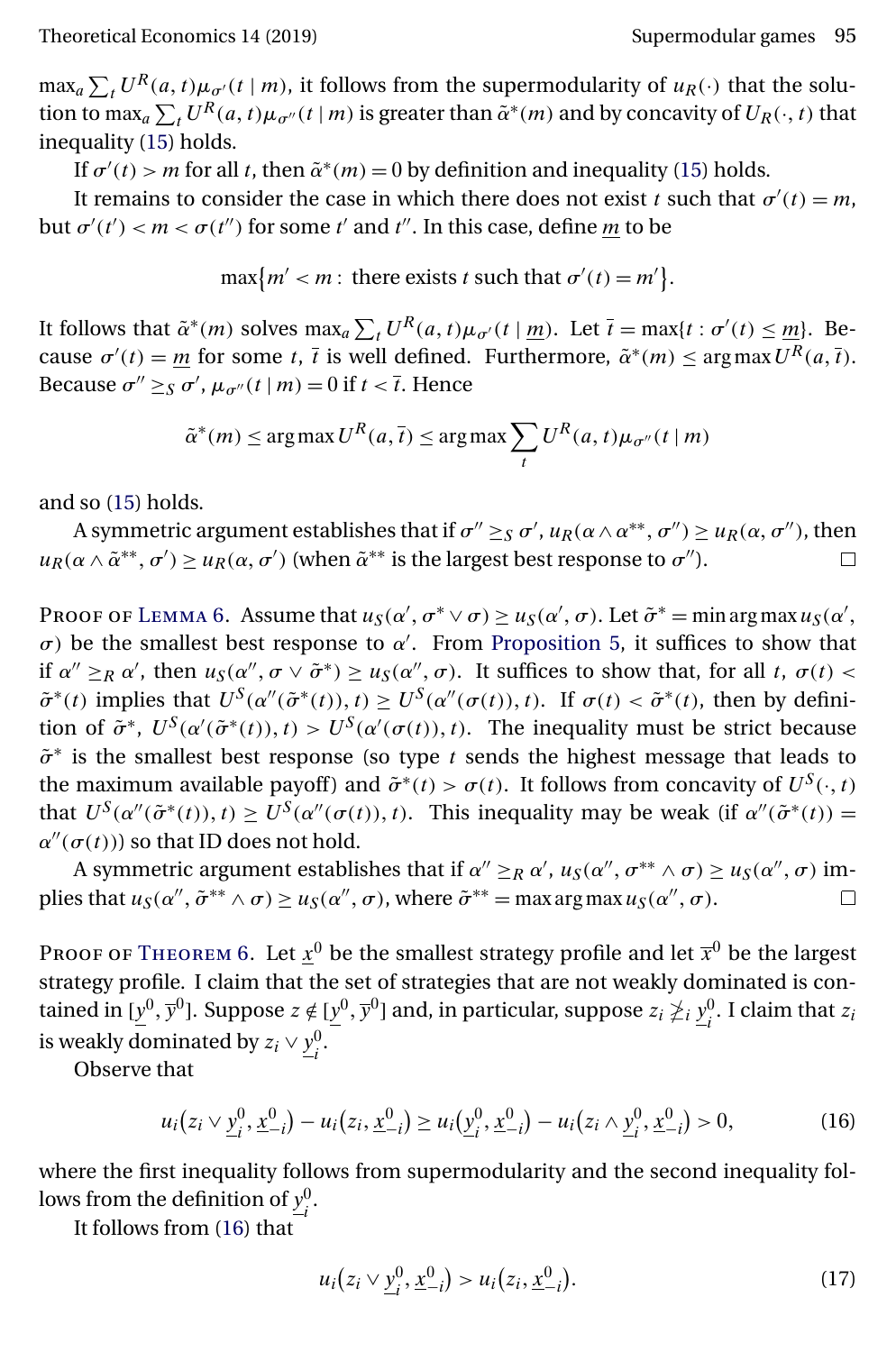<span id="page-25-0"></span>Because  $\underline{y}_i^0$  is the smallest best response to  $\underline{x}_{-i}^0$ , it follows from WID and [\(17\)](#page-24-0) that if  $z_i \not\geq_i \underline{y}_i^0$ , then

$$
u_i(z_i \vee \underline{y}_i^0, z_{-i}) \ge u_i(z_i, z_{-i}) \quad \text{ for all } z_{-i} \in [\underline{x}_{-i}^0, \overline{x}_{-i}^0]. \tag{18}
$$

Because inequality (18) holds strictly when  $z_{-i} = \underline{x}_{-i}^0$  by inequality [\(16\)](#page-24-0), it follows that  $z_i$ is weakly dominated by  $z_i \vee \underline{y}_i^0$ . An analogous argument applies to show that if  $z_i \nleq_i \overline{x}_i^0$ , then  $z_i$  is weakly dominated.

It is straightforward to continue the argument by induction to obtain a nested sequence of intervals  $[y^k, \overline{y}^k]$  and to conclude that the limiting interval has the desired properties.  $\Box$ 

#### Appendix C

This appendix clarifies the connection between the WID and ID conditions. I begin by introducing a new concept and then I show its relationship to ID. I then introduce another concept and show that it is equivalent to WID. The new definitions are transparently nested, making it clear that ID implies WID. Finally, I prove that WID implies that best responses are monotonic in a way that is implied by ID. Throughout I will assume that X and Y are lattices,  $f(\cdot)$  is a function  $f: X \times Y \to \mathbb{R}$ , and  $\arg \max_{x \in J} f(x, y)$ is nonempty for all intervals  $J \subset X$  and  $y \in Y$ .

DEFINITION 14. Assume  $x^* \in \arg \max_{x \in X} f(x, y')$ , and  $x^{**} \in \arg \max_{x \in X} f(x, y'')$ . A function  $f: X \times Y \to \mathbb{R}$  satisfies the revised interval-dominance property (RID) in its two arguments on the set  $X \times Y$  if for all  $y'' \ge y'$ ,

$$
f(x' \vee x^*, y') \ge f(x', y') \quad \implies \quad f(x' \vee x^*, y'') \ge f(x', y'')
$$

and

$$
f(x' \wedge x^{**}, y'') \ge f(x', y'') \quad \Longrightarrow \quad f(x' \wedge x^{**}, y') \ge f(x', y').
$$

RID is an awkward condition because it relies on conditions defined in terms of  $x^*$ . It is a useful formulation for some of the arguments in Appendix B. Letting  $x'' = x' \vee x^*$ , it follows that  $x'' > x'$  and therefore the conditions in Definition 14 are implied by single crossing. Definition 14 imposes the condition less often than single crossing. The next result demonstrates that RID is a reformulation of ID.<sup>18</sup>

PROPOSITION 4. Let X and Y be lattices. A supermodular function  $f: X \times Y \to \mathbb{R}$  satisfies ID if and only if it satisfies RID on all intervals  $[x', x''] \subset X$ .

PROOF OF PROPOSITION 4. First I show that RID implies ID. If  $f(x'', y') \ge f(x, y')$  for all  $x \in [x', x'']$ , then  $x'' \in \arg \max_{x \in [x', x'']} f(x, y')$ . It follows that  $f(x'' \vee x, y') \ge f(x, y')$ and so RID implies that  $f(x'', y'') \ge f(x, y'')$  for  $x \in [x', x'']$ . It remains to show that

 $18$ I owe this argument to an anonymous referee.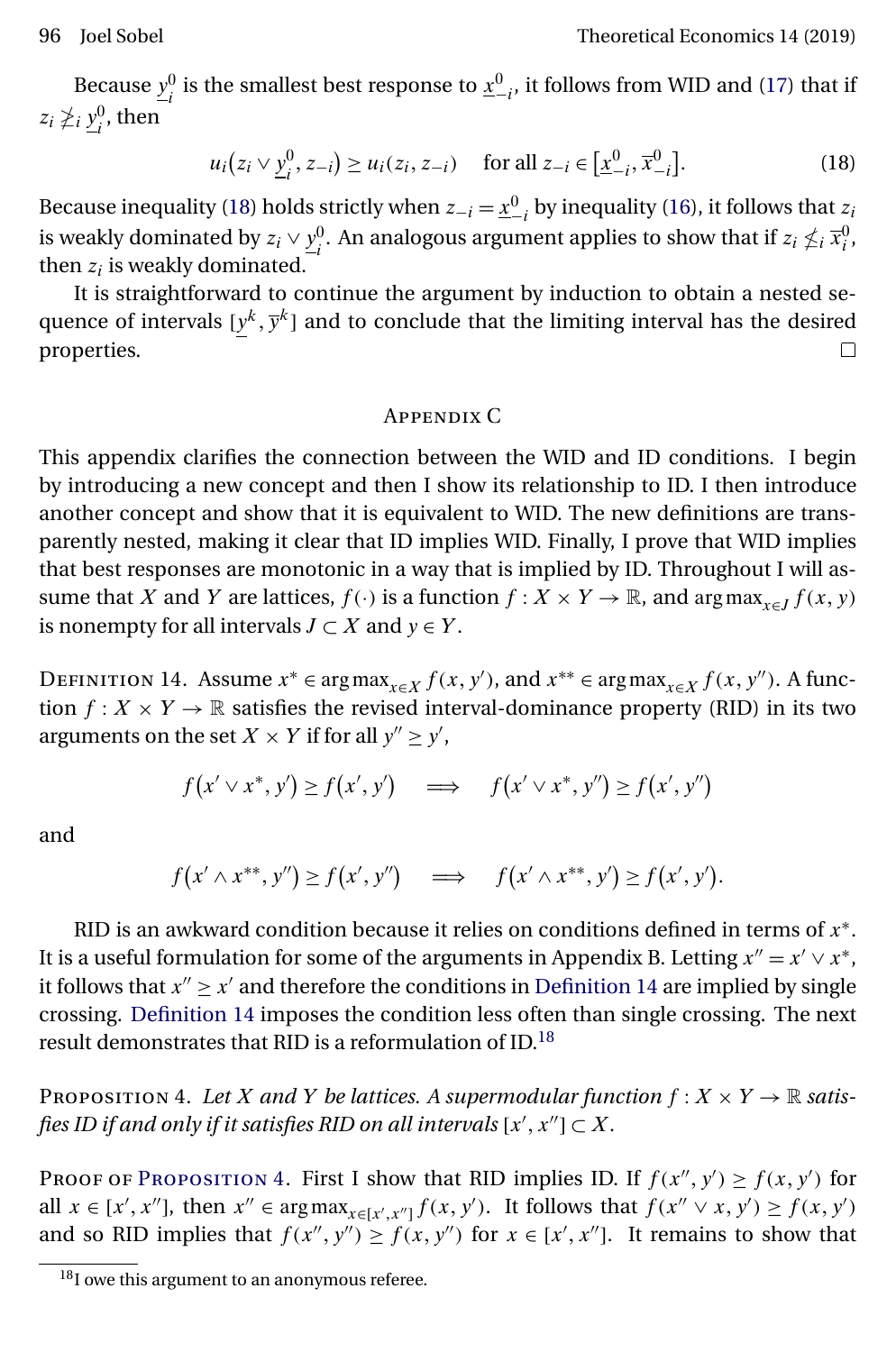$\Box$ 

<span id="page-26-0"></span>if  $f(x'', y') > f(x, y')$ , then  $f(x'', y'') > f(x', y'')$ . But if  $f(x', y'') \ge f(x'', y'')$ , then  $x' \in \arg \max_{x \in [x', x'']} f(x, y'')$  so RID implies that  $f(x', y') \ge f(x'', y')$ . Consequently, if  $f(x'', y') > f(x', y')$ , then  $f(x'', y'') > f(x', y'')$ . It follows that if RID holds on all intervals, then ID holds.

Next I show that ID implies RID. Fix an interval  $[x', x''] \subset X$ . Let  $x^* \in$  $\arg \max_{x \in [x', x'']} f(x, y') \text{ and } x^{**} \in \arg \max_{x \in [x', x'']} f(x, y'').$ 

Let  $f(\hat{x} \vee x^*, y') \ge f(\hat{x}, y')$  for some  $\hat{x} \in [x', x'']$ .

It follows from supermodularity of  $f(\cdot)$  that for any  $x \in X$ .

$$
f(x \vee x^*, y') + f(x \wedge x^*, y') \ge f(x, y') + f(x^*, y'). \tag{19}
$$

Because  $x, x^* \in [x', x'']$  implies that  $x \wedge x^* \in [x', x'']$ , it follows from the definition of  $x^*$ that  $f(x^*, y') \ge f(x \wedge x^*, y')$  for all  $x \in [x', x'']$ . Inequality (19) implies that

$$
f(x \vee x^*, y') \ge f(x, y')
$$
 (20)

for all  $x \in [x', x'']$ . Because  $\hat{x} \in [x', x'']$ , (20) implies

$$
f(x \vee x^*, y') \ge f(x, y')
$$
\n(21)

for all  $x \in [\hat{x}, \hat{x} \vee x^*]$ . Because  $x \in [\hat{x}, \hat{x} \vee x^*]$  implies that  $x \vee x^* = \hat{x} \vee x^*$ , it follows that  $f(x \vee x^*, y') = f(\hat{x} \vee x^*, y')$ . Consequently, (21) implies that  $f(\hat{x} \vee x^*, y') \ge f(x, y')$  for all  $x \in [\hat{x}, \hat{x} \vee x^*]$  and, therefore, by ID,  $f(\hat{x} \vee x^*, y'') \ge f(\hat{x}, y'')$ .

A similar argument establishes the symmetric implication.

The next definition parallels RID.

DEFINITION 15. Assume  $y'' > y'$ ,  $x^* \in \arg \max_{x \in X} f(x, y')$ , and  $x^{**} \in \arg \max_{x \in X} f(x, y'')$ . A function  $f: X \times Y \to \mathbb{R}$  satisfies the revised weak interval-dominance property (RWID) in its two arguments on the set  $X \times Y$  if

$$
f(x' \vee x^*, y') \ge f(x', y')
$$
  
\n
$$
\implies \exists \tilde{x}^* \in \operatorname*{arg\,max}_{x \in X} f(x, y'), \tilde{x}^* \le x^*, \quad \text{such that} \quad f(x' \vee \tilde{x}^*, y'') \ge f(x', y'')
$$

and

$$
f(x' \wedge x^{**}, y'') \le f(x', y'')
$$
  
\n
$$
\implies \exists \tilde{x}^{**} \in \operatorname{arg\,max}_{x \in X} f(x, y''), \tilde{x}^{**} \ge x^{**}, \quad \text{such that} \quad f(x' \wedge \tilde{x}^{**}, y') \le f(x', y').
$$

It is clear that RID implies RWID. The next result shows that WID and RWID are equivalent. [Propositions 4](#page-25-0) and 5 imply that ID implies WID.

PROPOSITION 5. Let X and Y be lattices. Assume  $y'' > y'$ . A supermodular function  $f: X \times Y \to \mathbb{R}$  *satisfies the revised weak interval-dominance property (RWID) in its two arguments on the set*  $X \times Y$  *if and only if it satisfies WID in its two arguments on the set*  $X \times Y$ .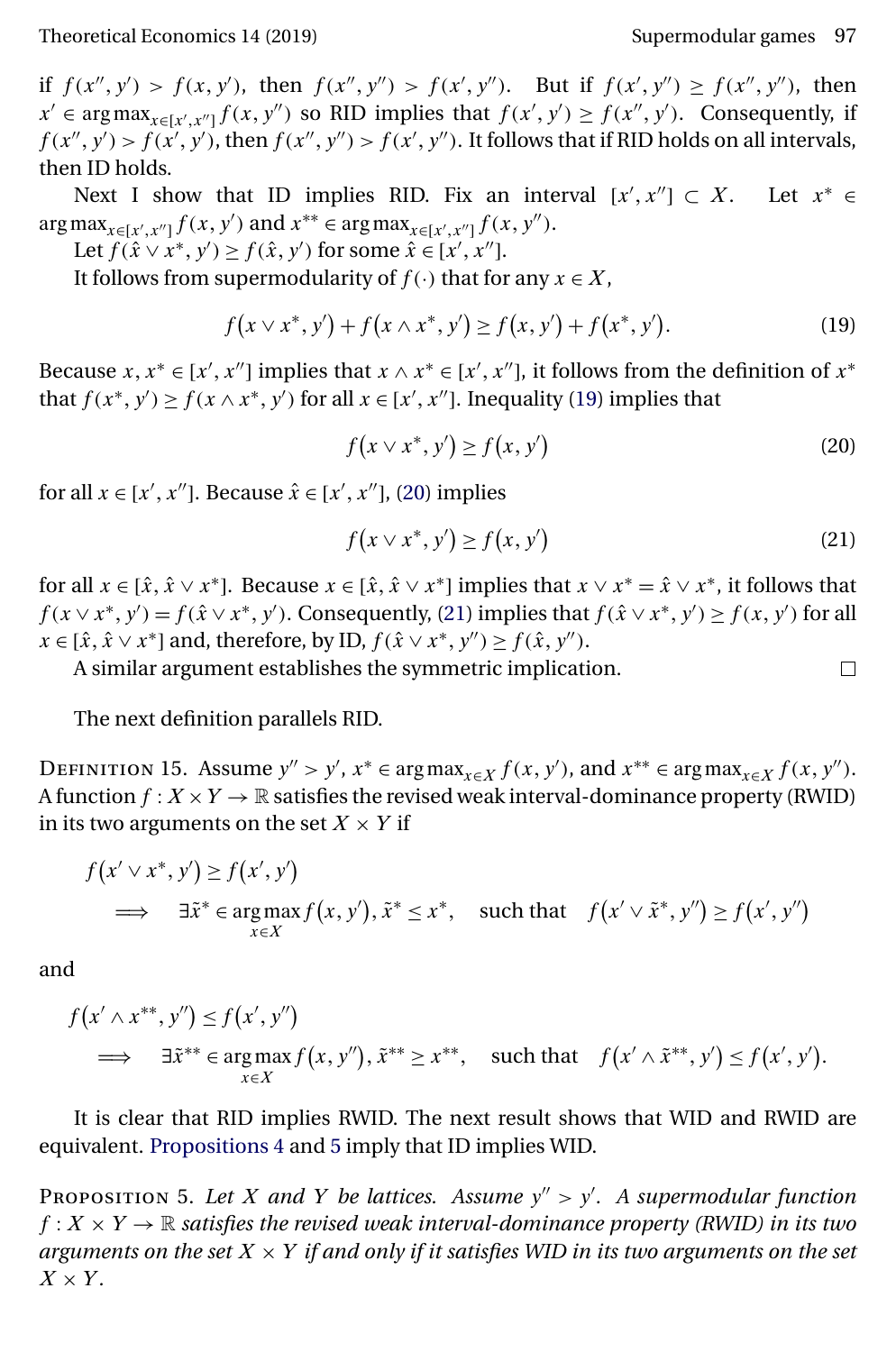<span id="page-27-0"></span>Proof of P[roposition](#page-26-0) 5. If WID holds, then RWID clearly holds. I want to show that if  $f(x \vee z, y') \ge f(x, y')$ , then  $f(x \vee \tilde{z}, y'') \ge f(x, y'')$  for  $\tilde{z} \le z$ . Let  $z^* =$ min arg max $_{w\in[x\wedge z,z]}$   $f(w, y')$ . It follows that  $x \wedge z^* \in [x \wedge z, z]$  so  $f(z^*, y') \ge f(x \wedge z^*, y')$ . It follows from supermodularity that  $f(x \vee z^*, y') \ge f(x, y')$ . Hence RWID implies that  $f(x \vee z^*, y'') \ge f(x, y'')$ . Because  $z^* \le z$  and  $f(z^*, y') \ge f(z, y')$ , it follows that WID holds.  $\Box$ 

[Proposition 1](#page-16-0) (stated in the text) shows that WID implies that solutions to parameterized optimizations are increasing in a sense that is weaker than the strong set order. The proposition uses the notation  $x^{**} \in \arg \max f(x, y'')$ ,  $x^* \in \arg \max f(x, y')$ ,  $\overline{x}^{**} = \max \arg \max f(x, y'')$ , and  $\underline{x}^{*} = \min \arg \max f(x, y')$ .

Proof of P[roposition](#page-16-0) 1. By definition,  $f(\underline{x}^*, y') \ge f(\underline{x}^* \wedge x^{**}, y')$  and, hence, by supermodularity,  $f(\underline{x}^* \vee x^{**}, y') \ge f(x^{**}, y')$ . It follows from RWID that  $f(\underline{x}^* \vee x^{**}, y'') \ge$  $f(x^{**}, y'')$  and hence that  $\underline{x}^* \vee x^{**} \in \arg\max f(x, y'')$ . A similar argument shows that when RWID holds,  $\overline{x}^{**} \wedge x^* \in \arg \max f(x, y')$ .

[Proposition 1](#page-16-0) is a variation on [Fact 2.](#page-4-0) Both results demonstrate how assumptions on  $f(\cdot)$  make it possible to evaluate how the set of solutions to the parameterized optimization problem  $\max_{x \in J} f(x, y)$  change with the parameter y. [Fact 2](#page-4-0) demonstrates that supermodularity and ID combine to guarantee that maximizers are increasing with respect to the strong set order. [Proposition 1](#page-16-0) demonstrates that supermodularity and WID combine to guarantee that maximizers are increasing in the weaker sense captured by [\(8\)](#page-16-0).19

LiCalzi and Veinott [\(1992\)](#page-31-0) present several variations on single-crossing conditions. Corollary 11 contains results that demonstrate different ways in which these conditions can lead to monotone comparative statics with respect to different ways to order sets. These results are in the spirit of [Proposition 1](#page-16-0) but are distinct.

#### Appendix D

This appendix provides a proof of [Proposition 3.](#page-20-0)

There is a finite set of players;  $I$  denotes the player set. The strategy set for player  $i$  is  $X_i$ , a finite subset of the real line. Assume  $X_i$  is independent of i. For  $y = (y_1, \ldots, y_l)$ ,  $y_i \in$  $\mathbb{R}$ , let  $M(y) = \max\{y_1, \ldots, y_l\}$ . Payoffs are given by  $u_i(x) = U_i(M(x))$ , where  $U_i(\cdot) : X \to \mathbb{R}$ are arbitrary.<sup>20</sup>

Definition 16. The *smallest strict Pareto disclosure* is

 $\pi^* = \min\{\pi : U_i(\pi) > U_i(x_i) \text{ for all } x_i > \pi \text{ and all } i\}.$ 

 $19$ The relationship induced by the conditions in [\(8\)](#page-16-0) need not be transitive. That is, it is possible for arg max  $f(x, y_1)$  to be distinct from arg max  $f(x, y_2)$  and for [\(8\)](#page-16-0) to hold both when  $(y_1, y_2) = (y', y'')$  and when  $(y_1, y_2) = (y'', y').$ 

<sup>&</sup>lt;sup>20</sup>If  $X_i \neq X_j$ , then we can replace both sets by  $X_i \cup X_j$  and extend preferences by assigning a low value to  $U_i(x_i)$  for  $x_i \notin X_i$ . This formulation applies to situations where the outcome x is unattractive to player i if  $x \notin X_i$ .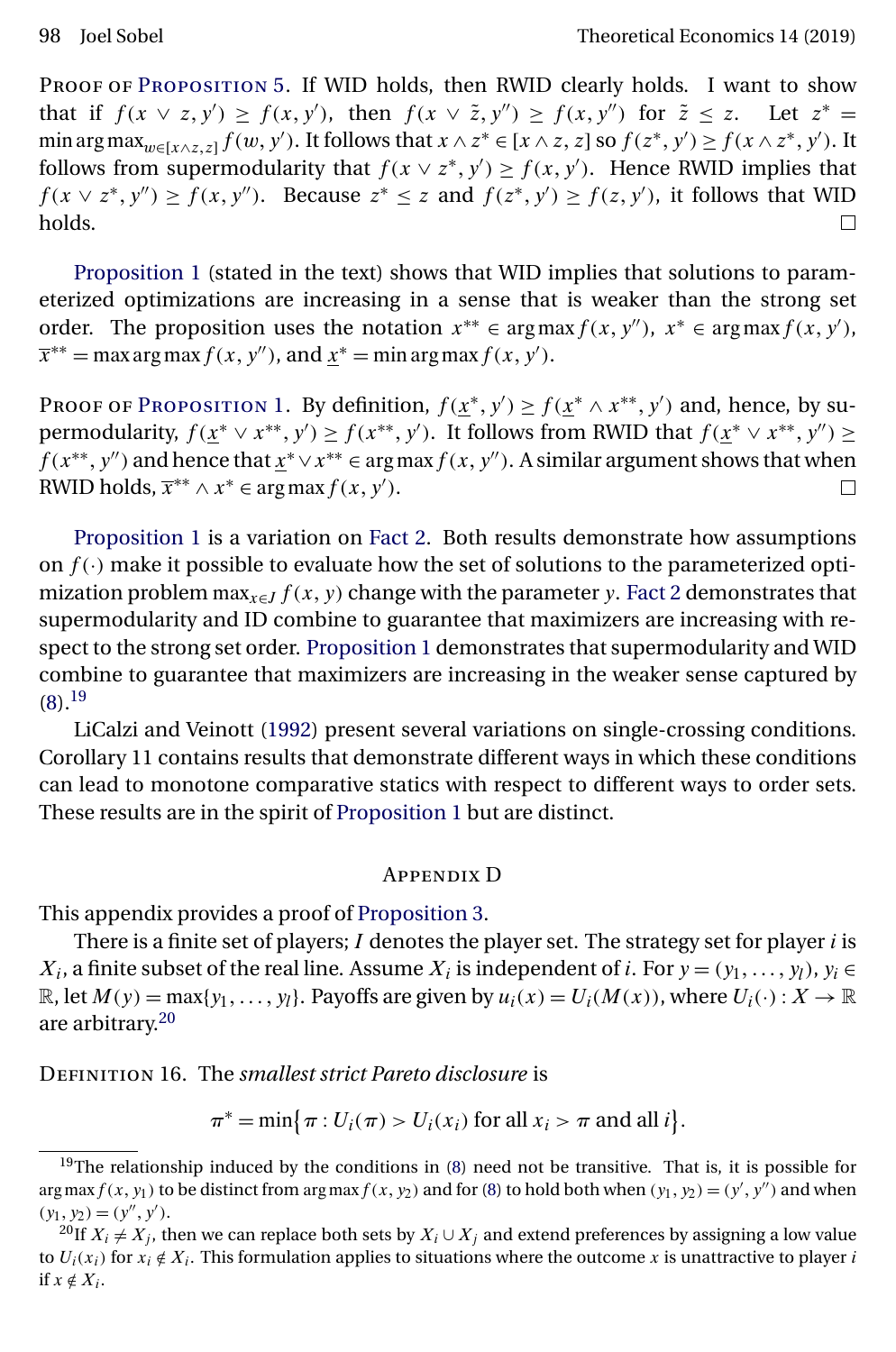<span id="page-28-0"></span>Definition 17. The *smallest weak Pareto disclosure* is

 $\tilde{\pi}^* = \min\{\pi : U_i(\pi) \ge U_i(x_i) \text{ for all } x_i > \pi \text{ and all } i\}.$ 

Because the game is finite, it is clear that  $\pi^*$  and  $\tilde{\pi}^*$  are well defined and that  $\pi^* \geq \tilde{\pi}^*$ . Equality will hold if  $U_i(\cdot)$  is one-to-one for each player.

Any strategy profile x that satisfies  $x_i \leq \pi$  for all i and  $x_i = \pi$  for at least two j is a Nash equilibrium for  $\pi = \pi^*$  and  $\tilde{\pi}^*$ .

Full disclosure is always a Nash equilibrium in this game, but there are typically other Nash equilibria. It is straightforward to show that pure-strategy Nash equilibria are Pareto ranked. If  $x^*$  and  $x^{**}$  are both Nash equilibria and  $M(x^*) \leq M(x^{**})$ , then  $u_i(x^*) \geq u_i(x^{**})$  for all *i*.

Player *i*'s strategy  $x_i \in X'_i$  is weakly dominated relative to  $X'$  if there exists  $z_i \in X'_i$ such that  $u_i(x_i, x_{-i}) \le u_i(z_i, x_{-i})$  for all  $x_{-i} \in X'_{-i}$ , with strict inequality for at least one  $x_{-i} \in X'_{-i}$ .

Denote the set of strategies that survive IDWDS by S.

LEMMA 7. *For all*  $x \in S$  *and every i*, there exists  $x_i \in S_i$  *that is a best response to* x *relative*  $to X_i$ .

PROOF. The result is clear if the best response to  $x$  has not yet been deleted. If the best response to  $x$  has been deleted, then it was deleted by a strategy that weakly dominates it. This strategy must be a best reply to  $x$ .  $\Box$ 

LEMMA 8. *There exists a strategy profile*  $x \in S$  *such that*  $\max\{x_1, \ldots, x_I\} \leq \pi^*$ .

Proof. Suppose that after  $k$  iterations, there exists a strategy profile  $x$  satisfying the condition in the lemma. In the next iteration, every agent must have a strategy that is a best response to x by Lemma 7. The best response must do at least as well as disclosing  $\pi^*$ . By definition of  $\pi^*$ , no strategy  $x_i > \pi^*$  can do at least as well as  $\pi^*$  against x. Hence a strategy less than or equal to  $\pi^*$  must remain.  $\Box$ 

LEMMA 9. *There exists no strategy profile*  $x \in S$  *such that*  $M(x) < \tilde{\pi}^*$ *.* 

Proof. Let  $\tilde{x}$  be a strategy profile that minimizes  $M(x')$  subject to  $x'$  surviving IDWDS. This strategy profile exists and, by Lemma 8,  $M(\tilde{x}) \leq \pi^*$ . Let  $\tilde{\pi} \equiv M(\tilde{x})$ . I wish to show that  $\tilde{\pi} \geq \tilde{\pi}^*$ . To reach a contradiction, assume that  $\tilde{\pi} < \tilde{\pi}^*$ . By the definition of  $\tilde{\pi}^*$ , it must be the case that for some  $i$ ,

there exists 
$$
x_i
$$
 with  $\tilde{\pi} < x_i \leq \tilde{\pi}^*$  such that  $U_i(x_i) > U_i(\tilde{\pi}),$  (22)

because otherwise  $\tilde{\pi}^*$  would not be the smallest weak Pareto disclosure. Lemma 7 guarantees that player *i* has a best response to  $\tilde{x}$  relative to the original strategy set that survives IDWDS. Denote such a strategy by  $y_i$ . I claim that  $y_i > \tilde{\pi}$ . It follows from (22) that  $y_i \neq \tilde{\pi}$ . If  $y_i < \tilde{\pi}$ , then  $\max_{j \neq i} {\{\tilde{x}_j\}} = \tilde{\pi}$ , because otherwise  $(\tilde{x}_1, \ldots, y_i, \ldots, \tilde{x}_I)$  would be a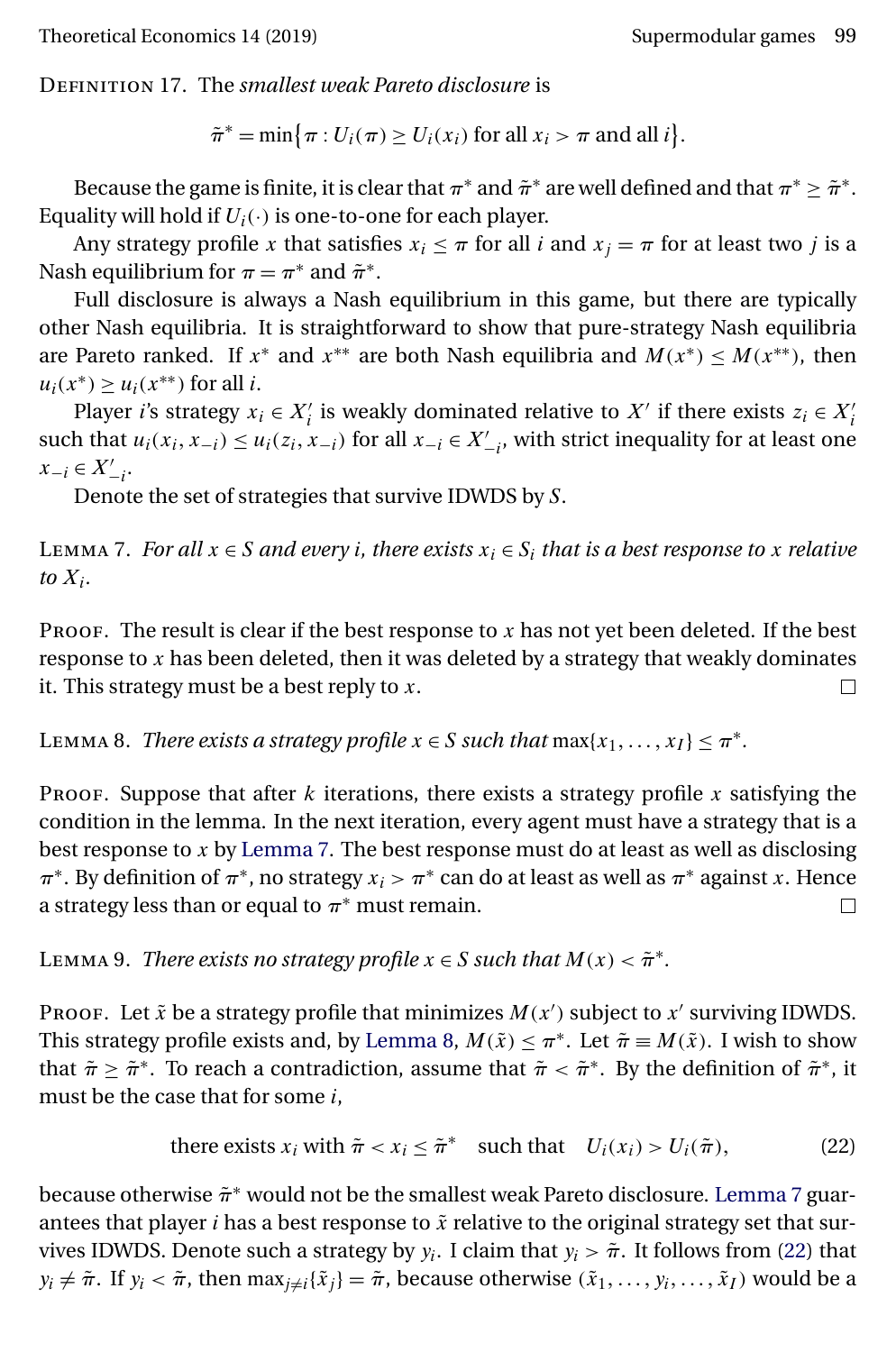<span id="page-29-0"></span>strategy profile that survives IDWDS such that  $M(\tilde{x}_1,\ldots,y_i,\ldots,\tilde{x}_I)<\tilde{\pi}$ , a contradiction to the definition of  $\tilde{\pi}$ . Consequently, if  $y_i < \tilde{\pi}$ , then  $\max_{i \neq i} {\tilde{x}}_i = \tilde{\pi}$ . But this is impossible by the definition of  $y_i$  and [\(22\)](#page-28-0). Hence,  $y_i > \tilde{\pi}$  as claimed.

I next claim that  $y_i$  weakly dominates  $\tilde{x}_i$ . For any  $x_{-i}$  such that  $M(x_{-i}) \ge y_i$ ,  $\tilde{x}_i \le$  $M(\tilde{x}) \leq M(x_{-i})$  and so

$$
u_i(y_i, x_{-i}) = U_i(M(x_{-i})) = u_i(\tilde{x}_i, x_{-i}).
$$

For any  $x_{-i}$  such that  $M(x_{-i}) < y_i$ ,

$$
U_i(y_i) = u_i(y_i, x_{-i}) \ge U_i(M(\tilde{x}_i, x_{-i})) = u_i(\tilde{x}_i, x_{-i})
$$

from the definition of  $y_i$ . It follows that  $y_i$  is weakly better than  $\tilde{x}_i$ . Furthermore,

$$
u_i(y_i, \tilde{x}_{-i}) = U_i(y_i) > U_i(\tilde{\pi}) = u_i(\tilde{x}) = u_i(\tilde{x}_i, \tilde{x}_{-i}),
$$
\n(23)

where the strict inequality follows from [\(22\)](#page-28-0) and the definition of  $y_i$ . Inequality (23) guarantees that  $y_i$  is strictly better than  $\tilde{x}_i$  when  $x_{-i} = \tilde{x}_{-i}$ . Hence,  $y_i$  weakly dominates  $\tilde{x}_i$  as claimed. By definition,  $\tilde{x}$  survived IDWDS. Hence we have a contradiction. П

## LEMMA 10. *No strategy*  $z_i > \pi^*$  *survives IDWDS.*

PROOF. Let  $S_i^k$  be the set of strategies remaining for player *i* after *k* rounds of deleting strategies. For each *i*, let  $P_i^k = \{s_i^k \in S_i^k : s_i^k > \pi^*\}$ . If there exists *k* such that  $\bigcup_i P_i^k = \emptyset$ , then the proof is complete. Otherwise, let  $z_j^k = \min\{s_i^k : s_i^k \in P_i^k \text{ for some } i\}$ , where  $z_j^k \in P_j^k$ . We claim that  $z_j^k$  is weakly dominated by  $\pi^*$ . For any x such that  $M(x_{-j}) \ge z_j^k$ ,  $u_j(z_j^k, x_{-j}) = u_j(\pi^*, x_{-j})$ . For any x such that  $M(x_{-j}) < z_j^k$ ,  $M(x_{-j}) \leq \pi^*$  by the definition of  $z_j^k$ . Hence, player *j'*s utility using  $z_j^k$  is  $U_j(z_j^k)$ , while player *j'*s utility from using  $\pi^*$  is  $U_j(\pi^*)$ . It follows from the definition of  $\pi^*$  that player j does strictly better using  $\pi^*$  than  $z_j^k$  whenever  $M(x_{-j}) < z_j^k$ . Because there always exists a strategy in which  $M(x_{-j}) < z_j^k$  by [Lemma 8,](#page-28-0)  $\pi^*$  must be strictly better than  $z_j^k$  against one strategy profile that survives IDWDS. Consequently,  $\pi^*$  weakly dominates  $z_j^k$ . It is possible that  $\pi^* \notin S_j^k$ , but in this case there must remain a strategy  $x_j^* \in S_j^k$  such that  $u_j(x_j^*, x_{-j}) \ge u_j(\pi^*, x_{-j})$ for all  $x_{-j} \in S_{-j}^k$ . Therefore,  $x_j^*$  weakly dominates  $z_j^k$  and so  $z_j^k$  must eventually be deleted. Hence there must exist a  $k^*$  such that  $P_i^{k^*} = \emptyset$  for all *i*, which establishes the result.

Proposition 6. *If* x *is a strategy profile that survives IDWDS, then*  $M(x) \in [\tilde{\pi}^*, \pi^*]$ . *If* x *is a Nash equilibrium strategy profile that survives IDWDS, then*  $u_i(x) \ge U_i(\pi^*)$  *for all i.* 

Proof. [Lemma 9](#page-28-0) guarantees that there are no strategy profiles with maximum less than  $\tilde{\pi}^*$ . Lemma 10 guarantees that no strategy that discloses more than  $\pi^*$  survives. This establishes the first part of the proposition. Given any surviving strategy  $x$ , it follows from [Lemma 7](#page-28-0) that each player has a surviving strategy that is a best response to  $x_{-i}$ relative to the full strategy set. Since  $x_i = \pi^*$  leads to payoff  $U_i(\pi^*)$  for player *i* against any surviving strategy by Lemma 10, the second part of the proposition follows. $\Box$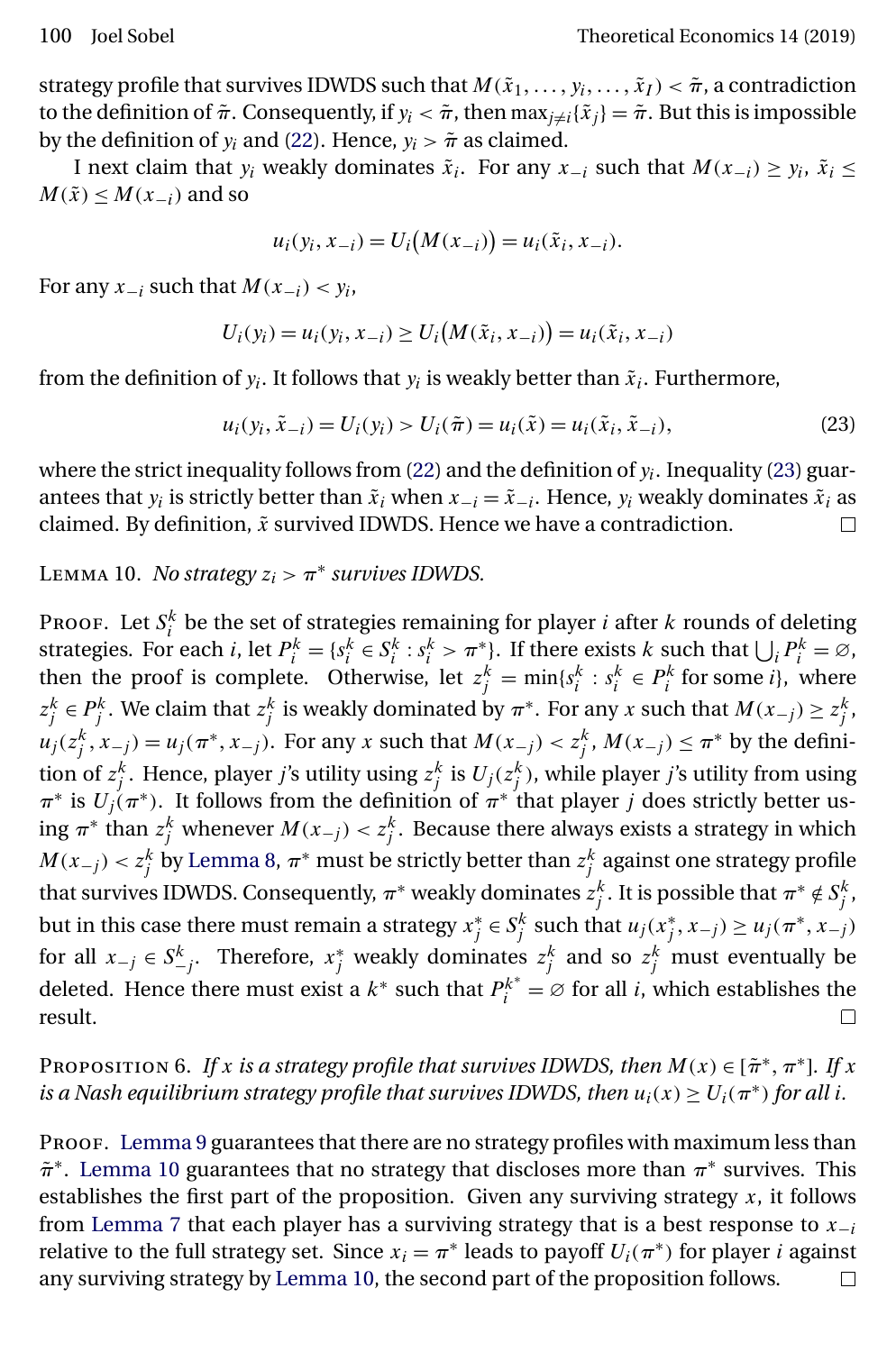<span id="page-30-0"></span>COROLLARY 1. *If*  $\pi^* = \tilde{\pi}^*$ , *then for all x that survive IDWDS,*  $M(x) = \pi^*$ .

Corollary 1 follows directly from [Proposition 6.](#page-29-0) It follows from the definition of  $\pi^*$ and  $\tilde{\pi}^*$  that  $\pi^* = \tilde{\pi}^*$  will hold provided that  $U_i(\cdot)$  is one-to-one (no ties) for all *i*.

#### **REFERENCES**

[Aradillas-Lopez, Andres and Elie Tamer \(2008\), "The identification power of equilibrium](http://www.e-publications.org/srv/te/linkserver/openurl?rft_dat=bib:1/AraTam08&rfe_id=urn:sici%2F1933-6837%28201901%2914%3A1%3C71%3AIWDAID%3E2.0.CO%3B2-B) in simple games." *[Journal of Business & Economic Statistics](http://www.e-publications.org/srv/te/linkserver/openurl?rft_dat=bib:1/AraTam08&rfe_id=urn:sici%2F1933-6837%28201901%2914%3A1%3C71%3AIWDAID%3E2.0.CO%3B2-B)*, 26, 261–283. [\[84\]](#page-13-0)

[Börgers, Tilman \(1994\), "Weak dominance and approximate common knowledge."](http://www.e-publications.org/srv/te/linkserver/openurl?rft_dat=bib:2/Bor94&rfe_id=urn:sici%2F1933-6837%28201901%2914%3A1%3C71%3AIWDAID%3E2.0.CO%3B2-B) *Jour[nal of Economic Theory](http://www.e-publications.org/srv/te/linkserver/openurl?rft_dat=bib:2/Bor94&rfe_id=urn:sici%2F1933-6837%28201901%2914%3A1%3C71%3AIWDAID%3E2.0.CO%3B2-B)*, 64, 265–276. [\[81\]](#page-10-0)

[Cabrales, Antonio and Giovanni Ponti \(2000\), "Implementation, elimination of weakly](http://www.e-publications.org/srv/te/linkserver/openurl?rft_dat=bib:3/CabPon00&rfe_id=urn:sici%2F1933-6837%28201901%2914%3A1%3C71%3AIWDAID%3E2.0.CO%3B2-B) [dominated strategies and evolutionary dynamics."](http://www.e-publications.org/srv/te/linkserver/openurl?rft_dat=bib:3/CabPon00&rfe_id=urn:sici%2F1933-6837%28201901%2914%3A1%3C71%3AIWDAID%3E2.0.CO%3B2-B) *Review of Economic Dynamics*, 3, [247–282.](http://www.e-publications.org/srv/te/linkserver/openurl?rft_dat=bib:3/CabPon00&rfe_id=urn:sici%2F1933-6837%28201901%2914%3A1%3C71%3AIWDAID%3E2.0.CO%3B2-B) [\[82\]](#page-11-0)

[Dekel, Eddie and Drew Fudenberg \(1990\), "Rational behavior with payoff uncertainty."](http://www.e-publications.org/srv/te/linkserver/openurl?rft_dat=bib:4/DekFud90&rfe_id=urn:sici%2F1933-6837%28201901%2914%3A1%3C71%3AIWDAID%3E2.0.CO%3B2-B) *[Journal of Economic Theory](http://www.e-publications.org/srv/te/linkserver/openurl?rft_dat=bib:4/DekFud90&rfe_id=urn:sici%2F1933-6837%28201901%2914%3A1%3C71%3AIWDAID%3E2.0.CO%3B2-B)*, 52, 243–267. [\[81\]](#page-10-0)

[Dubey, Pradeep, Ori Haimanko, and Andriy Zapechelnyuk \(2006\), "Strategic comple](http://www.e-publications.org/srv/te/linkserver/openurl?rft_dat=bib:5/DubHaiZap06&rfe_id=urn:sici%2F1933-6837%28201901%2914%3A1%3C71%3AIWDAID%3E2.0.CO%3B2-B)[ments and substitutes, and potential games."](http://www.e-publications.org/srv/te/linkserver/openurl?rft_dat=bib:5/DubHaiZap06&rfe_id=urn:sici%2F1933-6837%28201901%2914%3A1%3C71%3AIWDAID%3E2.0.CO%3B2-B) *Games and Economic Behavior*, 54, 77–94. [\[82\]](#page-11-0)

[Dufwenberg, Martin and Mark Stegeman \(2002\), "Existence and uniqueness of maximal](http://www.e-publications.org/srv/te/linkserver/openurl?rft_dat=bib:6/DufSte02&rfe_id=urn:sici%2F1933-6837%28201901%2914%3A1%3C71%3AIWDAID%3E2.0.CO%3B2-B) [reductions under iterated strict dominance."](http://www.e-publications.org/srv/te/linkserver/openurl?rft_dat=bib:6/DufSte02&rfe_id=urn:sici%2F1933-6837%28201901%2914%3A1%3C71%3AIWDAID%3E2.0.CO%3B2-B) *Econometrica*, 70, 2007–2023. [\[81\]](#page-10-0)

[Echenique, Federico \(2007\), "Finding all equilibria in games of strategic complements."](http://www.e-publications.org/srv/te/linkserver/openurl?rft_dat=bib:7/Ech07&rfe_id=urn:sici%2F1933-6837%28201901%2914%3A1%3C71%3AIWDAID%3E2.0.CO%3B2-B) *[Journal of Economic Theory](http://www.e-publications.org/srv/te/linkserver/openurl?rft_dat=bib:7/Ech07&rfe_id=urn:sici%2F1933-6837%28201901%2914%3A1%3C71%3AIWDAID%3E2.0.CO%3B2-B)*, 135, 514–532. [\[82\]](#page-11-0)

[Gale, John, Kenneth G. Binmore, and Larry Samuelson \(1995\), "Learning to be imperfect:](http://www.e-publications.org/srv/te/linkserver/openurl?rft_dat=bib:8/GalBinSam95&rfe_id=urn:sici%2F1933-6837%28201901%2914%3A1%3C71%3AIWDAID%3E2.0.CO%3B2-B) The ultimatum game." *[Games and Economic Behavior](http://www.e-publications.org/srv/te/linkserver/openurl?rft_dat=bib:8/GalBinSam95&rfe_id=urn:sici%2F1933-6837%28201901%2914%3A1%3C71%3AIWDAID%3E2.0.CO%3B2-B)*, 8, 56–90. [\[82\]](#page-11-0)

[Gentzkow, Matthew and Emir Kamenica \(2017\), "Competition in persuasion."](http://www.e-publications.org/srv/te/linkserver/openurl?rft_dat=bib:9/GenKam17&rfe_id=urn:sici%2F1933-6837%28201901%2914%3A1%3C71%3AIWDAID%3E2.0.CO%3B2-B) *Review of [Economic Studies](http://www.e-publications.org/srv/te/linkserver/openurl?rft_dat=bib:9/GenKam17&rfe_id=urn:sici%2F1933-6837%28201901%2914%3A1%3C71%3AIWDAID%3E2.0.CO%3B2-B)*, 84, 300–322. [\[73,](#page-2-0) [91\]](#page-20-0)

Kartik, Navin and Joel Sobel (2015), "Effective communication in cheap-talk games." Unpublished paper, Department of Economics, UCSD. [\[86,](#page-15-0) [90\]](#page-19-0)

[Kultti, Klaus and Hannu Salonen \(1997\), "Undominated equilibria in games with strate](http://www.e-publications.org/srv/te/linkserver/openurl?rft_dat=bib:11/KulSal97&rfe_id=urn:sici%2F1933-6837%28201901%2914%3A1%3C71%3AIWDAID%3E2.0.CO%3B2-B)gic complementarities." *[Games and Economic Behavior](http://www.e-publications.org/srv/te/linkserver/openurl?rft_dat=bib:11/KulSal97&rfe_id=urn:sici%2F1933-6837%28201901%2914%3A1%3C71%3AIWDAID%3E2.0.CO%3B2-B)*, 18, 98–115. [\[72,](#page-1-0) [81\]](#page-10-0)

[Kultti, Klaus and Hannu Salonen \(1998\), "Iterated dominance in quasisupermodular](http://www.e-publications.org/srv/te/linkserver/openurl?rft_dat=bib:12/KulSal98&rfe_id=urn:sici%2F1933-6837%28201901%2914%3A1%3C71%3AIWDAID%3E2.0.CO%3B2-B) [games with strict single crossing property."](http://www.e-publications.org/srv/te/linkserver/openurl?rft_dat=bib:12/KulSal98&rfe_id=urn:sici%2F1933-6837%28201901%2914%3A1%3C71%3AIWDAID%3E2.0.CO%3B2-B) *International Journal of Game Theory*, 27, [305–309.](http://www.e-publications.org/srv/te/linkserver/openurl?rft_dat=bib:12/KulSal98&rfe_id=urn:sici%2F1933-6837%28201901%2914%3A1%3C71%3AIWDAID%3E2.0.CO%3B2-B) [\[72,](#page-1-0) [81\]](#page-10-0)

[Lazzati, Natalia \(2015\), "Treatment response with social interactions: Partial identifica](http://www.e-publications.org/srv/te/linkserver/openurl?rft_dat=bib:13/Laz15&rfe_id=urn:sici%2F1933-6837%28201901%2914%3A1%3C71%3AIWDAID%3E2.0.CO%3B2-B)[tion via monotone comparative statics."](http://www.e-publications.org/srv/te/linkserver/openurl?rft_dat=bib:13/Laz15&rfe_id=urn:sici%2F1933-6837%28201901%2914%3A1%3C71%3AIWDAID%3E2.0.CO%3B2-B) *Quantitative Economics*, 6, 49–83. [\[84\]](#page-13-0)

Lazzati, Natalia, John K.-h. Quah, and Koji Shirai (2016), "A revealed preference theory of monotone choice and strategic complementarity." Working paper, Kwansei Gakuin University Discussion paper No. 147. [\[84\]](#page-13-0)